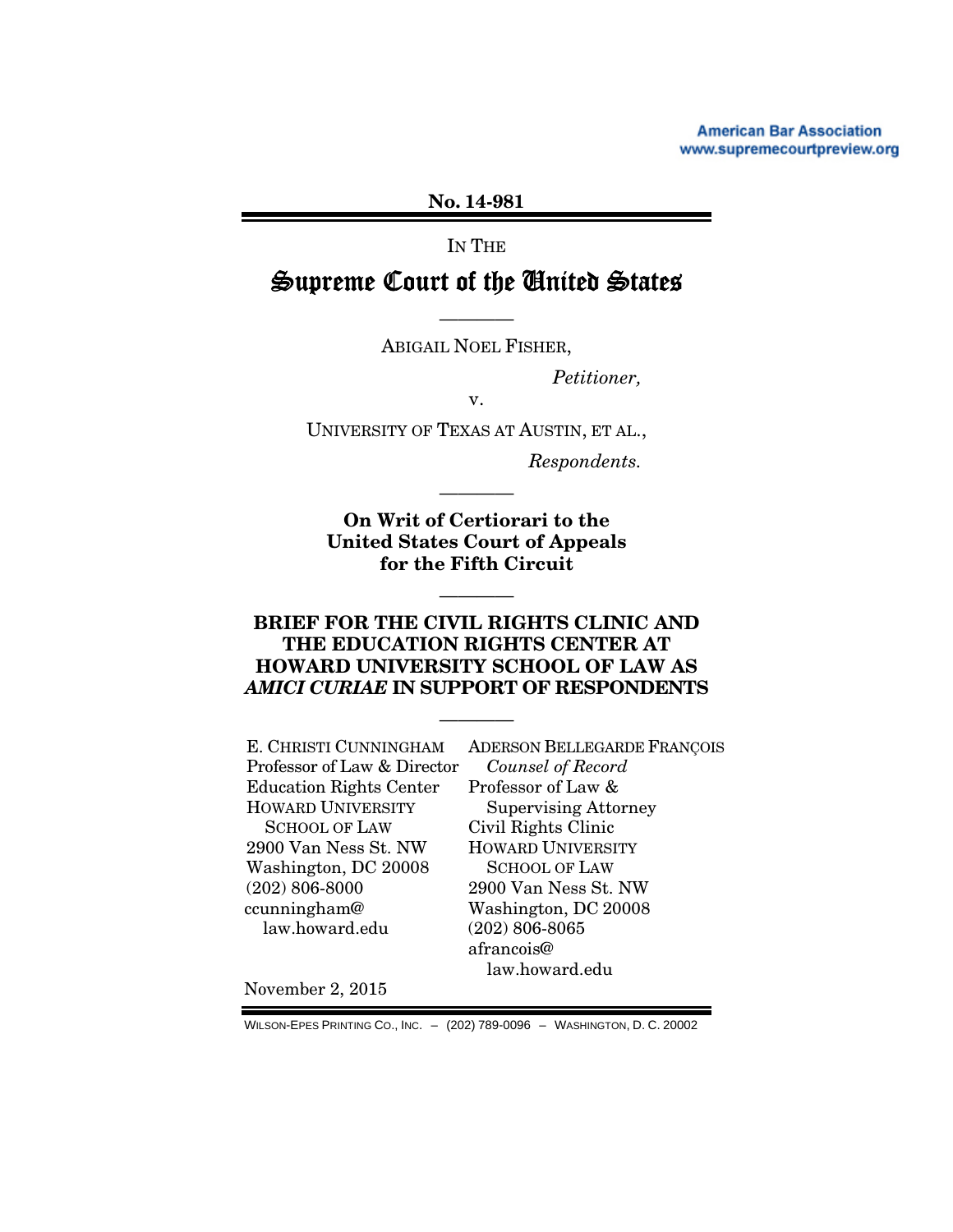# TABLE OF CONTENTS

|--|

| TABLE OF AUTHORITIES                                                                                                                                                                                                                       | v              |
|--------------------------------------------------------------------------------------------------------------------------------------------------------------------------------------------------------------------------------------------|----------------|
| STATEMENT OF INTEREST                                                                                                                                                                                                                      | 1              |
| SUMMARY OF THE ARGUMENT                                                                                                                                                                                                                    | $\overline{2}$ |
|                                                                                                                                                                                                                                            | 3              |
| ELITE AMERICAN HIGHER EDUCA-<br>I.<br>TION INSTITUTIONS WERE FOUNDED<br>UPON WHITE SUPREMACY IN THE<br>DAYS OF SLAVERY, BUILT ALONG<br>WHITE SUPERIORITY IN THE JIM<br>CROW ERA AND, TODAY, OPERATE<br>ACCORDING TO WHITE PRIVILEGE        | 3              |
| A. Our Most Elite Institutions of Higher<br>Education were Financed by the Slave<br>Trade, Built with Slave Labor, and<br>Flourished in the Slave Economy                                                                                  | 3              |
| B. The Finest Scholars, Alumni, and<br><b>Students from Our Most Elite Higher</b><br>Education Institutions Conceived,<br>Promoted and Defended the Theories<br>and Systems that Justified Slavery,<br>Jim Crow And the Narrative Of White | 7              |
| C. The Same White Supremacist Ideology<br>that Built and Maintained Our Higher<br><b>Education Institutions Simultaneously</b><br>Denied Blacks Any Access to Education<br>During Slavery and Equal Access to                              |                |
| Education during Jim Crow                                                                                                                                                                                                                  | 10             |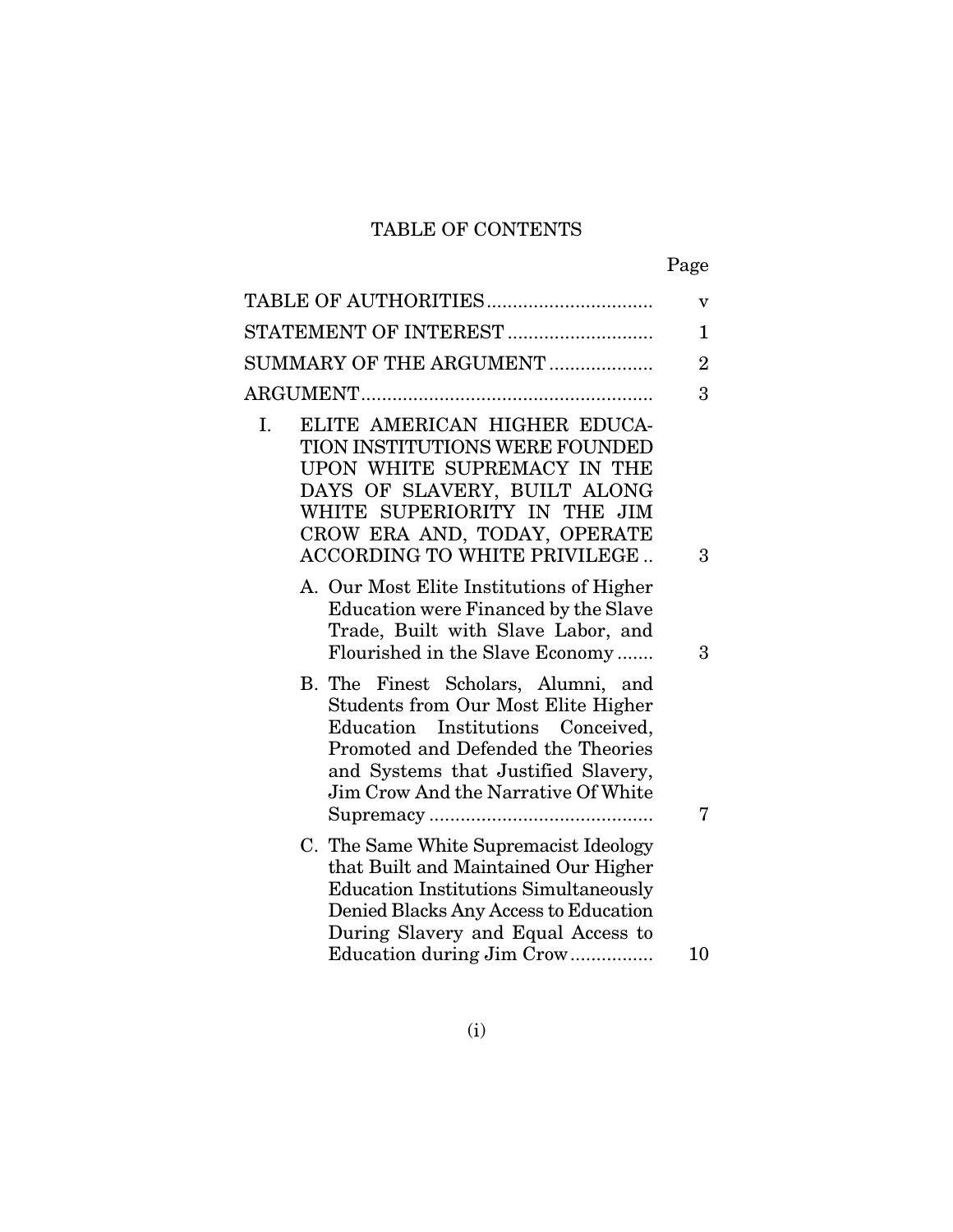#### TABLE OF CONTENTS—Continued

|--|

- D. Today, the Overwhelmingly White Demographics of Our Most Elite Higher Education Institutions is Neither an Accident of History Nor the Results of Neutral Meritocracy but the Direct Legacy and Inevitable Consequence of White Supremacy, White Superiority, and White Privilege ............................. 14
- II. RACIAL DISPARITIES IN PUBLIC SCHOOL DISCIPLINE, RACIALIZED ENFORCEMENT OF ZERO-TOLERANCE POLICIES, AND THE SCHOOL TO PRISON PIPELINE ARE THE MODERN IMPLEMENTS OF A SYSTEM OF WHITE PRIVILEGE THAT HAS TRANSFORMED MOST BLACK K-12 SCHOOLS INTO INSTITUTIONS OF CUSTODY AND CONTROL .............. 16
	- A. Racial Disparities in School Discipline Fortify White Privilege at the Expense of Black Students and Low-Income Students ............................................... 16
	- B. Racialization of Zero Tolerance Policies Accentuates White Privilege in K-12 Education, and Feeds Black Students into the "School-to-Prison Pipeline".... 19

ii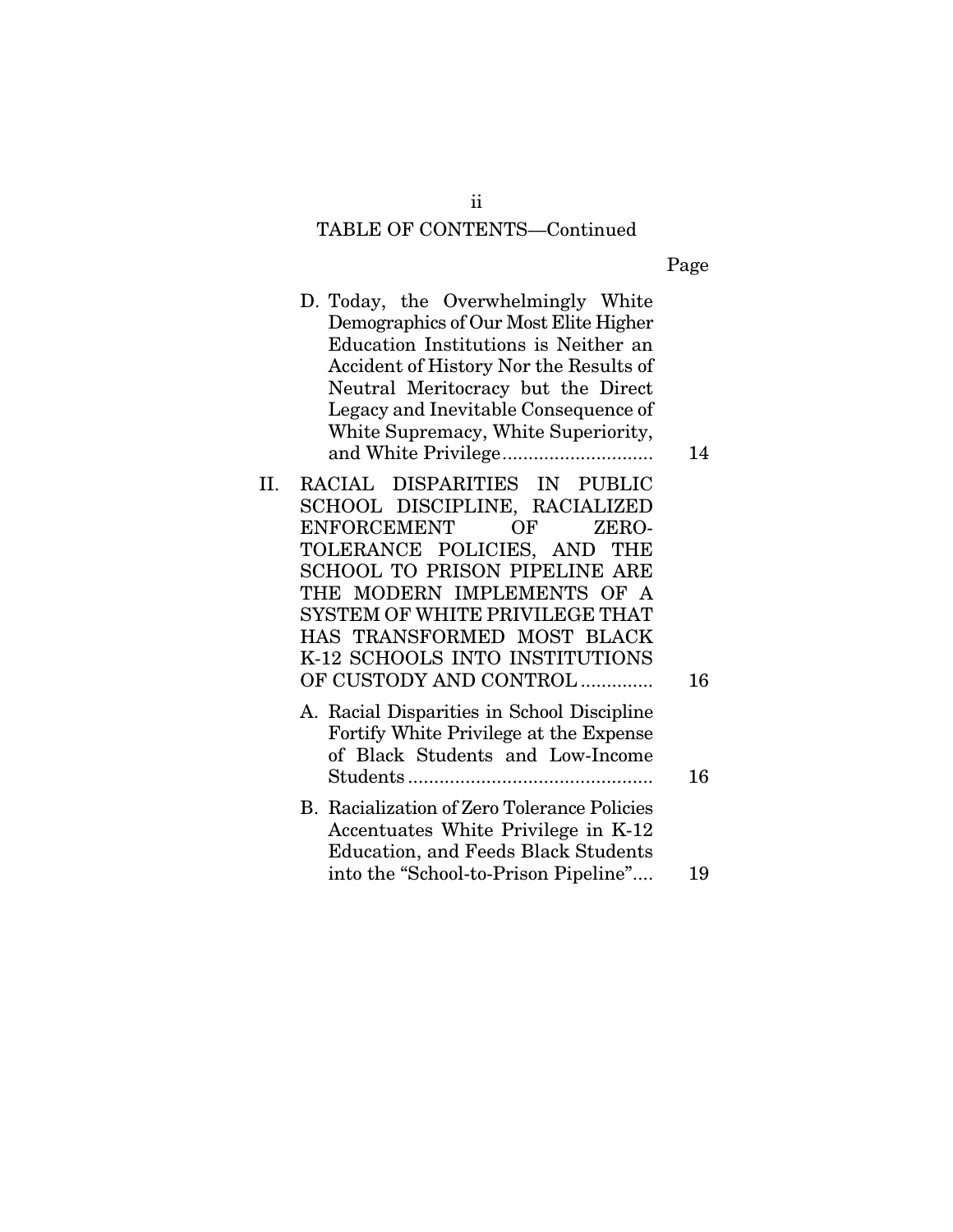# iii TABLE OF CONTENTS—Continued

|--|

| C. Racial Disparities in School Discipline,                                                                                                                                                                   |    |
|---------------------------------------------------------------------------------------------------------------------------------------------------------------------------------------------------------------|----|
| the Racialization of Zero Tolerance<br>Policies, and the School to Prison Pipe-<br>line Explicitly Reify the Narrative of<br>Black Criminality and Implicitly Rein-<br>force the Narrative of White Privilege | 21 |
| III. IN THE COURT'S RACE-CONSCIOUS<br>AFFIRMATIVE ACTION JURISPRU-<br>DENCE, WHITENESS IS THE PRIVI-<br>LEGE THAT DARES NOT SPEAK ITS                                                                         |    |
|                                                                                                                                                                                                               | 24 |
| A. The Court's Silence Regarding the<br>Effects of White Privilege on Higher<br>Education is Part of a Deeper Reluc-<br>tance to Acknowledge the Legacy or                                                    | 27 |
| B. In Contrast to Its Reluctance to<br>Acknowledge the Concept of White<br>Privilege, the Court has been Far More<br>Open to Discuss, Whether in Appro-<br>bation or Condemnation, the Notion                 |    |
|                                                                                                                                                                                                               | 29 |
| C. The Court's Colorblindness, Merit, and<br>Innocence Rhetoric Both Renders Invis-<br>ible and Perpetuates White Privilege                                                                                   | 31 |
|                                                                                                                                                                                                               | 35 |
|                                                                                                                                                                                                               |    |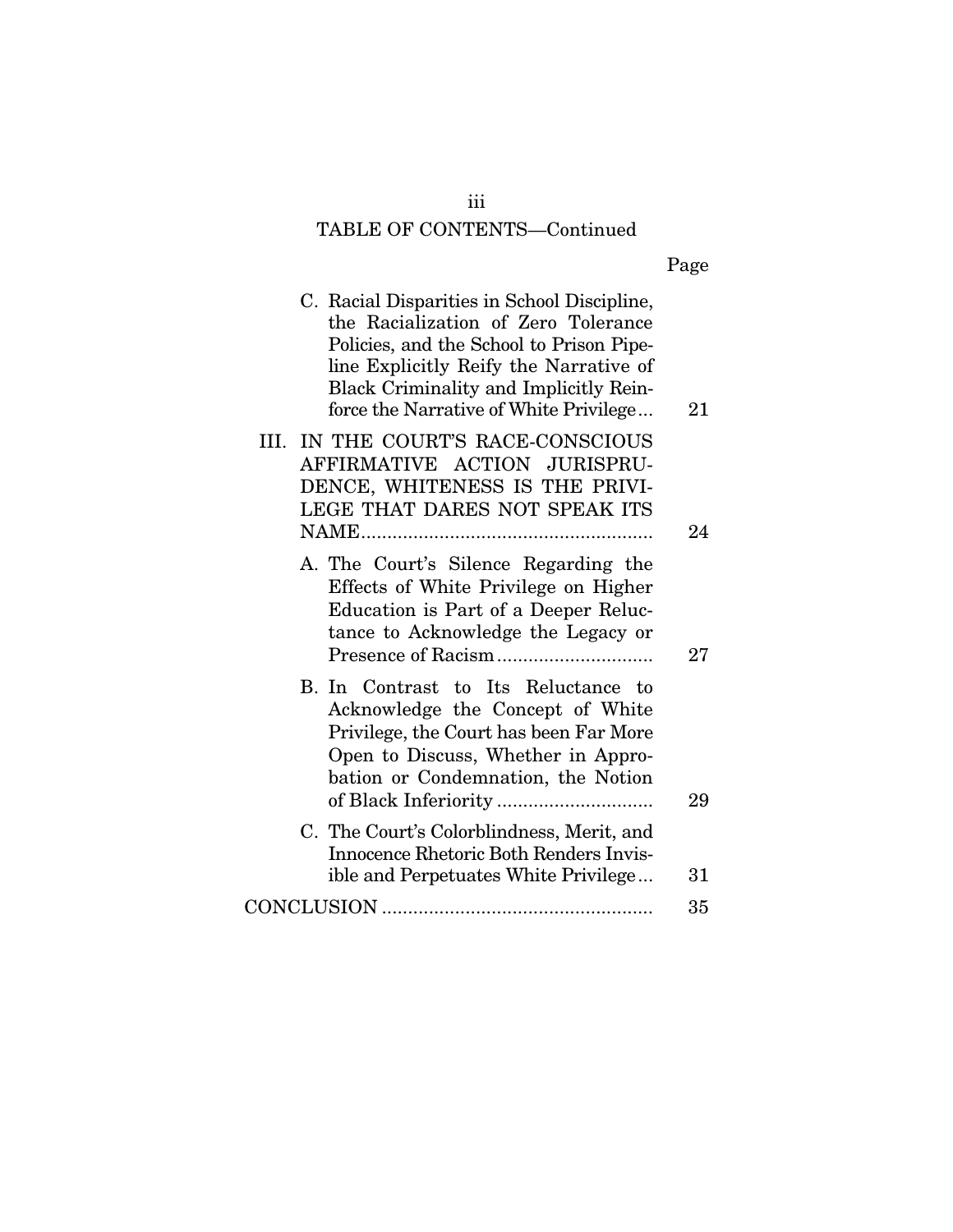# TABLE OF AUTHORITIES

| <b>CASES</b>                                                    | Page(s) |
|-----------------------------------------------------------------|---------|
| Berea Coll. v. Kentucky,                                        |         |
| Brom and Bett v. Ashley,                                        | 29      |
| City of Richmond v. J.A. Croson Co.,                            | 35      |
| DeFunis v. Odegaard,                                            | 26      |
| Dred Scott v. Sandford,<br>60 U.S. (19 How.) 393 (1856)  30, 31 |         |
| Ex parte Endo,                                                  | 27      |
| Fisher v. Hurst,                                                | 26      |
| Fisher v. Univ. of Tex. at Austin,                              | 26      |
| Georgia v. McCollum,                                            | 28      |
| Gratz v. Bollinger,                                             | 26      |
| Grutter v. Bollinger,                                           |         |
| Hodges v. United States,                                        | 36      |
| Hudgins v. Wright,                                              |         |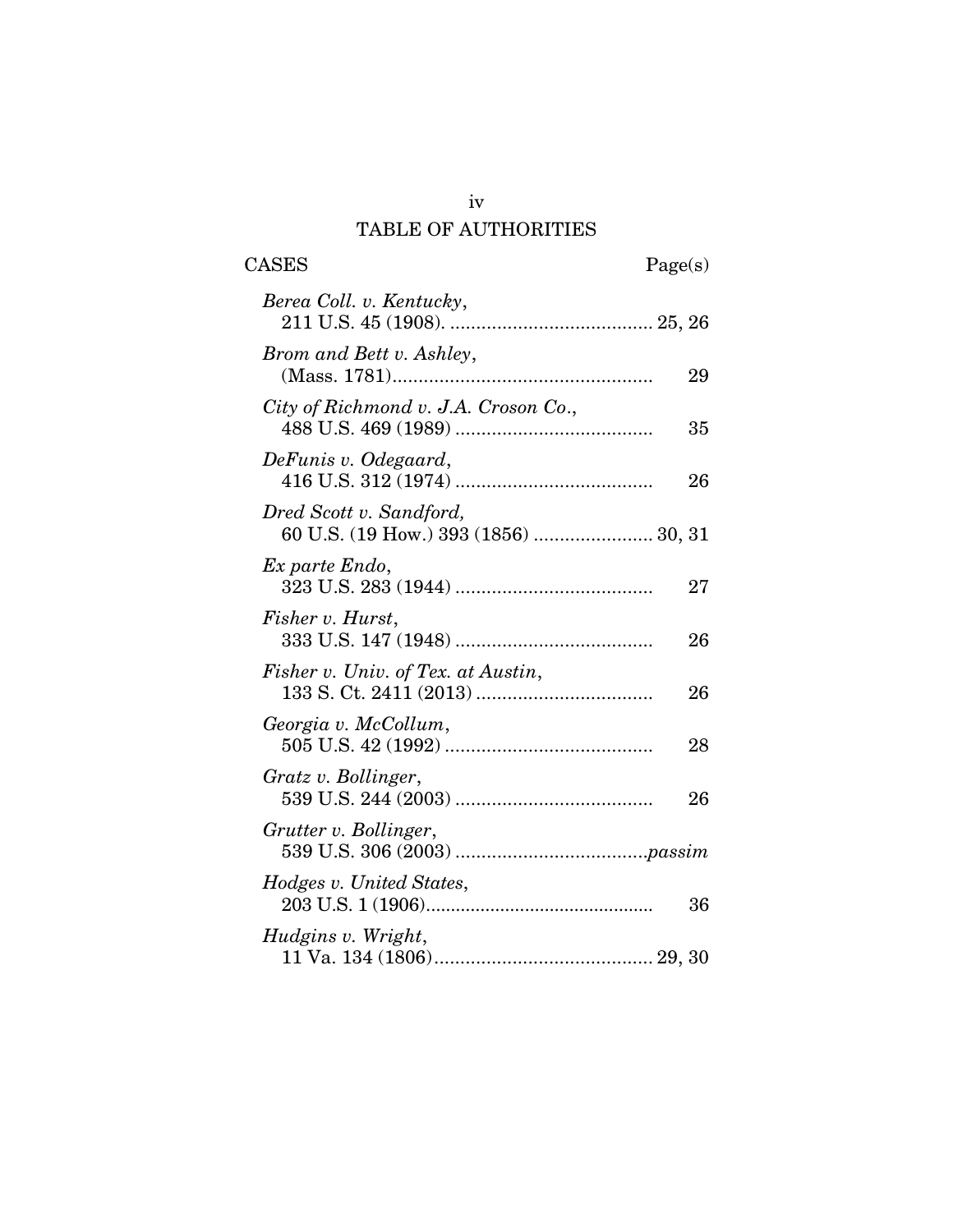| Hunter v. Underwood,                                                                                  | 28 |
|-------------------------------------------------------------------------------------------------------|----|
| Korematsu v. United States,                                                                           | 27 |
| Loving v. Virginia,                                                                                   | 28 |
| McLaurin v. Oklahoma State Regents,                                                                   | 26 |
| Missouri ex rel Gaines v. Canada,                                                                     |    |
| "Negro" John Davis v. Wood,                                                                           | 30 |
| Parents Involved in Cmty. Schs. v. Seattle<br>Sch. Dist. No. 1,<br>551 U.S. 701 (2007)  3, 25, 28, 35 |    |
| Plessy v. Ferguson,                                                                                   |    |
| Regents of Univ. of Cal. v. Bakke,                                                                    |    |
| Schuette v. Coal. to Def. Affirmative Action,                                                         | 26 |
| Sipuel v. Bd. of Regents of Univ. of Okla.,                                                           | 26 |
| Steele v. Louisville & Nashville Railroad<br>Company,                                                 |    |
|                                                                                                       | 27 |
| Sweatt v. Painter,                                                                                    | 26 |

v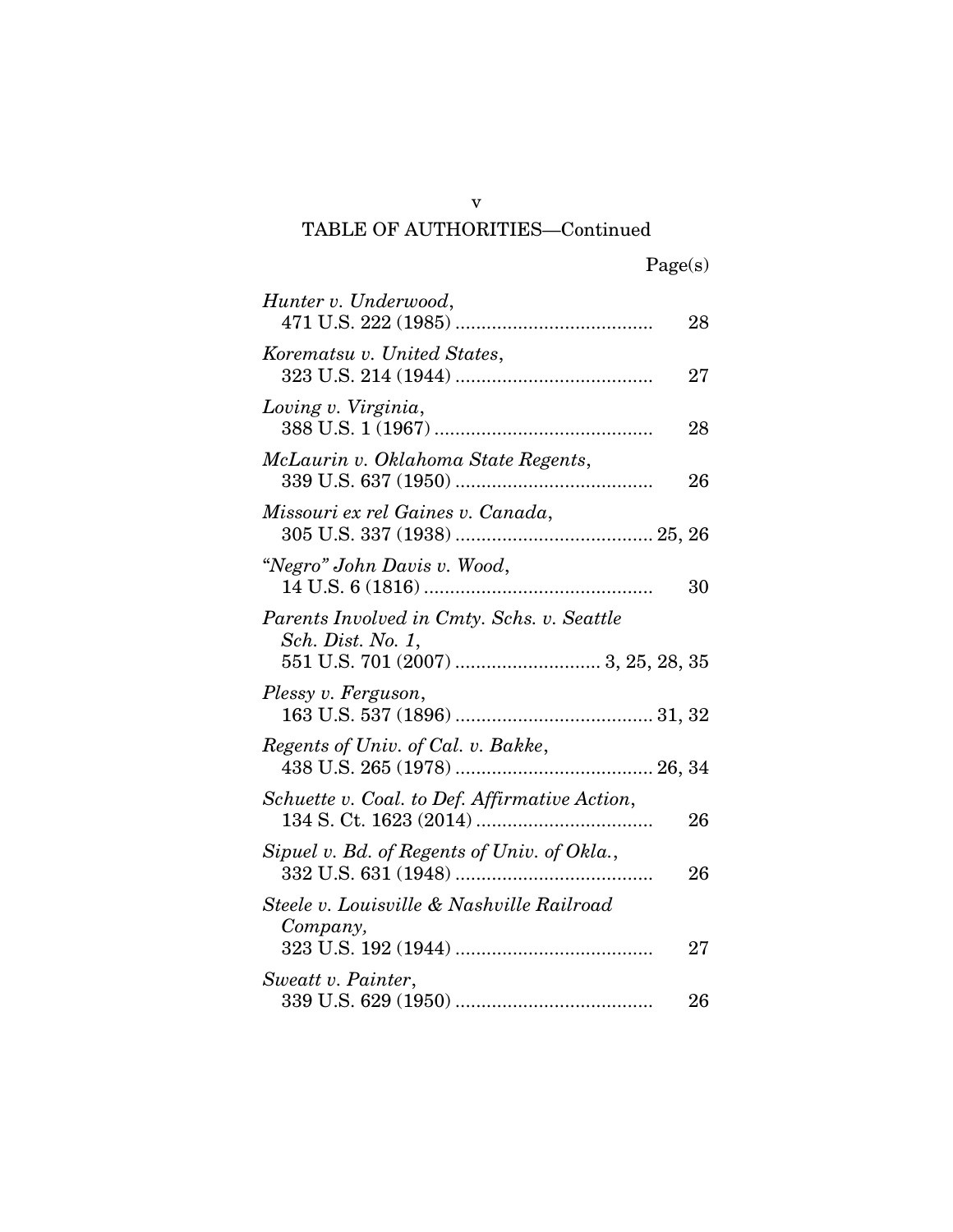| The Civil Rights Cases,                                      | 35 |
|--------------------------------------------------------------|----|
| United States v. Fordice,                                    | 26 |
| Vaughan v. Phebe,<br>8 Tenn. (Mart. & Yer.) 5 (1827)  29, 30 |    |
| Walker v. City of Birmingham,                                | 28 |
| Wygant v. Jackson Bd. of Educ.,                              |    |

### OTHER AUTHORITIES

| Akhil Reed Amar & Neal Kumar Katyal,<br><i>Bakke's Fate</i> , 43 UCLA L. Rev. 1745 (1996)                                                                                                                                               | 34 |
|-----------------------------------------------------------------------------------------------------------------------------------------------------------------------------------------------------------------------------------------|----|
| Alicia Darensbourg et al., Overrepresentation<br>of African American Males in Exclusionary<br>Discipline: The Role of School-Based Mental<br>Health Professionals in Dismantling the<br>School to Prison Pipeline, 1 J. Afr. Am.        | 21 |
| Amy Goodman, Shackles and Ivy: The Secret<br><b>History of How Slavery Helped Build Amer-</b><br>ica's Elite Colleges, Democracy Now (Oct. 30,<br>2013), http://www.democracynow.org/2013/10<br>/30/shackles_and_ivy_the_secret_history |    |
| Ariela J. Gross, What Blood Won't Tell: A<br><i>History of Race on Trial in America</i> (2008)                                                                                                                                          |    |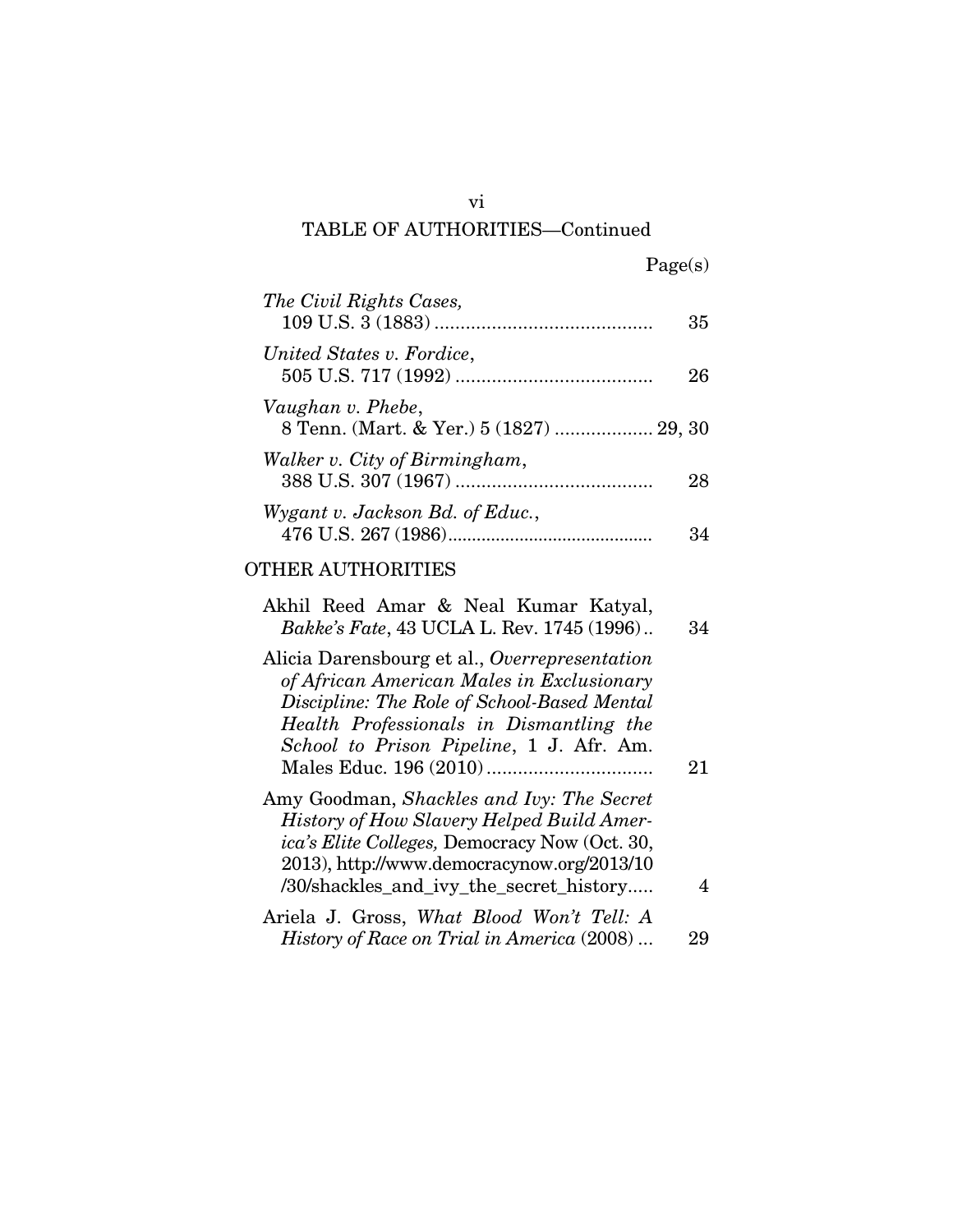| Bartholomew F. Bland & Irma Watkins-<br>Owen, Winfred Rembert: Amazing Grace<br>13                                                                                                                |
|---------------------------------------------------------------------------------------------------------------------------------------------------------------------------------------------------|
| Christopher A. Mallett, The School-To-Prison<br>Pipeline: A Comprehensive Assessment<br>21                                                                                                        |
| Christopher Tomlins, Transplant and Timing:<br>Passages in the Creation of an Anglo-America<br>Law of Slavery, 10 Berkeley L. Scholarship<br>7                                                    |
| Colum. L. Sch., Standard 509 Information<br>Report (2014), https://web.law.columbia.edu/<br>sites/default/files/microsites/admissions/jd/fil<br>es/2014/std509inforeport-101-101-12-10-2014<br>14 |
| Craig Steven Wilder, Ebony & Ivy: Race,<br>Slavery, and the Troubled History of                                                                                                                   |
| Daniel Losen et al., Ctr. for Civ. Rts. Remedies,<br>Are We Closing The School Discipline Gap?                                                                                                    |
| Daren Lenard Hutchinson, Continually<br>Reminded of Their Inferior Position: Social<br>Dominance, Implicit Bias, Criminality, and<br>Race, 46 Was. U. J.L. & Pol'y 23 (2014)<br>23                |

vii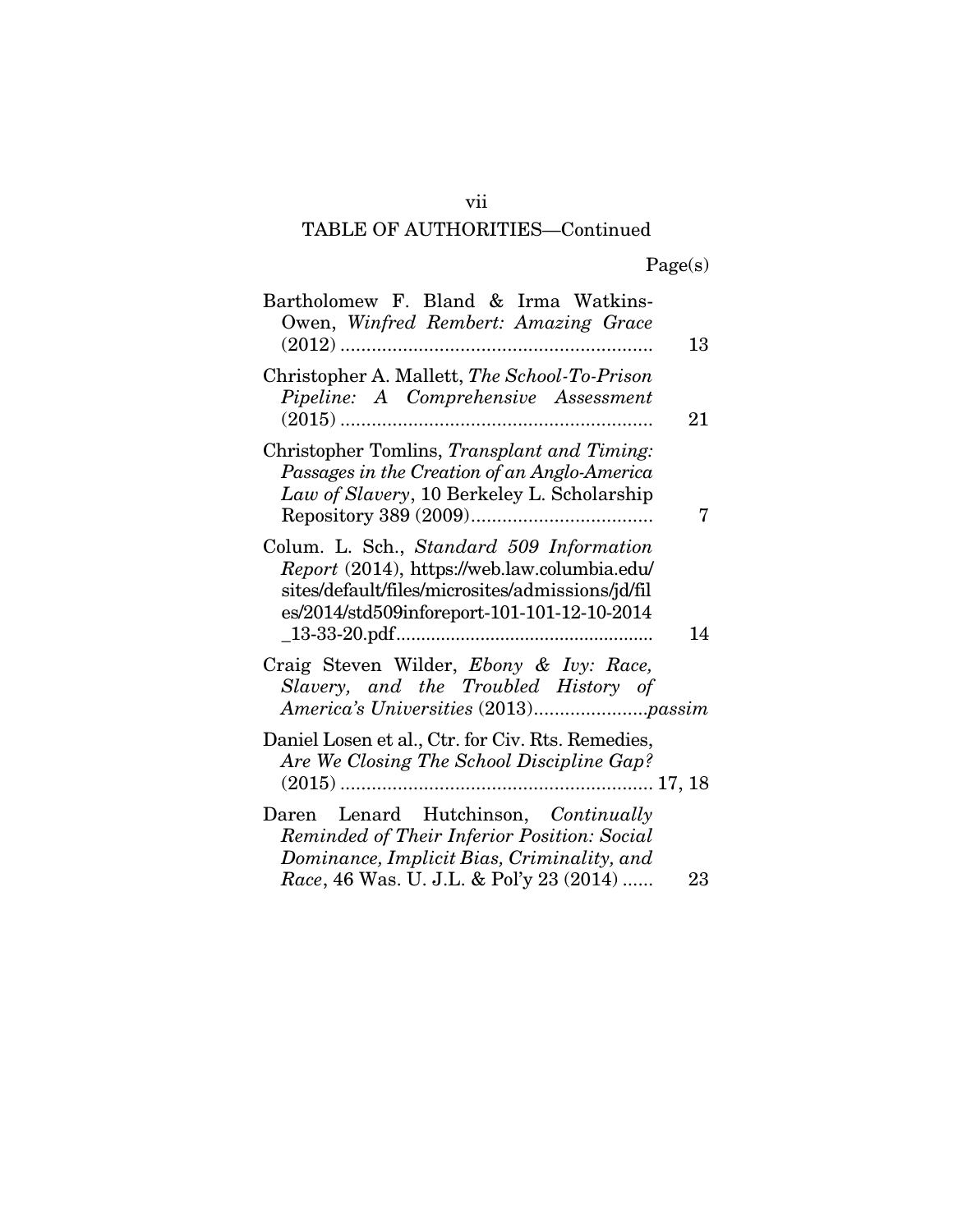# Page(s)

| Devin Bent, Posterity and the Union: In<br>Retirement, Madison Holds Court as Sole<br>Remaining Founding Father, Montpelier<br>James Madison U. Mag., Winter 2001,<br>available at http://www.jmu.edu/montpelier/<br>issues/winter01/madison.htm                                     | 6, 7 |
|--------------------------------------------------------------------------------------------------------------------------------------------------------------------------------------------------------------------------------------------------------------------------------------|------|
| Dorothy E. Roberts, Foreword: Race, Vagueness,<br>and the Social Meaning of Order-Maintenance<br>Policing, 89 J. Crim. L. & Criminology 775                                                                                                                                          |      |
| Emily S. Renschler & Janet Monge, The<br>Samuel George Morton Cranial Collection:<br>Historical Significance and New Research,<br>Expedition, Nov. 2008, available at http://<br>www.penn.museum/documents/publications/<br>expedition/PDFs/50-3/renschler.pdf                       | 8    |
| Emory's Leslie Harris Says We Should<br>Remember The Racist Roots Of American<br>Colleges As We Think About What Went<br>Wrong At OU And Other Schools, Geo.<br>Mason U. Hist. News Network, Mar. 26,<br>2015, http://historynewsnetwork.org/article/<br>158939#sthash.LhRpLRPb.dpuf | 9    |
| Francis D. Colinano, Thomas Jefferson: Rep-                                                                                                                                                                                                                                          | 8    |
| Gary Peller, Toward Critical Cultural Plural-<br>ism: Progressive Alternatives to Mainstream<br>Civil Rights Ideology, in Critical Race Theory:<br>The Key Writings that Formed the Movement                                                                                         |      |
|                                                                                                                                                                                                                                                                                      | 33   |

viii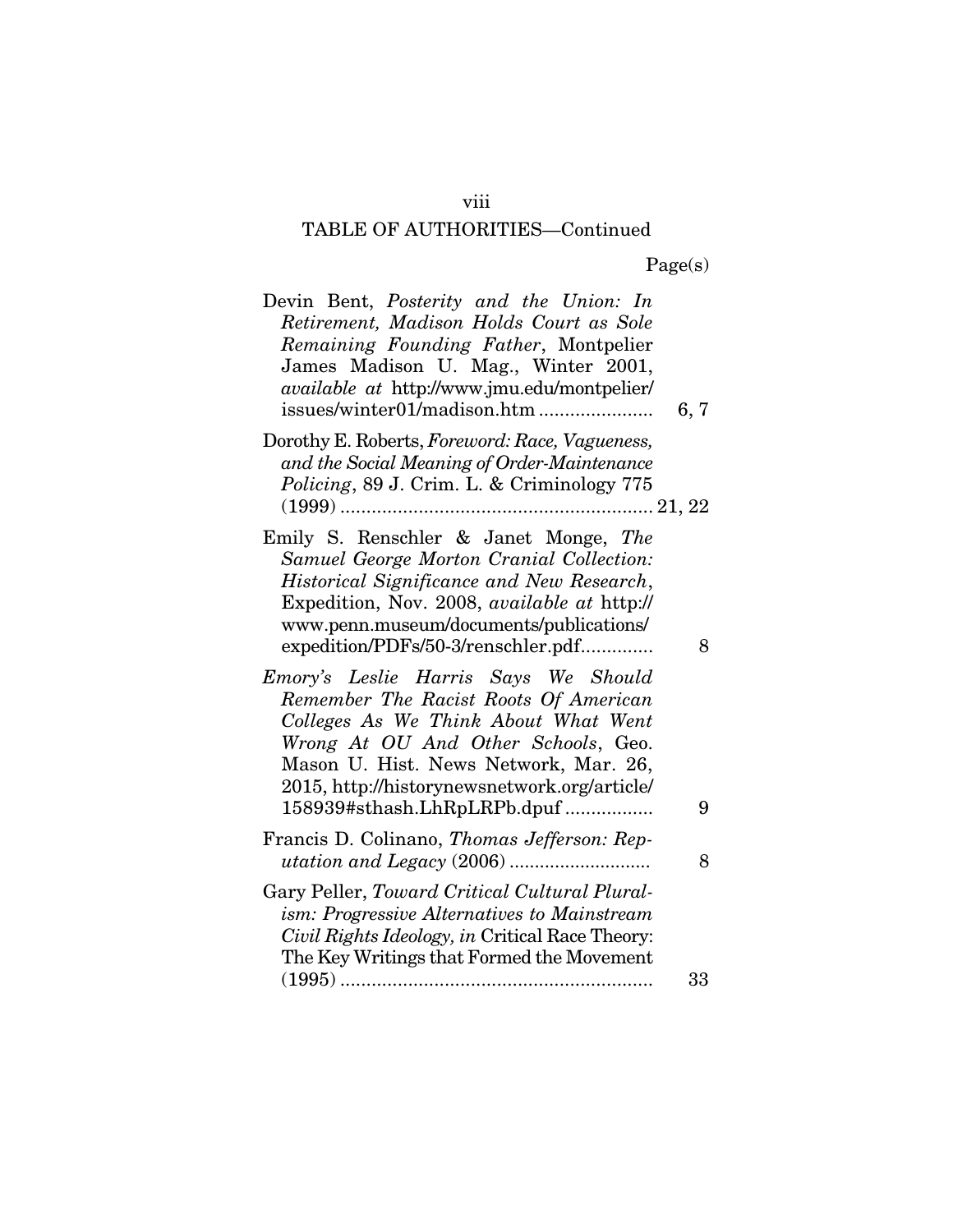| Gina Crosley-Corcoran, Explaining White<br>Privilege To A Broke White Person,<br>OccupyWallStreet.Net, http://occupywall<br>street.net/story/explaining-white-privilege-<br>broke-white-person (last visited Oct. 15, |      |
|-----------------------------------------------------------------------------------------------------------------------------------------------------------------------------------------------------------------------|------|
| Harv. L. Sch., Standard 509 Information Report<br>(2014), http://hls.harvard.edu/content/upload<br>s/2015/02/Std509InfoReport20142.pdf                                                                                | 14   |
| Heather Andrea Williams, Self-Taught: African<br>American Education in Slavery and Free-<br>dom (Waldo E. Martin Jr. et al. eds. 2005) 12, 13                                                                         |      |
| India Geronimo, Systemic Failure: The School-<br>to-Prison Pipeline and Discrimination<br>Against Poor Minority Students, 13 J. L.                                                                                    | 21   |
| James Baldwin, The Fire Next Time, in The<br>Price of the Ticket: Collected Non-Fiction                                                                                                                               | 36   |
| Jason A. Gillmer, Suing for Freedom: Interracial<br>Sex, Slave Law, and Racial Identity in the<br>Post-Revolutionary and Antebellum South,                                                                            | 30   |
| Jim Crow Museum of Racist Memorabilia,<br>Ferris State University, http://www.ferris.<br>edu/jimcrow/what.htm (last visited Oct. 27,                                                                                  | 8    |
| John R. Wunder, The New Encyclopedia of<br>Southern Culture, Slave Codes (2008)                                                                                                                                       | 7, 9 |

ix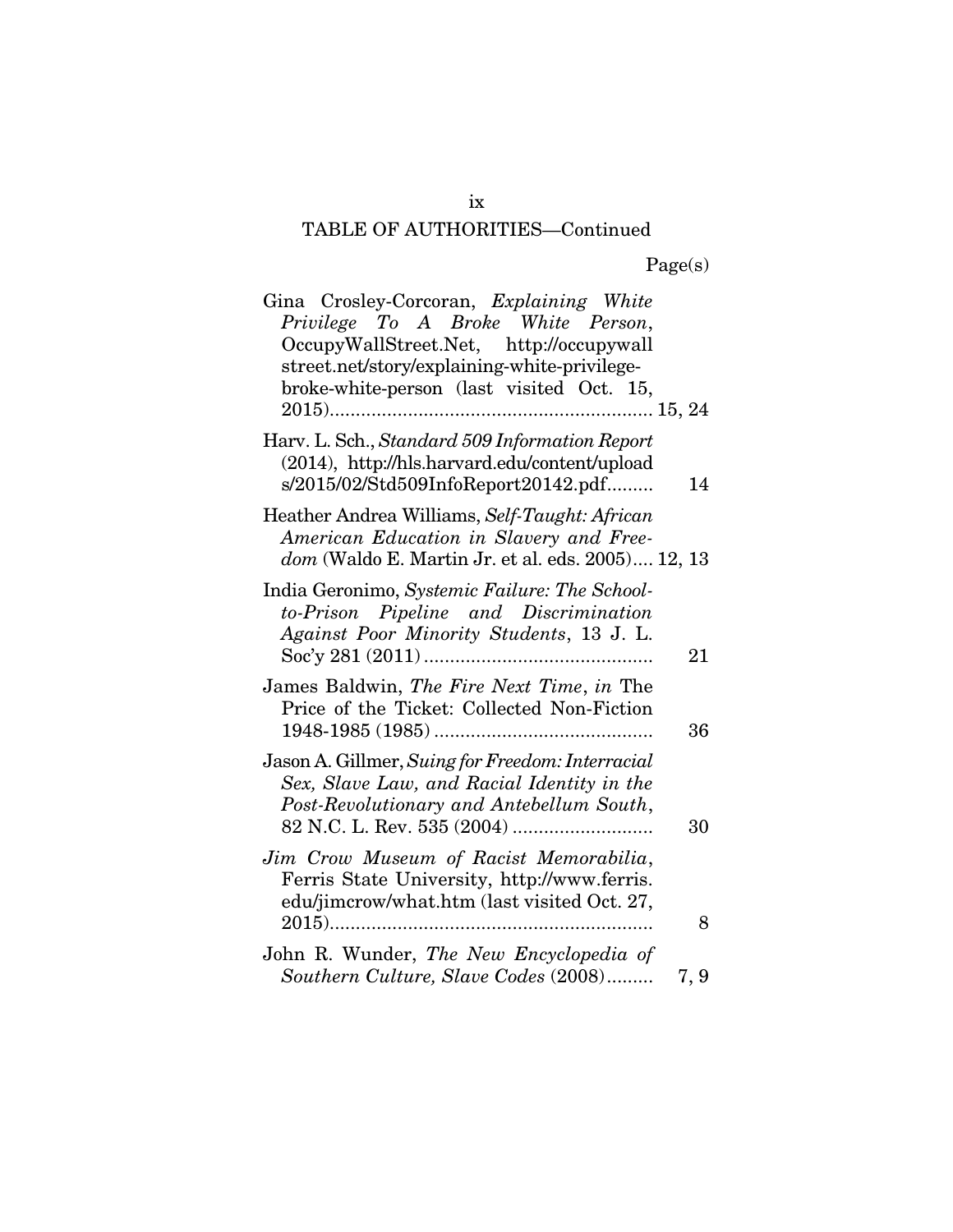### x

# TABLE OF AUTHORITIES—Continued

|  | Page(s) |
|--|---------|
|  |         |

| John Witherspoon 1768-94*, The Presidents<br>of Princeton University (Nov. 26, 2013),<br>https://www.princeton.edu/pub/presidents/                                                       | 6  |
|------------------------------------------------------------------------------------------------------------------------------------------------------------------------------------------|----|
| Junius P. Rodriguez, Slavery In the United<br>States: A Social, Political, and Historical                                                                                                | 11 |
| Justin C. Worland, <i>Harvard Accepts Record</i><br>Low 6.2 Percent of Applicants to the Class<br>of 2015, Harv. Crimson, Mar. 31, 2011,<br>http://www.thecrimson.com/article/2011/3/31/ | 15 |
| Justin C. Worland, Legacy Admit Rate at 30<br>Percent, Harv. Crimson, May 11, 2011, http://<br>www.thecrimson.com/article/2011/5/11/admi<br>ssions-fitzsimmons-legacy-legacies/          | 15 |
| Kenneth Lawson, <i>Police Shootings of Black</i><br>Men and Implicit Racial Bias: Cant's We<br>All Just Get Along, 37 U. How. L. Rev. 339                                                | 23 |
| Lisa A. Crooms, Speaking Partial Truths and<br>Preserving Power: Deconstructing White<br>Supremacy, Patriarchy, and the Rape Cor-<br>roboration Rule in the Interest of Black Lib-       |    |
| eration, 40 How. L.J. 459 (1997)                                                                                                                                                         | 22 |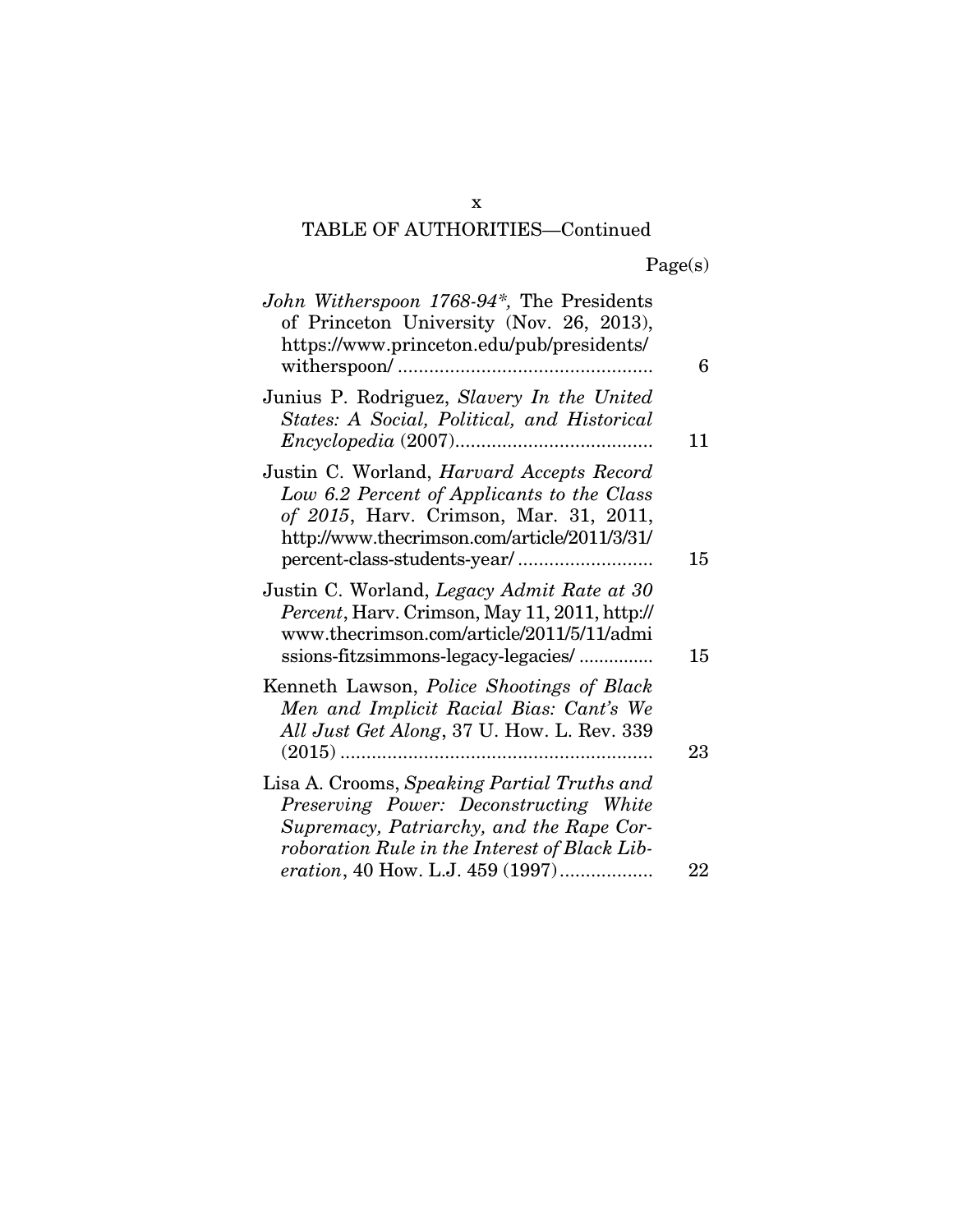| Melinda Jackson & Dari Green, Contradicting<br>Realities in the Mythical Post-Racial: Amer-<br>ica Blinded to Matters of Color?, in The<br>Assault on Communities of Color (Kenneth<br>Fasching-Varner & Nicolas Daniel Hartlep                    | 24              |
|----------------------------------------------------------------------------------------------------------------------------------------------------------------------------------------------------------------------------------------------------|-----------------|
| Mitchell, S. David, Zero Tolerance Policies:<br>Criminalizing Childhood and Disenfran-<br>chising the Next Generation of Citizens, 92<br>Wash. U. L. Rev. 271 (2014) 19, 20                                                                        |                 |
| Monique W. Morris, Race, Gender and the<br>School-To-Prison Pipeline: Expanding Our<br>Discussion to Include Black Girls, Afr. Am.                                                                                                                 | 20              |
| N. Jeremi Duru, The Central Park Five, the<br>Scottsboro Boys, and the Myth of the Bestial<br>Black Man, 25 Cardozo L. Rev. 1315 (2004)                                                                                                            | $\overline{22}$ |
| Nancy A. Heitzeg, Education or Incarceration:<br>Zero Tolerance Policies and the School to<br>Prison Pipeline, F. on Pub. Pol'y, no. 2, 2009,<br><i>available at http://forumonpublicpolicy.com/</i><br>summer09/archivesummer09/heitzeg.pdf18, 20 |                 |
| Naomi Zack, White Privilege and Black Rights:<br>The Injustice of U.S. Police Racial Profiling                                                                                                                                                     |                 |
| Nina Mjagkil, Loyalty in Time of Trial: The<br>African American Experience During World                                                                                                                                                            |                 |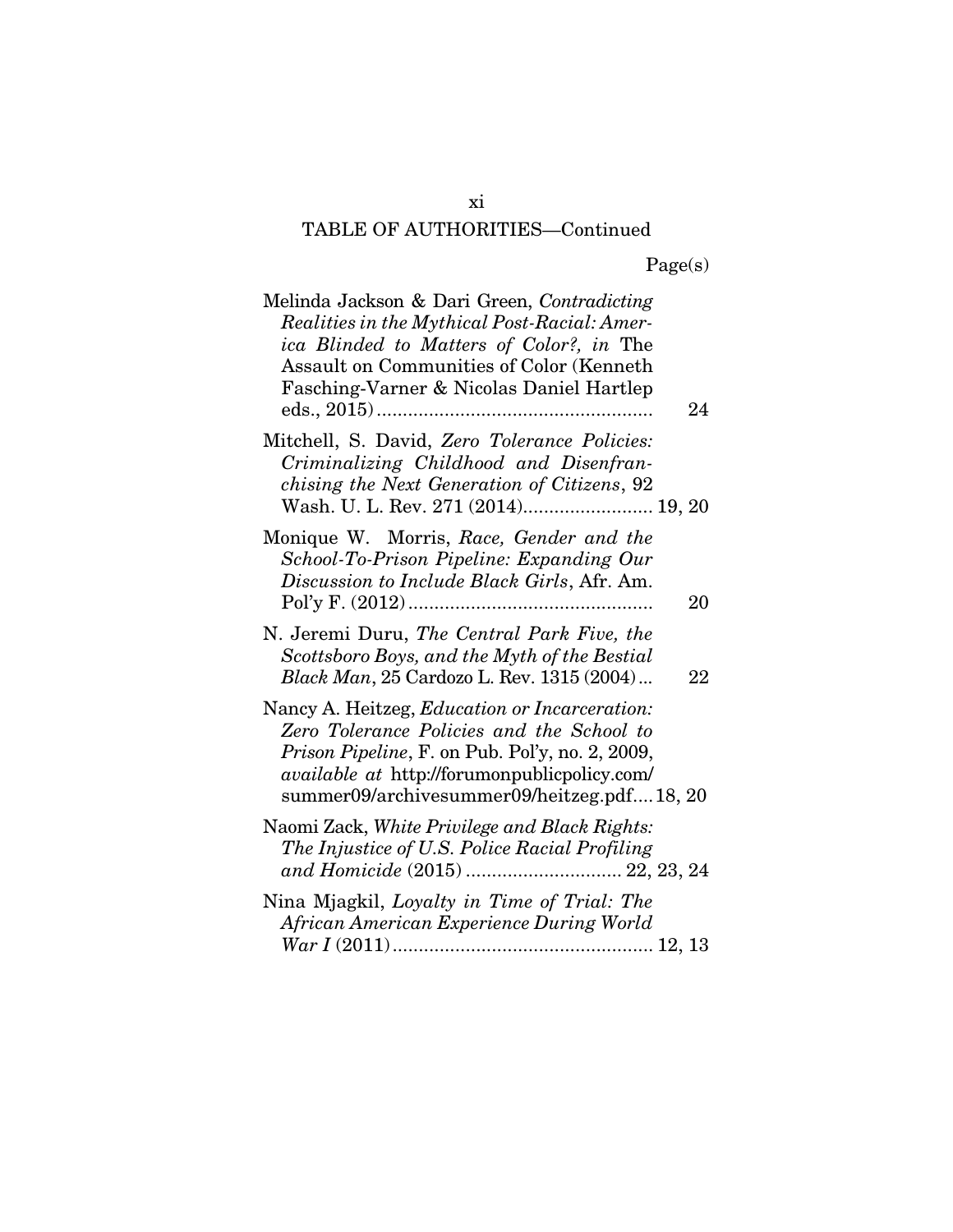| Office for Civil Rights, U.S. Dep't of Educ.,<br>Civil Rights Data Collection Data Snapshot:<br>School Discipline (Mar. 21, 2014), available<br>at http://ocrdata.ed.gov/Downloads/CR DC-<br>School-Discipline-Snapshot.pdf 18, 19 |    |
|------------------------------------------------------------------------------------------------------------------------------------------------------------------------------------------------------------------------------------|----|
| Osamudia R. James, White Like Me: The<br><b>Negative Impact of the Diversity Rationale</b><br>on White Identity Formation, 89 N.Y.U. L.                                                                                            | 33 |
| Pamela Paul, Being a Legacy Has Its Burden,<br>N.Y. Times, Nov. 4, 2011, http://www.ny<br>times.com/2011/11/06/education/edlife/being-<br>a-legacy-has-its-burden.html?_r=2&ref=ed                                                 | 15 |
| Paul D. Grant & Carl A. Grant, To Be Men<br>and Women: The Black Struggle for Justice<br>Continues, in The Assault on Communities<br>of Color, in The Assault on Communities of<br>Color (Kenneth Fasching-Varner & Nicolas        | 23 |
| Paul Finkelman, Scott v. Sandford: The Court's<br>Most Dreadful Case and How It Changed<br><i>History</i> , 82 Chi.-Kent L. Rev. 3 (2007)                                                                                          | 30 |
| Peter G. Schmidt, Color and Money: How<br>Rich White Kids are Winning the War over<br>College Affirmative Action (2007)                                                                                                            | 33 |
| Randy Borum et al., What Can Be Done About<br>School Shootings?, 39 Educ. Researcher 27                                                                                                                                            | 19 |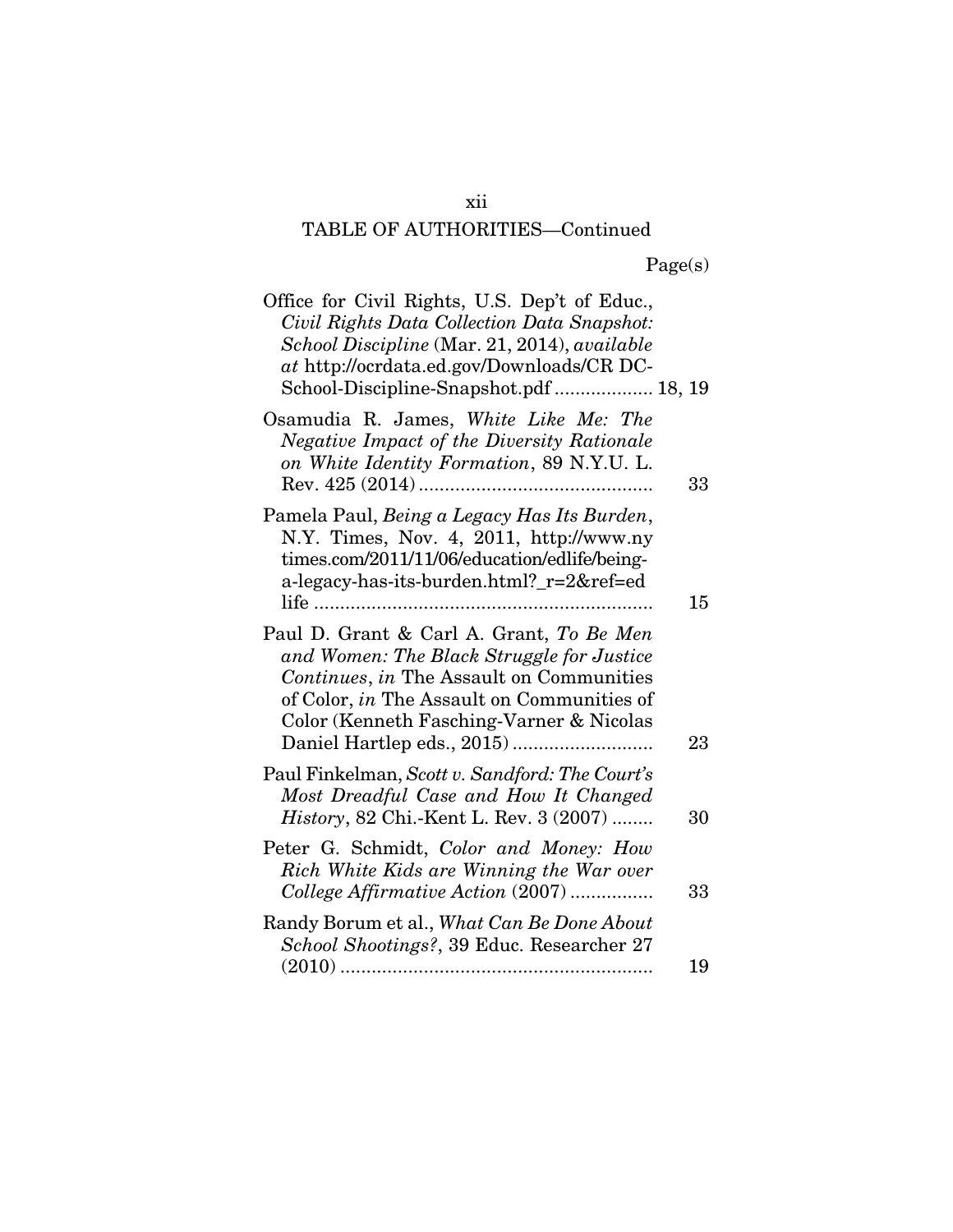### xiii

# TABLE OF AUTHORITIES—Continued

|  | Page(s) |
|--|---------|
|  |         |

| Richard Peréz-Peña, Fatal Police Shootings:<br>Accounts Since Ferguson, N.Y. Times, Apr. 8,<br>2015, available at http://www.nytimes.com/<br>interactive/2015/04/08/us/fatal-police-shoot                                                                                                                                                                                                                                                                               | 22 |
|-------------------------------------------------------------------------------------------------------------------------------------------------------------------------------------------------------------------------------------------------------------------------------------------------------------------------------------------------------------------------------------------------------------------------------------------------------------------------|----|
| Rick Ayers & William Ayers, Breathe: Notes<br>on White Supremacy and the Fierce Urgency<br>of Now, in The Assault on Communities of<br>Color (Kenneth Fasching-Varner & Nicolas<br>Daniel Hartlep eds., 2015)  23, 24                                                                                                                                                                                                                                                   |    |
| Russell J. Skiba et al., Race is Not Neutral: A<br>National Investigation of African American<br>and Latino Disproportionality in School<br>Discipline, 40 Sch. Psychol. Rev. 85 (2011)                                                                                                                                                                                                                                                                                 | 16 |
| Stuart Buck, The History of Black Education<br>in America, Acting White: The Ironic Legacy<br>of Desegregation (2010)  11, 12                                                                                                                                                                                                                                                                                                                                           |    |
| The 1930s Education: Overview Gale U.S.<br>History in Context, http://ic.galegroup.com/<br>ic/uhic/ReferenceDetailsPage/ReferenceDe<br>tailsWindow?query=&prodId=UHIC&displ<br>ayGroupName=Reference&limiter=&disab<br>leHighlighting=true&displayGroups=&sor<br>tBy=&zid=&search_within_results=&actio<br>n=2&catId=&activityType=&documentId=<br>GALE%7CCX3468301121&source=Bookm<br>ark&u=sand55832&jsid=55d9d90c4bad28<br>2ee2debc3c18227fed (last visited Oct. 27, |    |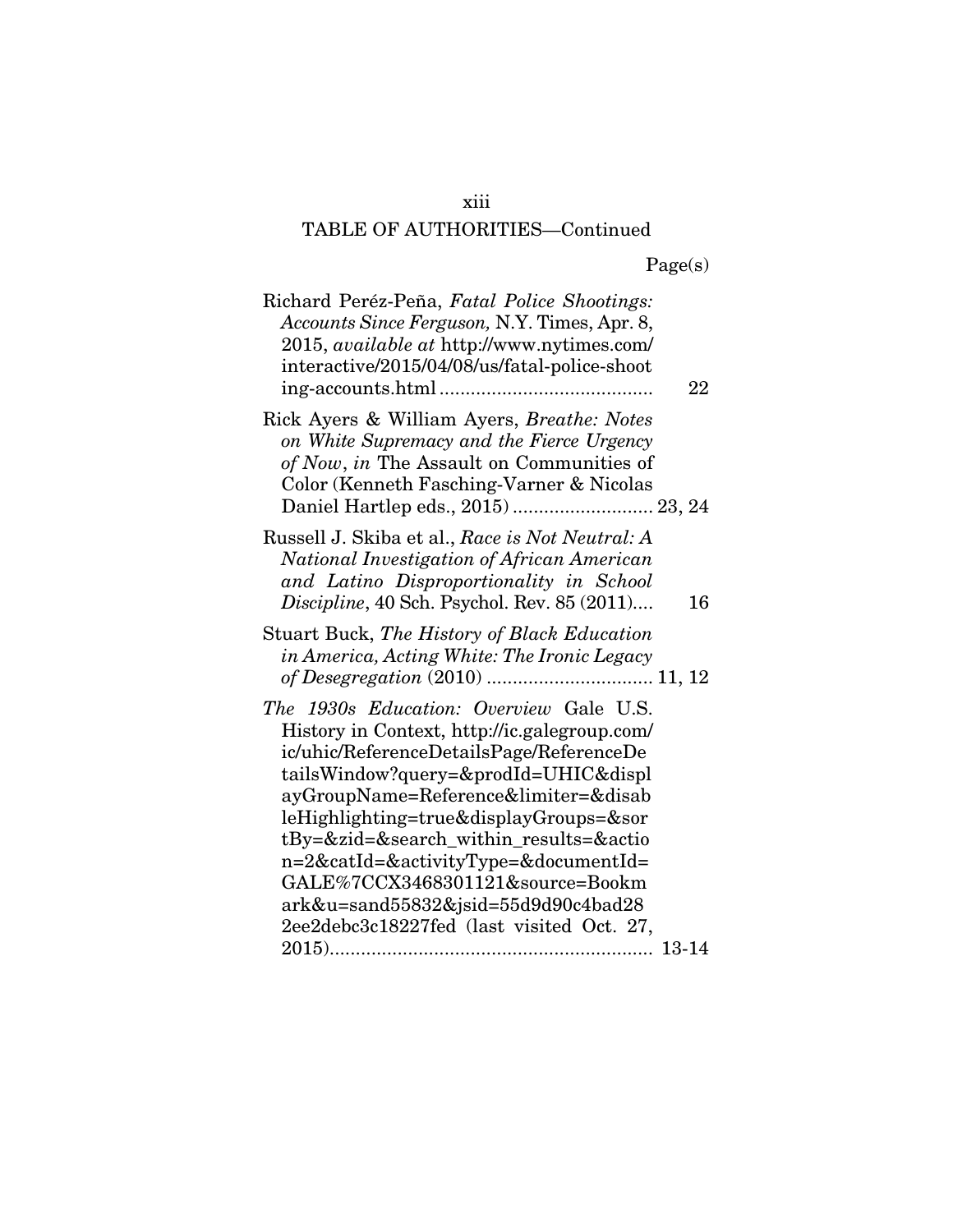### xiv

# TABLE OF AUTHORITIES—Continued

|  | Page(s) |
|--|---------|
|  |         |

| The Charters of Freedom: A New World is At<br><i>the Hand</i> , Nat'l Archives, http://www.arch<br>ives.gov/exhibits/charters/constitution_foundi<br>ng fathers virginia.html (last visited Oct. 27,                                                                                   | 6  |
|----------------------------------------------------------------------------------------------------------------------------------------------------------------------------------------------------------------------------------------------------------------------------------------|----|
| W. Barksdale Maynard, <i>Princeton In the</i><br>Confederacy's Service: 150 Years after the<br>Civil War, Rebel Ties Remain Little-Known,<br>Princeton Alumni Wkly. Mar. 23, 2011,<br><i>available at</i> https://paw.princeton.edu/iss<br>$ues/2011/03/23/pages/4092/index.xml?page=$ | 7  |
| William Goodell, The American Slave Code in                                                                                                                                                                                                                                            |    |
| William M. Wiecek, Structural Racism and the<br>Law in America Today: An Introduction,                                                                                                                                                                                                 |    |
| Yale L. Sch., Standard 509 Information Report<br>(2014), http://www.law.yale.edu/documents/<br>pdf/About/ABA509report_Yale.pdf                                                                                                                                                         | 14 |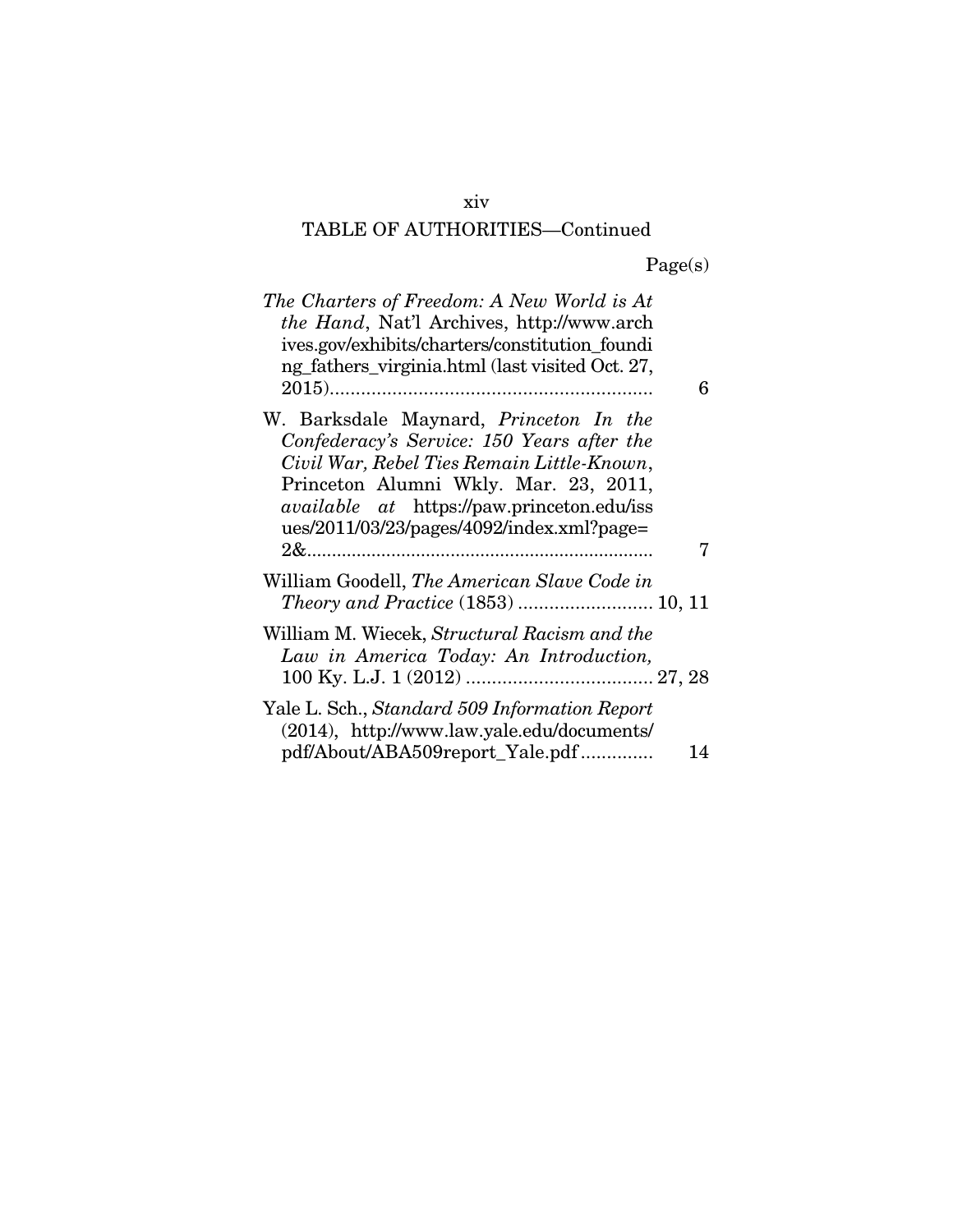#### STATEMENT OF INTEREST

*Amici curiae* are the Civil Rights Clinic and the Education Rights Center at Howard University School of Law. While Howard is often referred to as one of the nation's premier historically Black universities, the school's mission has always been to provide a premier education to all regardless of race or gender. Our nearly 150-year history of providing education, regardless of race, has been informed by the painful reckoning that, at the nation's founding, white supremacy, white superiority, and white privilege were interwoven into the DNA of this country's institutions. Our history and experience in student diversity has also been driven by the clear-eyed acknowledgement that the remains of white privilege continue to haunt our institutions. We respectfully submit this brief in support of Respondents in the belief that any analysis of the constitutionality of race-conscious affirmative action programs in higher education is, at best, incomplete and, at worst, disingenuous without an honest assessment of the role that racial subordination and separation played in the foundation, establishment, and preservation of our most elite higher education institutions.[1](#page-15-0)

<span id="page-15-0"></span><sup>1</sup> Pursuant to Supreme Court Rule 37, this brief is filed with the written consent of all parties. The parties' consent letters are on file with the Court. This brief has not been authored, either in whole or in part, by counsel for any party, and no person or entity, other than amicus curiae or their counsel has made a monetary contribution to the preparation or submission of this brief.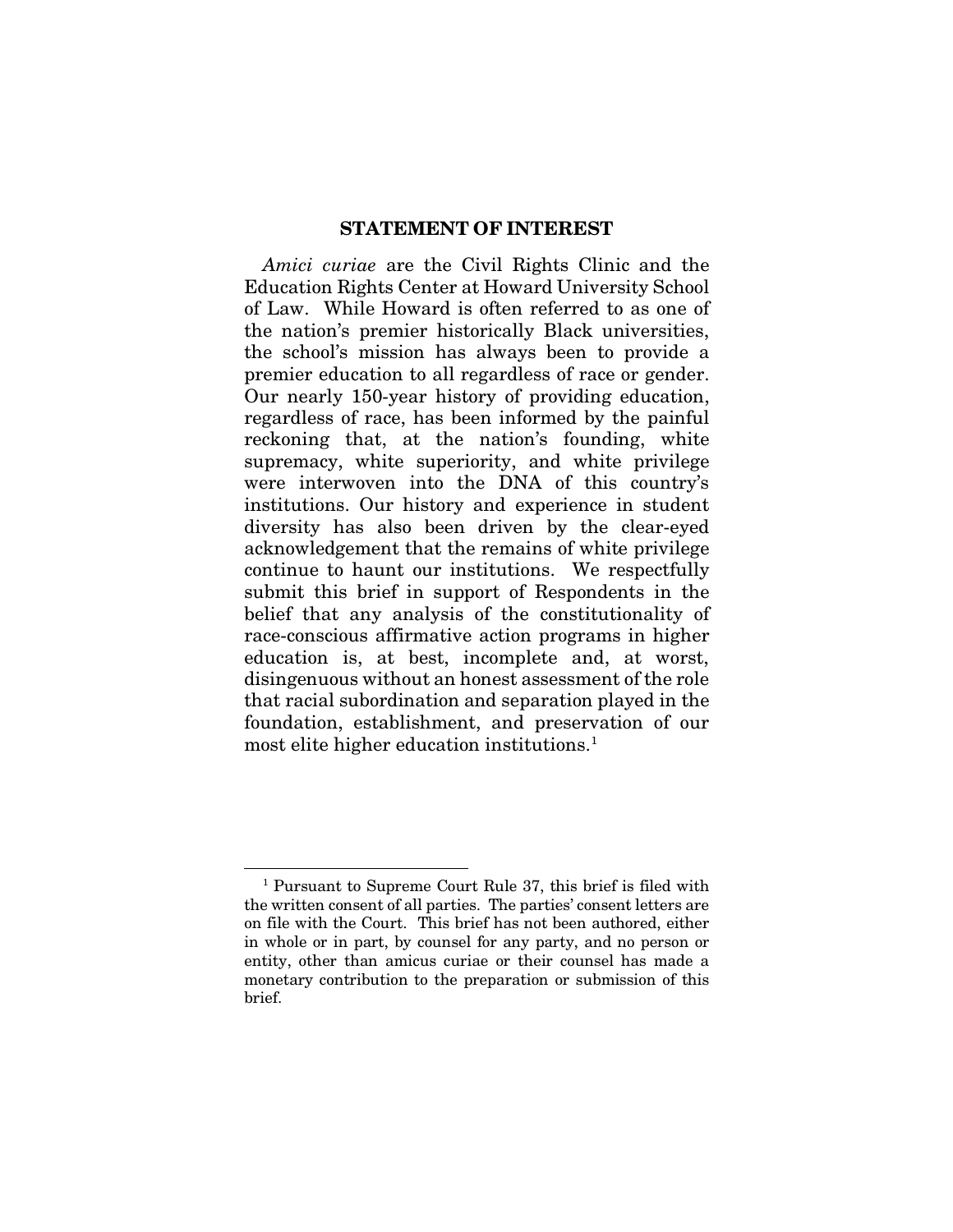#### SUMMARY OF THE ARGUMENT

At their founding in the colonial period, American colleges and universities raised seed money for their endowments by investing in slave ships; constructed their campuses through slave labor; recruited their presidents, trustees, professors, and students among slave traders and slave owners; and, used slaves as campus laborers, staff and servants. As the wealth, power, and prestige of these institutions grew alongside that of the new republic, their researchers and scientists gave intellectual cover for chattel slavery, and later Jim Crow. Through books, papers, and speeches, the eminent faculty and graduates of our best colleges and universities offered what they claimed was irrefutable proof of the inferiority of the Black race and concomitant superiority of the white race. And, in the span of three centuries, institutions such as Yale, Harvard, Princeton, the University of Pennsylvania, the University of Virginia, Brown, Dartmouth, among others, became places where the student body quite literally reified the idea of white supremacy, superiority, and privilege. In the same span of time, under slavery whites, by law, denied Blacks all access to education. Later, under "separate, but equal," Black children were educated just enough to prepare them to be sharecroppers in the fields. Today, racial disparities in early childhood and K-12 education, coupled with racially discriminatory school discipline reinforce the racial foundations of our educational system, and make it all but inevitable that the demographics of our elite institutions remain overwhelmingly white.

All of this is a matter of historical record; and, none of it can be seriously disputed. And yet, in not one of the roughly thirteen cases this Court has decided where the central issue presumably concerned equal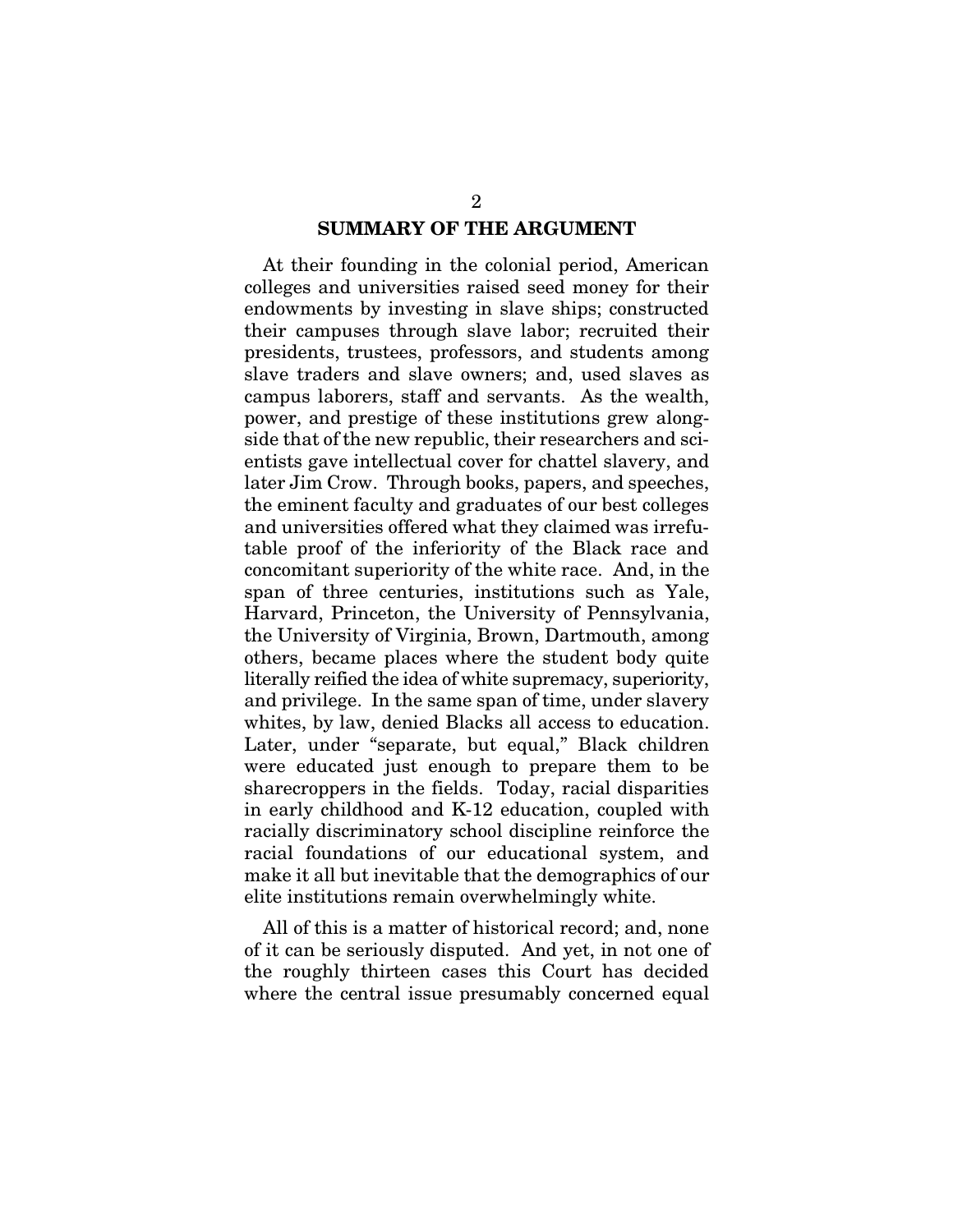opportunities for Blacks in higher education has a majority of the Court discussed the intersection between higher education and white supremacy, superiority, and privilege. That discussion matters and is long overdue because the nation's continuing struggle with providing fair and equal access for Blacks in higher education is not simply due to the lack of college preparedness on the part of Blacks; nor is the continuing struggle due to what is often quaintly referred to as the Black-White achievement gap, but it is due to a strand of white privilege that is interwoven into the very DNA of our higher education system and cannot be erased by merely pronouncing that "the way to stop discrimination on the basis of race is to stop discrimination of the basis of race." *Parents Involved in Cmty. Schs. v. Seattle Sch. Dist. No. 1*, 551 U.S. 701, 748 (2007).

#### ARGUMENT

- I. ELITE AMERICAN HIGHER EDUCATION INSTITUTIONS WERE FOUNDED UPON WHITE SUPREMACY IN THE DAYS OF SLAVERY, BUILT ALONG WHITE SUPERIORITY IN THE JIM CROW ERA AND, TODAY, OPERATE ACCORDING TO WHITE PRIVILEGE.
	- A. Our Most Elite Institutions of Higher Education were Financed by the Slave Trade, Built with Slave Labor, and Flourished in the Slave Economy.

From 1746 to 1769, colleges in America went from the original three—Harvard, Yale and William & Mary to include other elite institutions such as: Brown, Princeton, Columbia, Dartmouth, and the University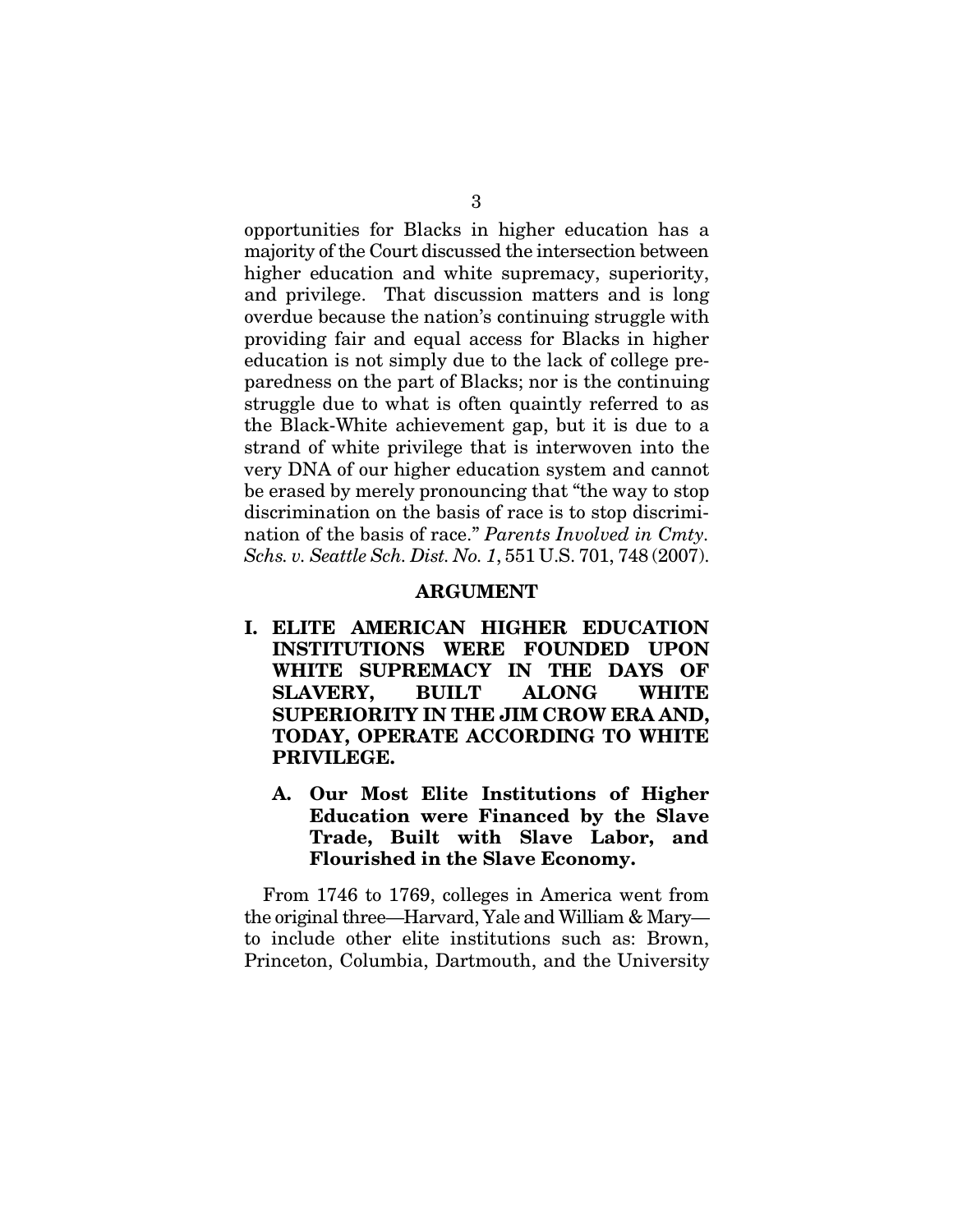of Pennsylvania, among others.[2](#page-18-0) The enslavement of Blacks not only helped fund these new educational institutions, but also created a new elite class of merchants.[3](#page-18-1) These slaveholding merchants provided financial support to colonial churches, schools, libraries, missions, and universities.[4](#page-18-2) Specifically, the labor and profits made from slaves created both the physical institution and financed the individuals that attended the schools. Colleges at this time were ranked among the largest slaveholders in America.[5](#page-18-3) In the process, investments in slave ships became college endowments, slaveholders became college presidents, and slaveholding heirs became college students.

The first slave ship to sail out of British North America was built and sent from Harvard.<sup>6</sup> Colleges received both slaves and land as gifts to help in the creation of these institutions. For example, President Increase Mather, Harvard class of 1656, used "his negro"—a gift from his son Cotton Mather, class of 1678—to run errands for the college.[7](#page-18-5) Similarly, Reverend Wheelock, who helped establish Dartmouth College, owed much of his success to the slaves he acquired; and indeed, for a time, there were as many enslaved Black people at Dartmouth as there were

<span id="page-18-0"></span><sup>2</sup> Amy Goodman, *Shackles and Ivy: The Secret History of How Slavery Helped Build America's Elite Colleges,* Democracy Now (Oct. 30, 2013), http://www.democracynow.org/2013/10/30/shackles\_ and\_ivy\_the\_secret\_history.

<span id="page-18-3"></span><span id="page-18-2"></span><span id="page-18-1"></span><sup>3</sup> Craig Steven Wilder, *Ebony & Ivy: Race, Slavery, and the Troubled History of America's Universities* 47 (2013).

 $4$   $Id.$ 

<sup>5</sup> *Id*. at 19.

<span id="page-18-5"></span><span id="page-18-4"></span><sup>6</sup> *Id*. at 29.

<sup>7</sup> *Id*. at 119.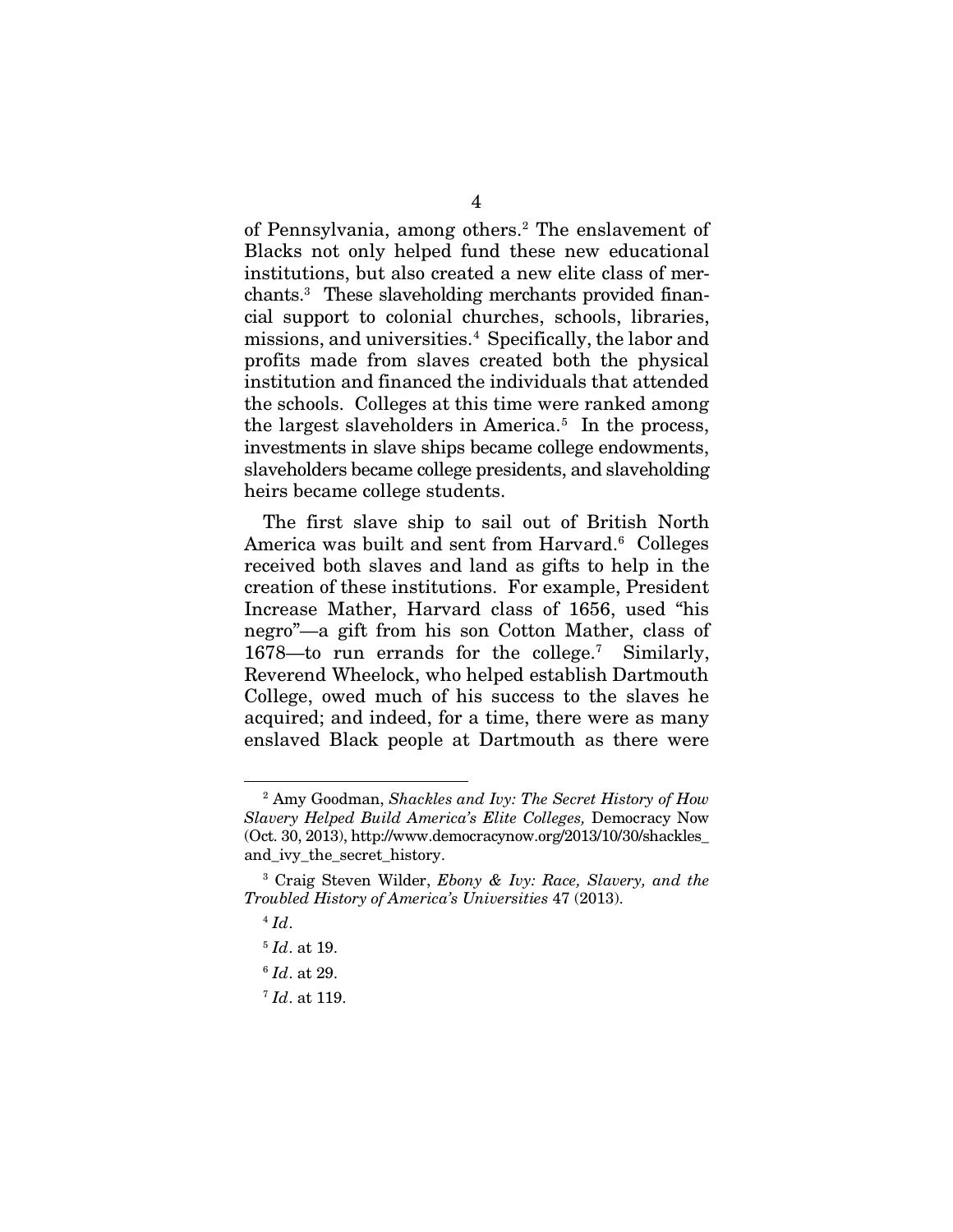students in the college.<sup>[8](#page-19-0)</sup> Yale also benefitted from the slave economy. In 1732, Yale acquired fifteen hundred acres from the Connecticut General Assembly and rented much of their newly acquired property to slaveholding tenants, $9$  allowing the university to increase its influence in real estate and solidify its ties to slavery.[10](#page-19-2) The College of Philadelphia (present day University of Pennsylvania) acquired its land from Governor Thomas Penn who donated his estate in Bucks County—an estate that had been worked on for decades by enslaved Africans.<sup>[11](#page-19-3)</sup>

In addition to using the slave trade to build these colleges, slave merchants used their wealth to fund the education of young white boys at the very schools the slave trade and slave economy had helped to erect. For example, one of this nation's founding fathers, Alexander Hamilton, was able to attend present day Columbia (formally known as King's College) because of money he received from slave traders.<sup>[12](#page-19-4)</sup> His tuition and fees were paid from the sale of barrels of rum, manufactured on slave plantations.<sup>[13](#page-19-5)</sup> Charitable gifts helped fund the education of poorer boys, like Hamilton, and announced the influence of American slave traders in the colonies[.14](#page-19-6) Furthermore, these elite families sent their sons to these schools to prepare them to manage their commercial holdings, and eventually the

<span id="page-19-5"></span><sup>13</sup> *Id.* 

<span id="page-19-2"></span><span id="page-19-1"></span><span id="page-19-0"></span>1

<span id="page-19-6"></span><sup>14</sup> *Id*.

<sup>8</sup> *Id*. at 113.

<sup>9</sup> Wilder, *supra* note 3, at 118.

<sup>10</sup> *Id*. at 117–18.

<span id="page-19-3"></span><sup>11</sup> *Id*. at 118.

<span id="page-19-4"></span><sup>12</sup> *Id*. at 48.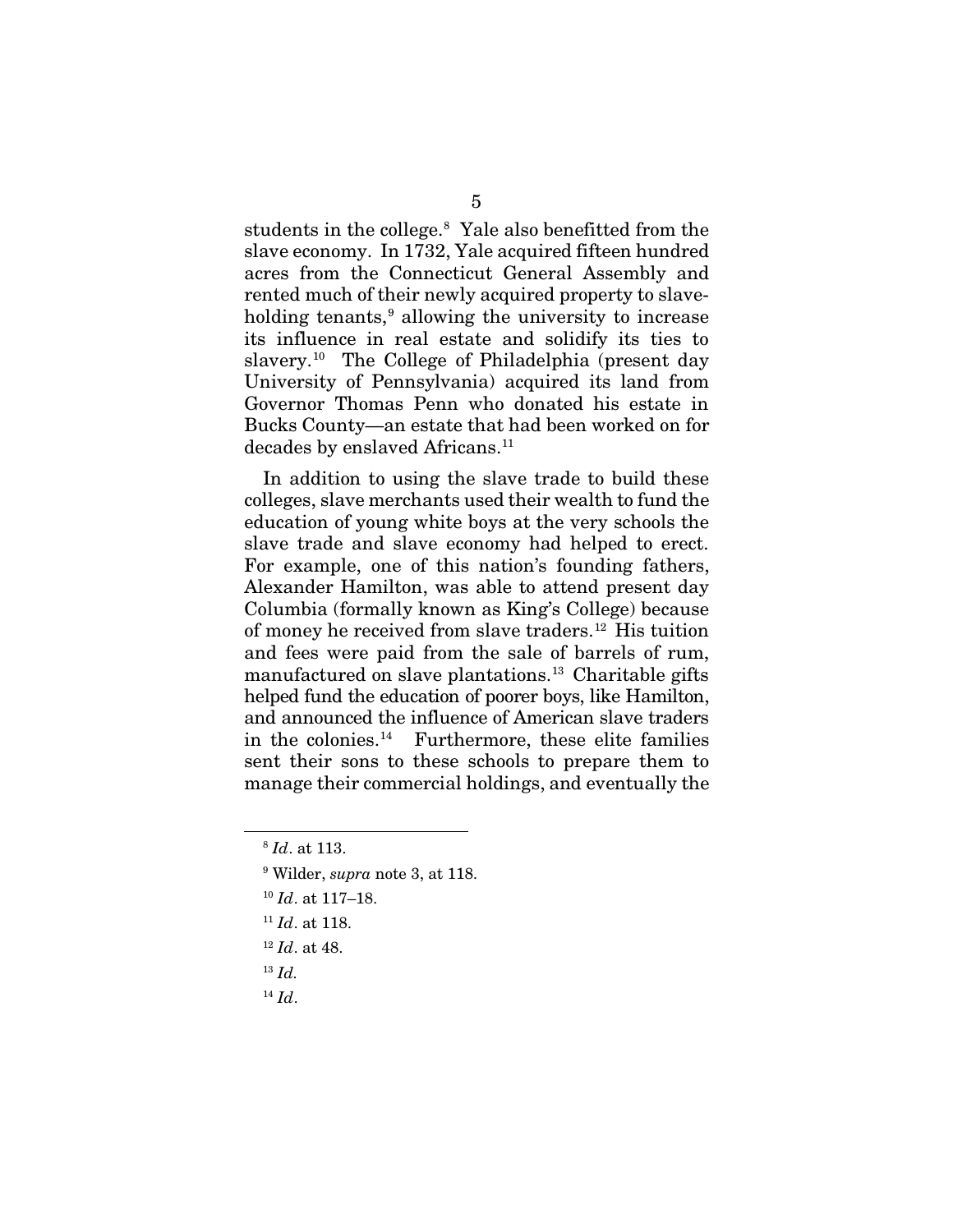country:[15](#page-20-0) John Adams graduated from Harvard, James Madison from Princeton, and Thomas Jefferson from the College of William & Mary.[16](#page-20-1)

This system of education bound the nation's intellectual culture to American slavery and the slave trade.<sup>17</sup> Reverend John Witherspoon, the sixth president of the College of New Jersey (present day Princeton), and a slave owner, has been credited with establishing the College's elite Ivy League status. [18](#page-20-3) Reverend Witherspoon, and a succession of eight slave owners presided over the College of New Jersey during its first seventy-five years<sup>[19](#page-20-4)</sup>, establishing their own intellectual freedom upon human bondage.[20](#page-20-5)

Reverend Witherspoon's emphasis on politics and religion, his wholehearted support to the national cause of liberty, and his role as lead member of the Continental Congress influenced several students to enter government service and exert influence over America.[21](#page-20-6) His protégés included President James Madison<sup>22</sup>, twenty United States senators, three

1

<sup>20</sup> *Id*. at 111.

<span id="page-20-7"></span><sup>22</sup> Devin Bent, *Posterity and the Union: In Retirement, Madison Holds Court as Sole Remaining Founding Father*, Montpelier

<sup>15</sup> *Id*. at 52.

<span id="page-20-2"></span><span id="page-20-1"></span><span id="page-20-0"></span><sup>16</sup> *The Charters of Freedom: A New World is At the Hand*, Nat'l Archives, http://www.archives.gov/exhibits/charters/constitution\_ founding fathers virginia.html (last visited Oct. 27, 2015).

<sup>17</sup> Wilder, s*upra* note 3, at 111.

<sup>18</sup> *Id.* at 81.

<sup>19</sup> *Id*. at 122.

<span id="page-20-6"></span><span id="page-20-5"></span><span id="page-20-4"></span><span id="page-20-3"></span><sup>21</sup> *John Witherspoon 1768-94\*,* The Presidents of Princeton University (Nov. 26, 2013), https://www.princeton.edu/pub/pres idents/witherspoon/.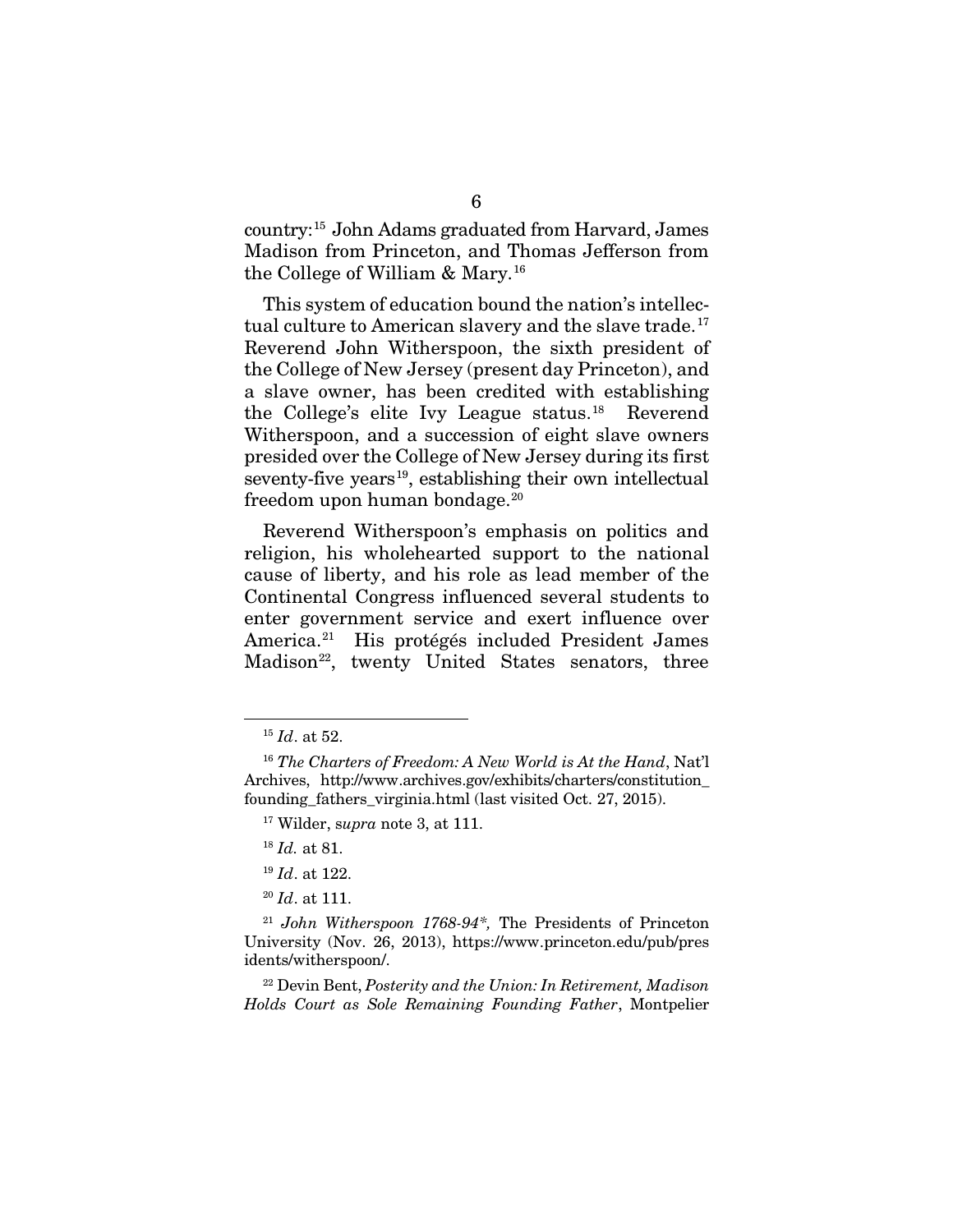justices of the Supreme Court, thirteen governors, twenty-three congressmen, and scores of ministers, college presidents, professors, and military officers, $23$ all of whom became prominent slave owners in America, and distinguished alumni.<sup>24</sup>

B. The Finest Scholars, Alumni, and Students from Our Most Elite Higher Education Institutions Conceived, Promoted and Defended the Theories and Systems that Justified Slavery, Jim Crow And the Narrative Of White Supremacy.

Slavery was "a regime of governance . . . sustained through the instantiation of its practices in rules of conduct."[25](#page-21-2) In order to enforce slavery's rules of conduct, slave states enacted slave codes, encompassing three elements: first, they defined slave status; second, they regulated the slave form of real property; and, third, they delineated slaves' social behavior by providing legal forms for social control.[26](#page-21-3) At the heart of these codes was the belief, maintained by none other

-

<span id="page-21-2"></span><sup>25</sup> Christopher Tomlins, *Transplant and Timing: Passages in the Creation of an Anglo-America Law of Slavery*, 10 Berkeley L. Scholarship Repository 389, 390 (2009).

<span id="page-21-3"></span><sup>26</sup> John R. Wunder, *The New Encyclopedia of Southern Culture, Slave Codes* 128 (2008).

James Madison U. Mag., Winter 2001, *available at* http://www. jmu.edu/montpelier/issues/winter01/madison.htm.

<sup>23</sup> *Id.*

<span id="page-21-1"></span><span id="page-21-0"></span><sup>24</sup> W. Barksdale Maynard, *Princeton In the Confederacy's Service: 150 Years after the Civil War, Rebel Ties Remain Little-Known*, Princeton Alumni Wkly. Mar. 23, 2011, *available at*  https://paw.princeton.edu/issues/2011/03/23/pages/4092/index.xml? page=2& (Several Princeton Graduates fought for the confederacy and served as clergymen, throughout the war, at least seven Confederate brigadier generals were Princeton men.).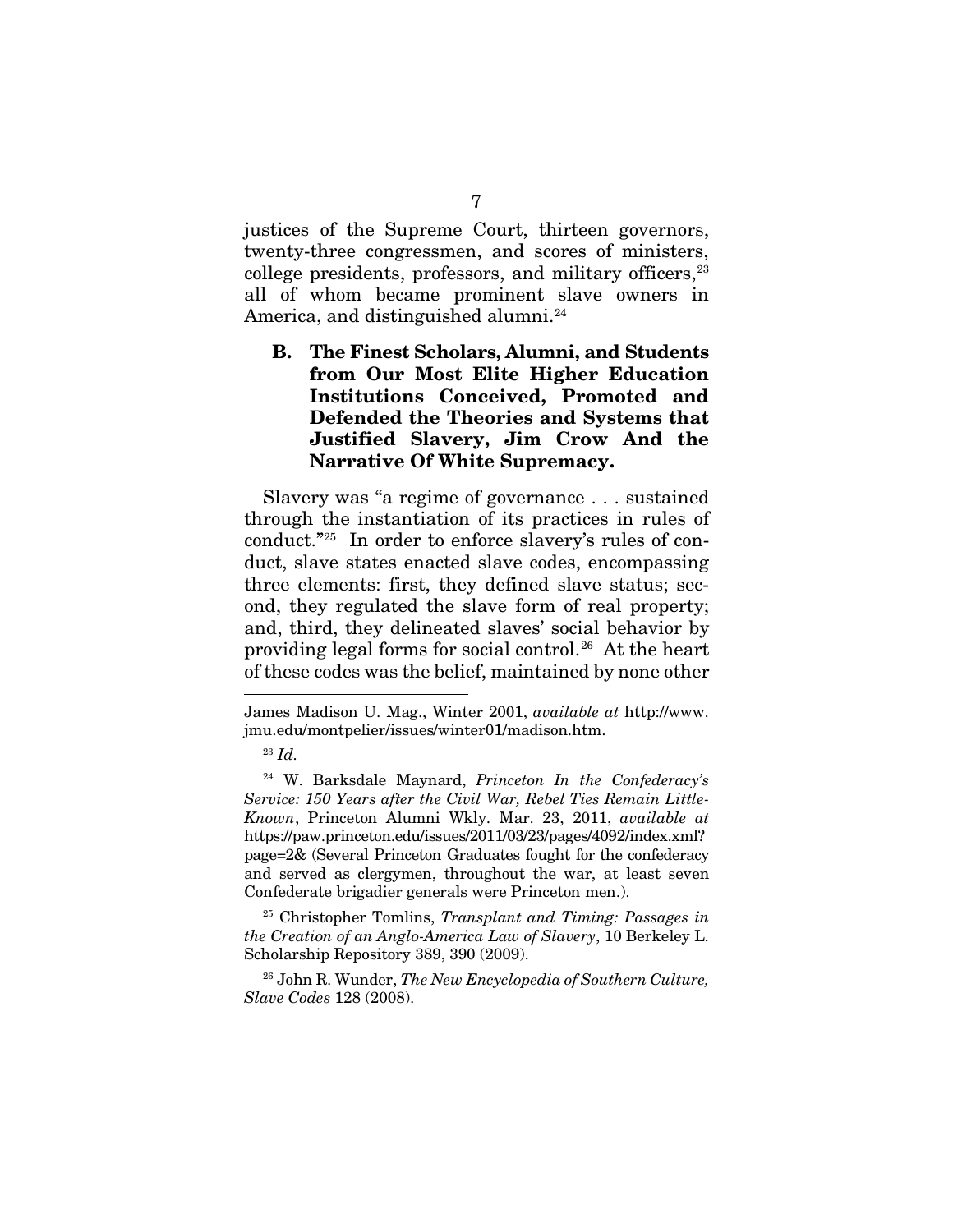than Thomas Jefferson, that Blacks were inferior beings incapable of taking care of themselves.[27](#page-22-0) After the Civil War and the end of Reconstruction, as Black Codes replaced slave codes, craniologists, eugenicists, phrenologists, and Social Darwinists, at every educational level, buttressed the belief that Blacks were innately, intellectually, and culturally inferior to whites.<sup>[28](#page-22-1)</sup>

Samuel Morton, a graduate of the University of Pennsylvania—the leading craniologist of the early 1800s and originator of "American School" ethnography—used his study of human skulls to distinguish the intellectual ability of races: Europeans on top, and Africans and Australian Aboriginals on the bottom. [29](#page-22-2)  To this day, the University of Pennsylvania continues to hold his skull collection.<sup>30</sup> Thomas Jefferson, a graduate of William and Mary, believed, much like many founders of our nation's colleges, that "nature, not slavery, explained the intellectual inferiority of the Negro."[31](#page-22-4) Well-to-do planters and merchants routinely turned to college presidents to find "suitable" scholars.<sup>32</sup> For example, in 1773, Colonel Henry Lee, the grandfather of General Robert E. Lee, asked his son to help

<span id="page-22-0"></span><sup>27</sup> *See generally* Francis D. Colinano, *Thomas Jefferson: Reputation and Legacy* (2006) (ebook).

<span id="page-22-1"></span><sup>28</sup> *Jim Crow Museum of Racist Memorabilia*, Ferris State University, http://www.ferris.edu/jimcrow/what.htm (last visited Oct. 27, 2015).

<span id="page-22-2"></span><sup>29</sup> *See generally* Emily S. Renschler & Janet Monge, *The Samuel George Morton Cranial Collection: Historical Significance and New Research*, Expedition, Nov. 2008, at 30 *available at* http:// www.penn.museum/documents/publications/expedition/PDFs/50-3/ renschler.pdf.

<span id="page-22-3"></span><sup>30</sup> *Id*.

<span id="page-22-4"></span><sup>31</sup> Wilder, *supra* note 3, at 192.

<span id="page-22-5"></span><sup>32</sup> *Id*. at 106.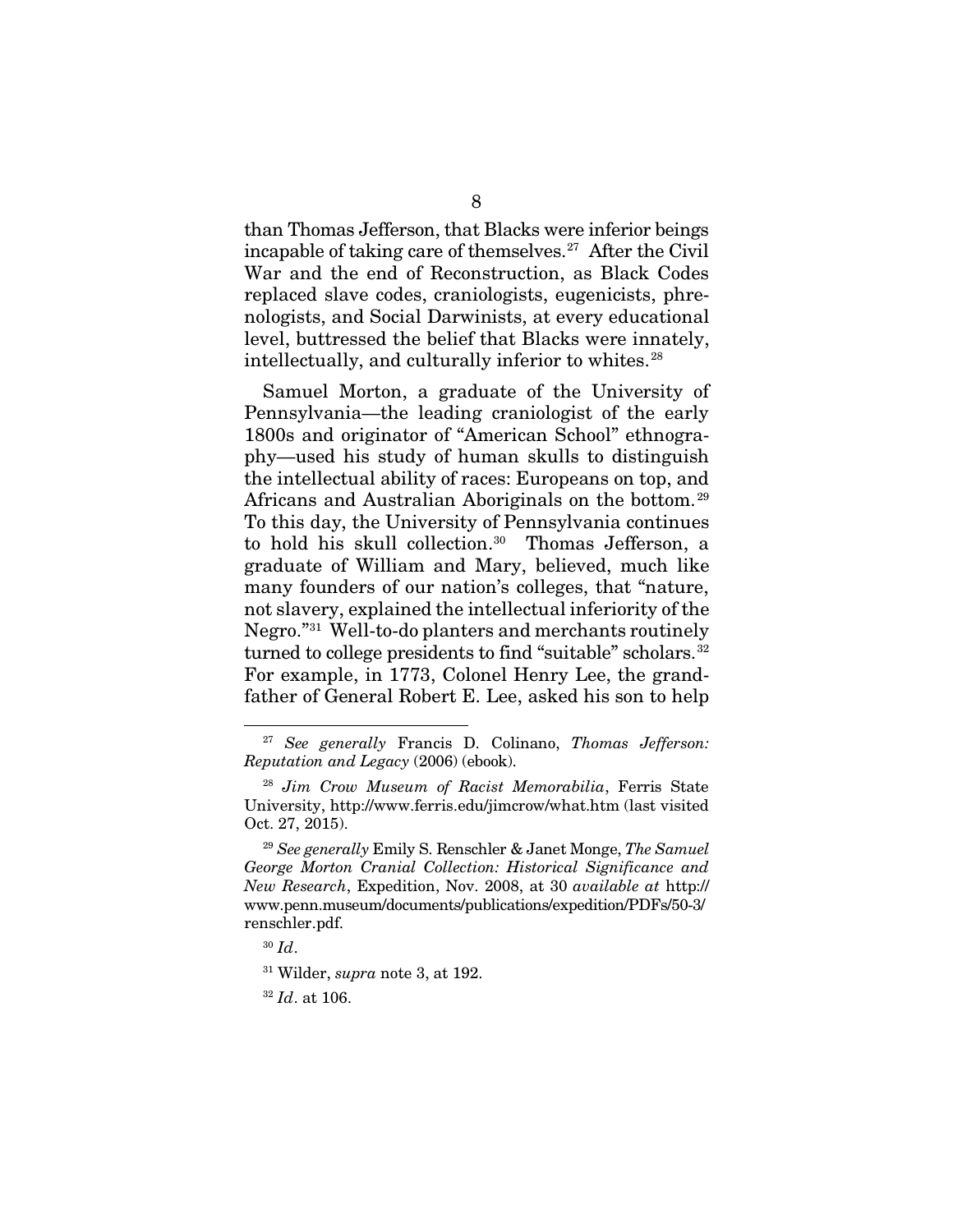locate a tutor for the children of their family friend Robert Carter, of the Nomini Hall plantation.<sup>[33](#page-23-0)</sup>

The influence of college graduates was so expansive that it reached beyond North America into slaveholding societies in the Caribbean and South America. Graduates took up positions among the slave-holding elite as plantation owners and politicians. Others became ministers or educators who upheld slavery through preaching and teaching.[34](#page-23-1) Moreover, farmers and scientists gave lectures and dissertations on the physical and mental inferiority of these various groups to international audiences willing to listen. $35$  After graduating in Harvard's first class, George Downing, Governor John Winthrop's nephew, spent months preaching to the English in Barbados, Antigua, Santa Cruz, Nevis, and St. Christopher, where he measured demand for New England commodities and gathered advice on establishing slavery in the Puritan colonies.<sup>[36](#page-23-3)</sup>

In the years after the Civil War, some of the besteducated people in the nation began revising history to romanticize and sanitize their relationship to bondage.[37](#page-23-4) In a class with the Harvard anatomist John Collins Warren, Henry Watson, a Harvard trained educator, taught that Black people sat at the bottom

<sup>33</sup> *Id*.

<span id="page-23-1"></span><span id="page-23-0"></span><sup>34</sup> *Emory's Leslie Harris Says We Should Remember The Racist Roots Of American Colleges As We Think About What Went Wrong At OU And Other Schools*, Geo. Mason U. Hist. News Network, Mar. 26, 2015, http://historynewsnetwork.org/article/158939# sthash.LhRpLRPb.dpuf.

<sup>35</sup> Wunder, s*upra* note 26, at 128.

<span id="page-23-4"></span><span id="page-23-3"></span><span id="page-23-2"></span><sup>36</sup> *Id*. at 30.

<sup>37</sup> Wilder, *supra* note 3, at 280.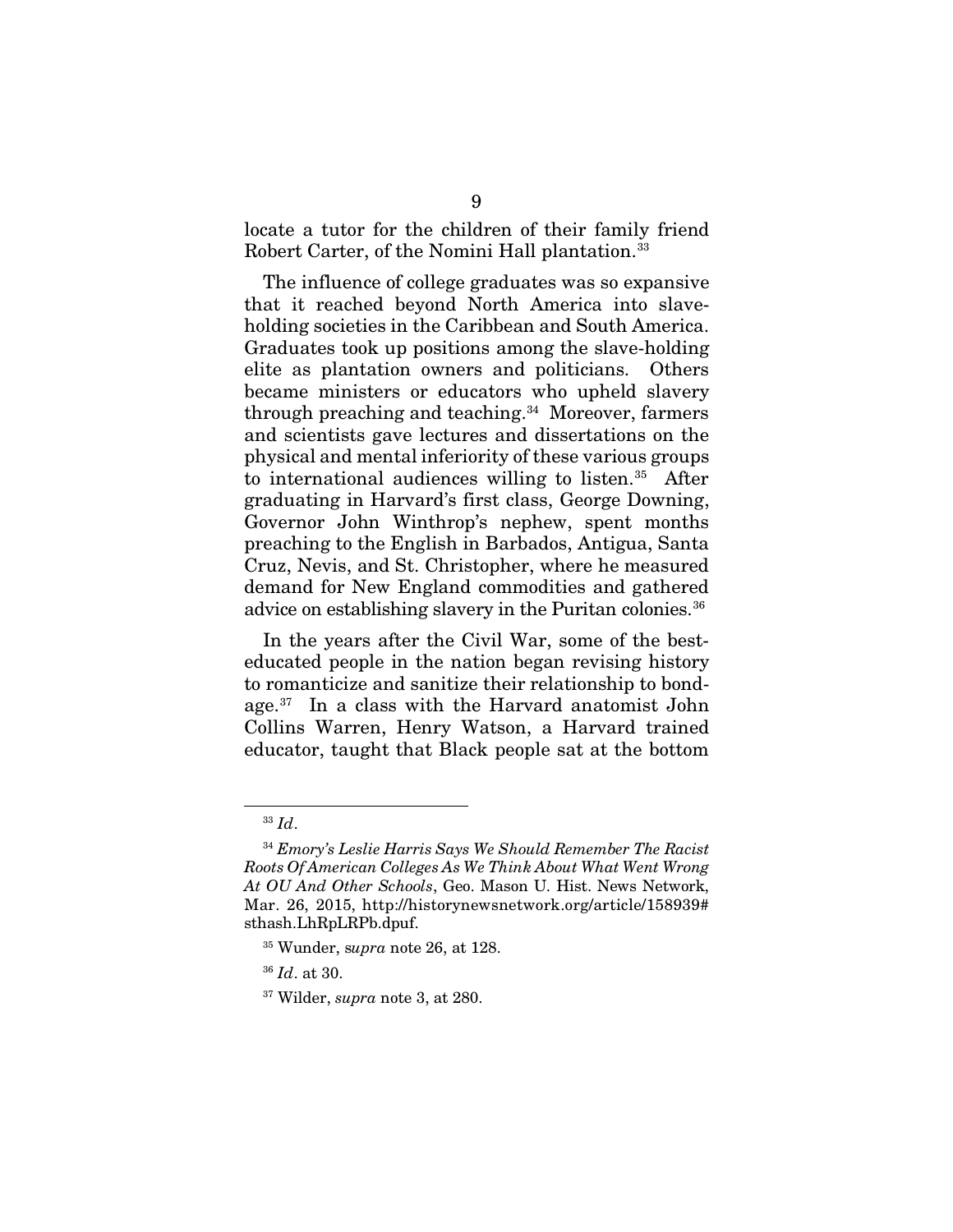of humanity in physical development, cultural accomplishment, and intellectual potential[.38](#page-24-0) In his lectures, Professor Warren revealed that the most advanced scientific research "confirmed the biological supremacy of the boys in that room," a sentiment carried for generations upon matriculation.[39](#page-24-1)

C. The Same White Supremacist Ideology that Built and Maintained Our Higher Education Institutions Simultaneously Denied Blacks Any Access to Education During Slavery and Equal Access to Education during Jim Crow.

For over two centuries, between 1636 and 1857, elite institutions built their endowment upon slave labor and educated generations of white leaders on the tenets of white supremacy while Blacks were prohibited, by law from being educated. Fearing that Black literacy would prove a threat to the slave system—which relied on slaves' dependence on masters—whites in many colonies instituted laws forbidding slaves to learn to read or write and made it a crime for others to teach them.[40](#page-24-2) An excerpt from the South Carolina Act of 1740 stated:

Whereas, the having slaves taught to write, or suffering them to be employed in writing, may be attended with great inconveniences; Be it enacted, that all and every person and persons whatsoever, who shall hereafter teach or cause any slave or slaves to be taught to

<sup>38</sup> *Id*. at 3.

<sup>39</sup> *Id*.

<span id="page-24-2"></span><span id="page-24-1"></span><span id="page-24-0"></span><sup>40</sup> William Goodell, *The American Slave Code in Theory and Practice* 2 (1853).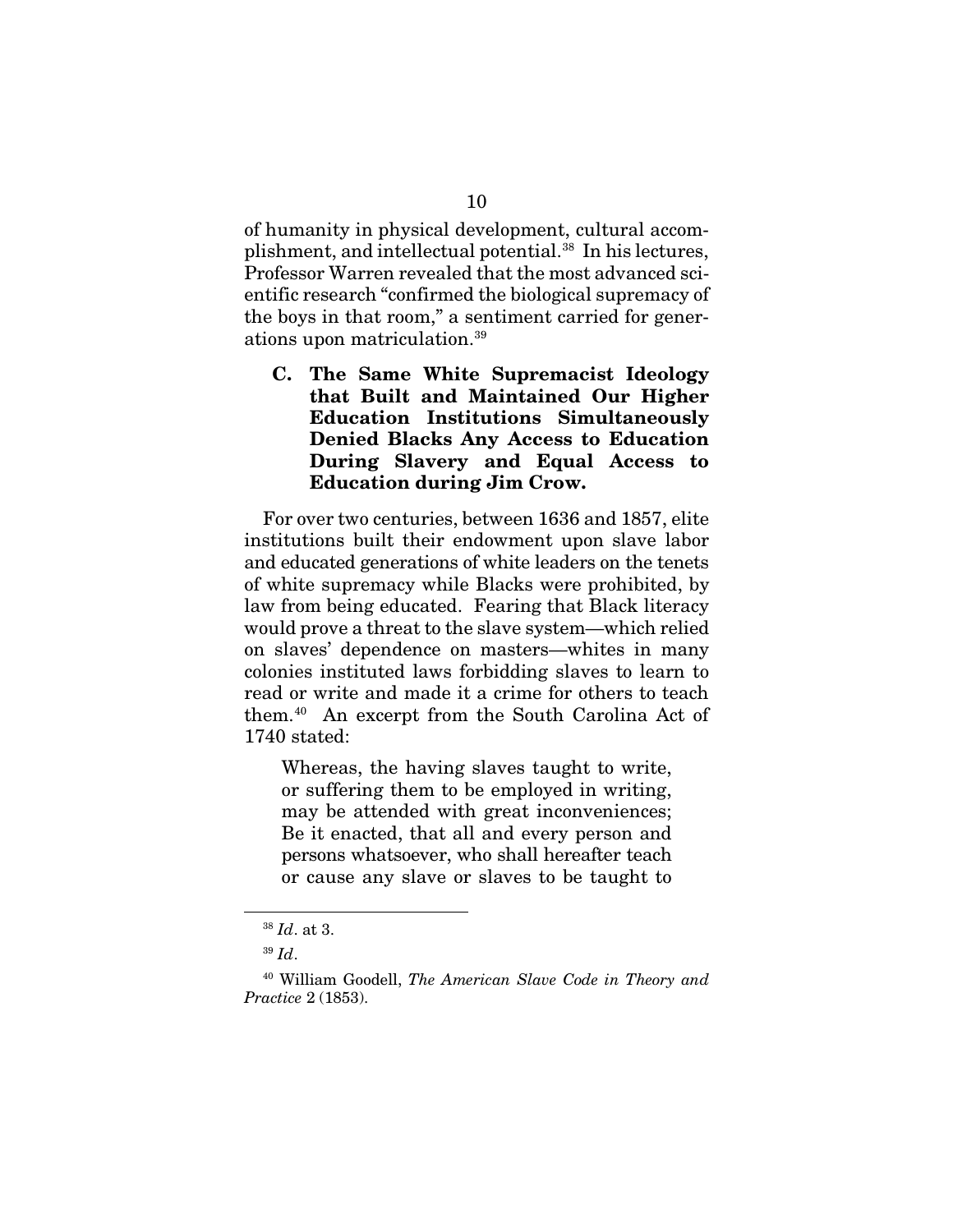write, or shall use or employ any slave as a scribe, in any manner of writing whatsoever, hereafter taught to write, every such person or persons shall, for every such offense, forfeit the sum of one hundred pounds, current money.<sup>[41](#page-25-0)</sup>

Georgia enacted a similar law against slave education in 1770, and all Southern states followed suit by 1803.<sup>[42](#page-25-1)</sup>

Because of this type of legislation, the education of slaves was done in a secret manner—often late at night when slave masters were asleep, or in hidden areas. Only the people who could be trusted were invited to attend "school"in any location "where Secresy [sic] could be secured."[43](#page-25-2) Sometimes these schools were held in remote swamps and cane-breaks, where, perhaps, the foot of the white man had never trod.<sup>44</sup> Because of the high level of policing that slave communities experienced, those individuals that did succeed in learning from others had to do so with great care. A Black woman who grew up in Savannah, Georgia stated that "My brother and I being the two eldest, we were sent to a friend of my grandmother, Mrs. Woodhouse, a widow, to learn to read and write . . . . We went every day about nine o'clock, with our books wrapped in paper to prevent the police or white persons from seeing them."[45](#page-25-4) As a result of the stringent, restricted access to learning, not many slaves succeeded in being

<sup>41</sup> *Id*.

<span id="page-25-1"></span><span id="page-25-0"></span><sup>42</sup> Junius P. Rodriguez, *Slavery In the United States: A Social, Political, and Historical Encyclopedia* 271 (2007).

<span id="page-25-4"></span><span id="page-25-3"></span><span id="page-25-2"></span><sup>43</sup> Stuart Buck, *The History of Black Education in America, Acting White: The Ironic Legacy of Desegregation* 42 (2010).

<sup>44</sup> *Id*. at 44.

<sup>45</sup> *Id*.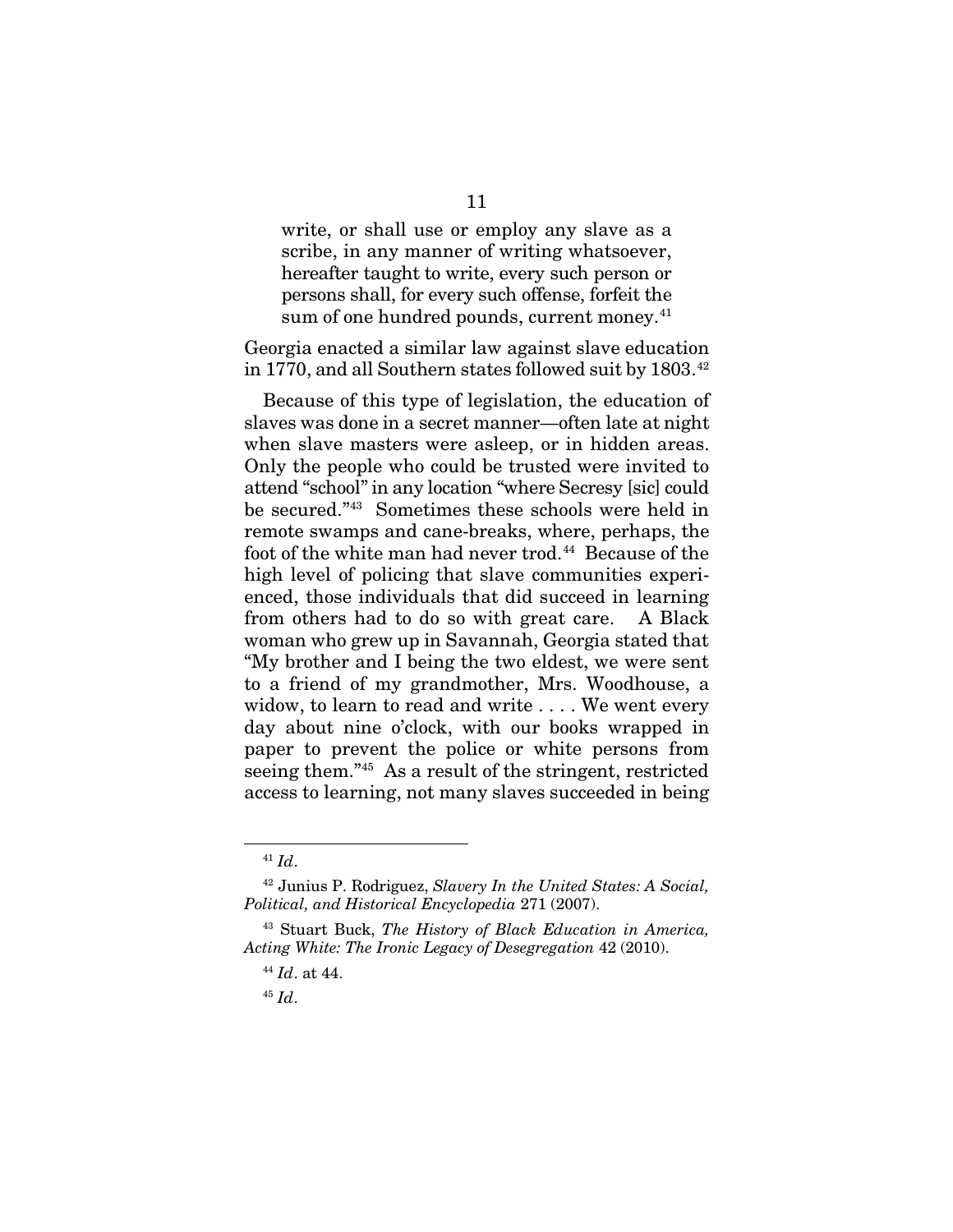educated. A census in 1860 documented that only about  $5\%$  of the population was literate.<sup>46</sup>

During and after reconstruction, Black schools were severely underfunded. Many Southern states spent an annual average of \$3.81 for each Black student enrolled in the public schools; whereas, spending for white students averaged  $$9.37$  per year.<sup>47</sup> One student, when asked why he was not writing on his slate, told a freedom school teacher that he had sold his pencil for a piece of bread. [48](#page-26-2) A ten-year-old girl in Charleston, South Carolina chose to give up meals so that her grandmother's limited funds could pay school fees.<sup>49</sup> While many students made choices between their livelihood and their education, most during this period also risked their lives by attending school. With the newly instituted plantation schools came a bout of white hostility that impeded school attendance. In many locations, stoning was the preferred method of attack employed by angry white children who resented the idea of Black children attending school[.50](#page-26-4) Colonel Douglass Wilson, a former slave and Civil war veteran recalled school days for his children in New Orleans in 1866.

We sent our children to school in the morning . . . we had no idea that we should see them return home alive in the evening. Big white boys and half-grown men used to pelt them

<sup>46</sup> *Id*. at 45.

<span id="page-26-1"></span><span id="page-26-0"></span><sup>47</sup> Nina Mjagkil, *Loyalty in Time of Trial: The African American Experience During World War I* 4 (2011)*.* 

<span id="page-26-4"></span><span id="page-26-3"></span><span id="page-26-2"></span><sup>48</sup> Heather Andrea Williams, *Self-Taught: African American Education in Slavery and Freedom* 142 (Waldo E. Martin Jr. et al. eds. 2005).

<sup>49</sup> *Id.* 

<sup>50</sup> *Id.* at 149.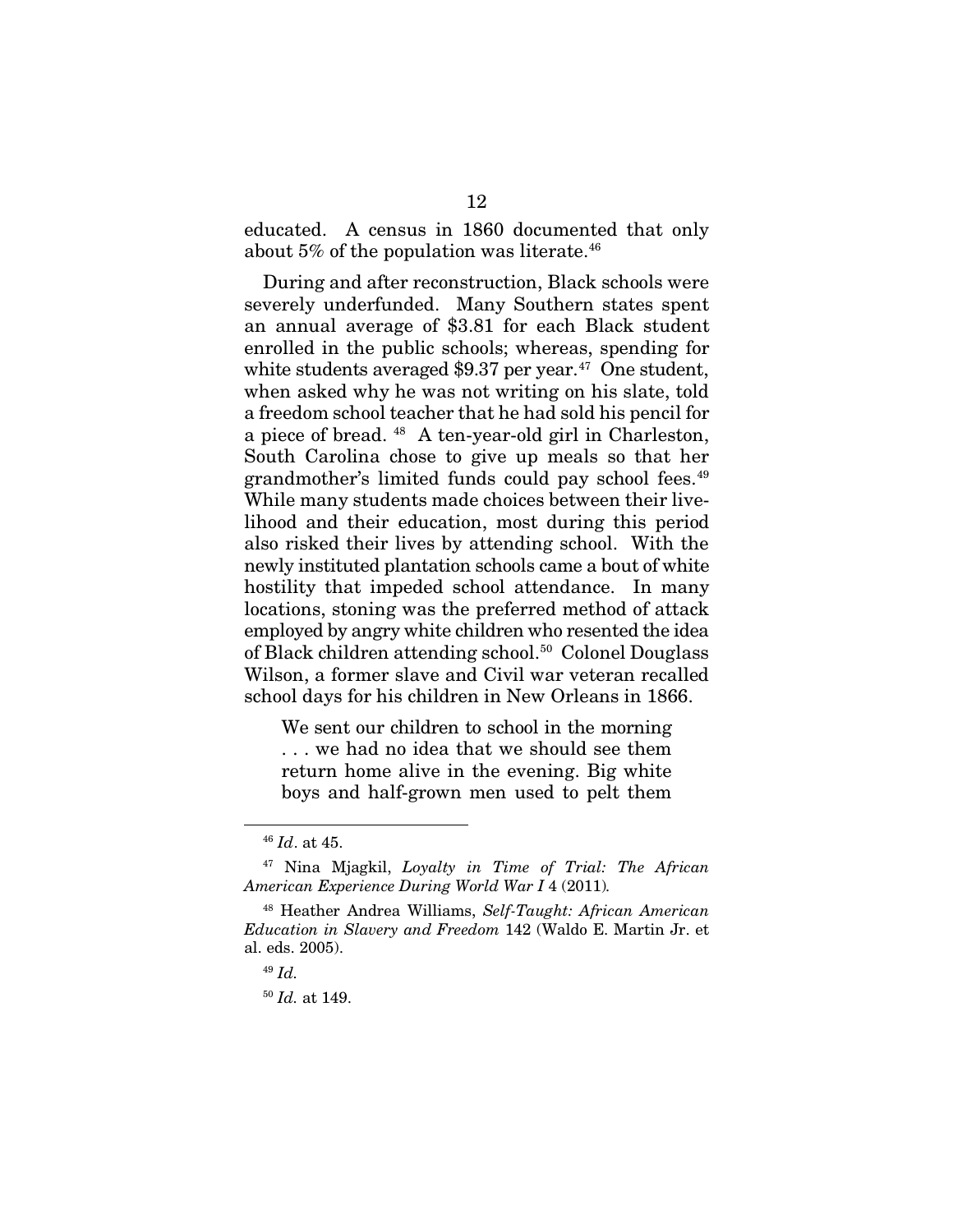with stones and run them down with open knives, both to and from school. Sometimes they would come home bruised, stabbed, beaten half to death, and sometimes quite  $\mathrm{dead.}^{51}$  $\mathrm{dead.}^{51}$  $\mathrm{dead.}^{51}$ 

Coupled with the threat of physical violence, the planting and harvest season proved to be another roadblock in education, halting schooling amid dwindling attendance as children were needed in sharecropping fields.<sup>52</sup> For at least half of the 20th century, white school officials shortened the academic year to ensure that Black school children would work until the cotton harvest was complete.[53](#page-27-2) By 1910, less than 45% of rural Black Southerners under the age of ten were enrolled in schools, and more than 33% of those aged ten or older were illiterate.[54](#page-27-3) From 1914 to 1915, Southern Black children attended an average of thirty-five days of classes during the entire school year in order to help on the farms.[55](#page-27-4) The pressures for Black students to tend to sharecropping fields, again, balanced on the want for an education, and the need for survival. Subsequently by 1930, 15% of rural adult Blacks had no formal schooling, and 48% percent had never gone beyond the fifth grade.<sup>[56](#page-27-5)</sup>

<sup>51</sup> *Id.* at 150.

<sup>52</sup> Mjagkil, *supra* note 47, at 4.

<span id="page-27-3"></span><span id="page-27-2"></span><span id="page-27-1"></span><span id="page-27-0"></span><sup>53</sup> Bartholomew F. Bland & Irma Watkins-Owen, *Winfred Rembert: Amazing Grace* 16 (2012).

<sup>54</sup> Mjagkil, *supra* note 47, at 4*.* 

<sup>55</sup> *Id.* 

<span id="page-27-5"></span><span id="page-27-4"></span><sup>56</sup> *The 1930s Education: Overview* Gale U.S. History in Context, http://ic.galegroup.com/ic/uhic/ReferenceDetailsPage/ReferenceD etailsWindow?query=&prodId=UHIC&displayGroupName=Refe rence&limiter=&disableHighlighting=true&displayGroups=&so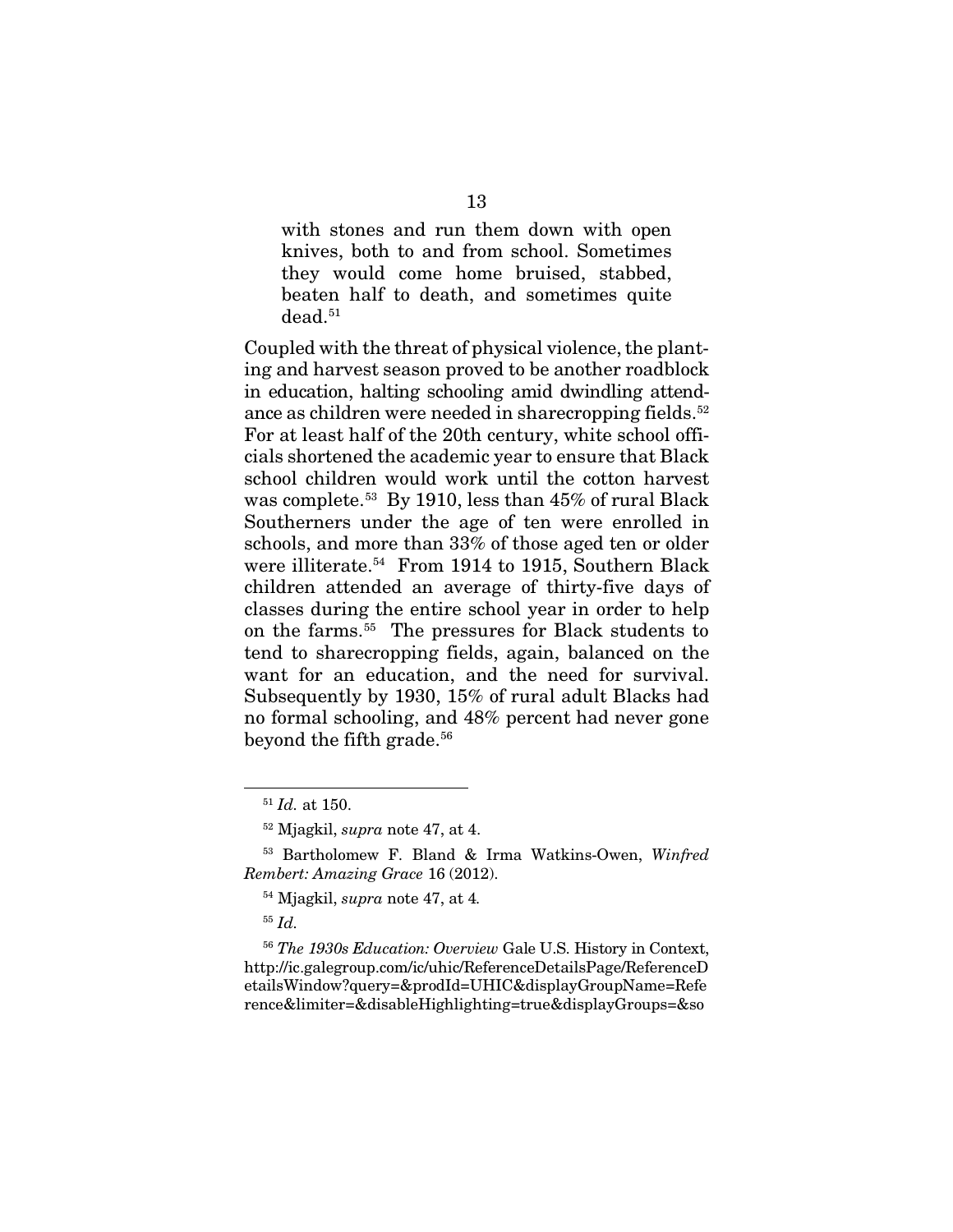### D. Today, the Overwhelmingly White Demographics of Our Most Elite Higher Education Institutions is Neither an Accident of History Nor the Results of Neutral Meritocracy but the Direct Legacy and Inevitable Consequence of White Supremacy, White Superiority, and White Privilege.

The overt racial discrimination of yesterday is now hidden deep within today's colorblind rhetoric. Colorblindness is an instrument of white privilege because it undermines the means of promoting racial equality. Ironically, the demographics for these elite institutions, many of which funnel into Supreme Court clerkship positions and top businesses, remain primarily white. The top three law schools—Harvard, Yale and Columbia—have a significant divide of Black and white students. In 2014, Harvard Law School's student body population was  $52.3\%$  white and  $8.7\%$  Black;<sup>[57](#page-28-0)</sup> Yale Law School's student body was 63% white and 6.9% Black;[58](#page-28-1) and, Columbia Law School's student body was 51.3% white and 6.5% Black.<sup>[59](#page-28-2)</sup>

rtBy=&zid=&search\_within\_results=&action=2&catId=&activit yType=&documentId=GALE%7CCX3468301121&source=Book mark&u=sand55832&jsid=55d9d90c4bad282ee2debc3c18227fed (last visited Oct. 27, 2015).

<span id="page-28-0"></span><sup>57</sup> Harv. L. Sch., *Standard 509 Information Report* (2014), http://hls.harvard.edu/content/uploads/2015/02/Std509InfoRepor t20142.pdf.

<span id="page-28-1"></span><sup>58</sup> Yale L. Sch., *Standard 509 Information Report* (2014), http://www.law.yale.edu/documents/pdf/About/ABA509report\_ Yale.pdf.

<span id="page-28-2"></span><sup>59</sup> Colum. L. Sch., *Standard 509 Information Report* (2014), https://web.law.columbia.edu/sites/default/files/microsites/admission s/jd/files/2014/std509inforeport-101-101-12-10-2014\_13-33-20.pdf.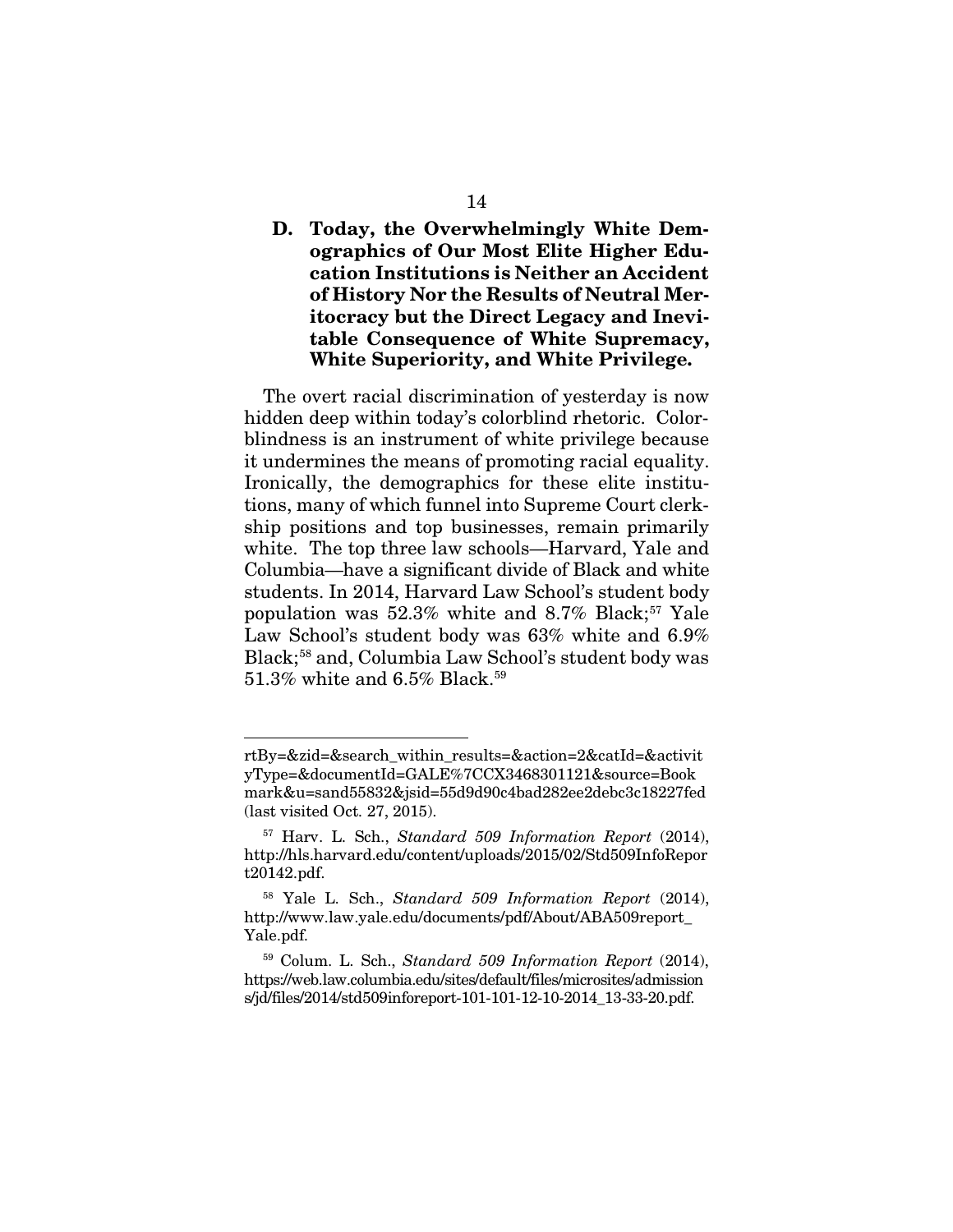White privilege is the understanding that, "being born with white skin in America affords certain unearned privileges in life that people of another skin color . . . are not afforded."[60](#page-29-0) With over two hundred years of universities denying Blacks the privilege of entering into these elite institutions, legacy clauses—that pull from families that have matriculated from these schools—affords the children of alumni privileges they may not have earned. Although many legacy admissions rates are self-reported, Harvard's legacy admissions rate in 2011 hovered around  $30\%$ <sup>[61](#page-29-1)</sup>, while Yale admitted 20 to 25% of their legacy applicants.<sup>62</sup> To juxtapose these numbers, 11.8% of the admitted students in 2011 at Harvard were Black.<sup>[63](#page-29-3)</sup>

<span id="page-29-0"></span><sup>60</sup> Gina Crosley-Corcoran, *Explaining White Privilege To A Broke White Person*, OccupyWallStreet.Net, [http://occupywall](http://occupywall/) street.net/story/explaining-white-privilege-broke-white-person (last visited Oct. 15, 2015).

<span id="page-29-1"></span><sup>61</sup> Justin C. Worland, *Legacy Admit Rate at 30 Percent*, Harv. Crimson, May 11, 2011, http://www.thecrimson.com/article/2011/ 5/11/admissions-fitzsimmons-legacy-legacies/.

<span id="page-29-2"></span><sup>62</sup> Pamela Paul, *Being a Legacy Has Its Burden*, N.Y. Times, Nov. 4, 2011, http://www.nytimes.com/2011/11/06/education/ed life/being-a-legacy-has-its-burden.html?\_r=2&ref=edlife.

<span id="page-29-3"></span><sup>63</sup> Justin C. Worland, *Harvard Accepts Record Low 6.2 Percent of Applicants to the Class of 2015*, Harv. Crimson, Mar. 31, 2011, [http://www.thecrimson.com/article/2011/](http://www.thecrimson.com/article/2011)3/31/percent-class-studentsyear/.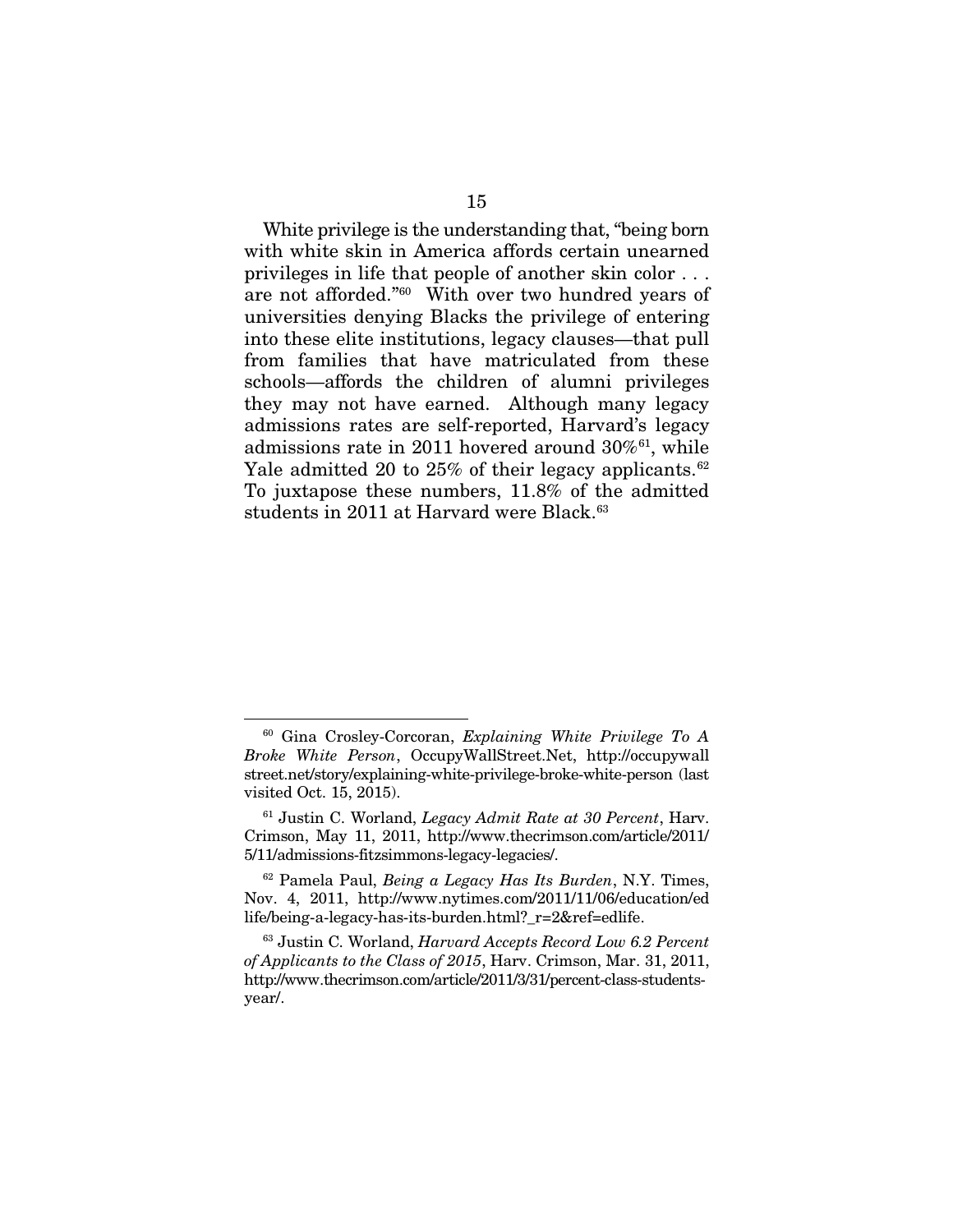### II. RACIAL DISPARITIES IN PUBLIC SCHOOL DISCIPLINE, RACIALIZED ENFORCEMENT OF ZERO-TOLERANCE POLICIES, AND THE SCHOOL TO PRISON PIPELINE ARE THE MODERN IMPLEMENTS OF A SYSTEM OF WHITE PRIVILEGE THAT HAS TRANS-FORMED MOST BLACK K-12 SCHOOLS INTO INSTITUTIONS OF CUSTODY AND CONTROL.

If the financing of American higher education institutions by the slave economy was a first-generation brute demonstration of white supremacy, and if the academic theories these institution promoted in the service of Jim Crow were a thinly disguised secondgeneration expression of white superiority, then today, the racialization of K-12 school discipline, the discriminatory application of so-called *zero tolerance* policies, and the transformation of primarily Black public primary and secondary schools into institutions of custody and control serve as third-generation instruments of white privilege.

### **A.** Racial Disparities in School Discipline Fortify White Privilege at the Expense of Black Students and Low-Income Students.

Discipline practices in schools affect the social quality of the educational environment, and the ability of children to achieve the academic and social gains essential for success in a 21st century society. $64$  Loss

<span id="page-30-0"></span><sup>64</sup> Russell J. Skiba et al., *Race is Not Neutral: A National Investigation of African American and Latino Disproportionality in School Discipline*, 40 Sch. Psychol. Rev. 85, 85 (2011).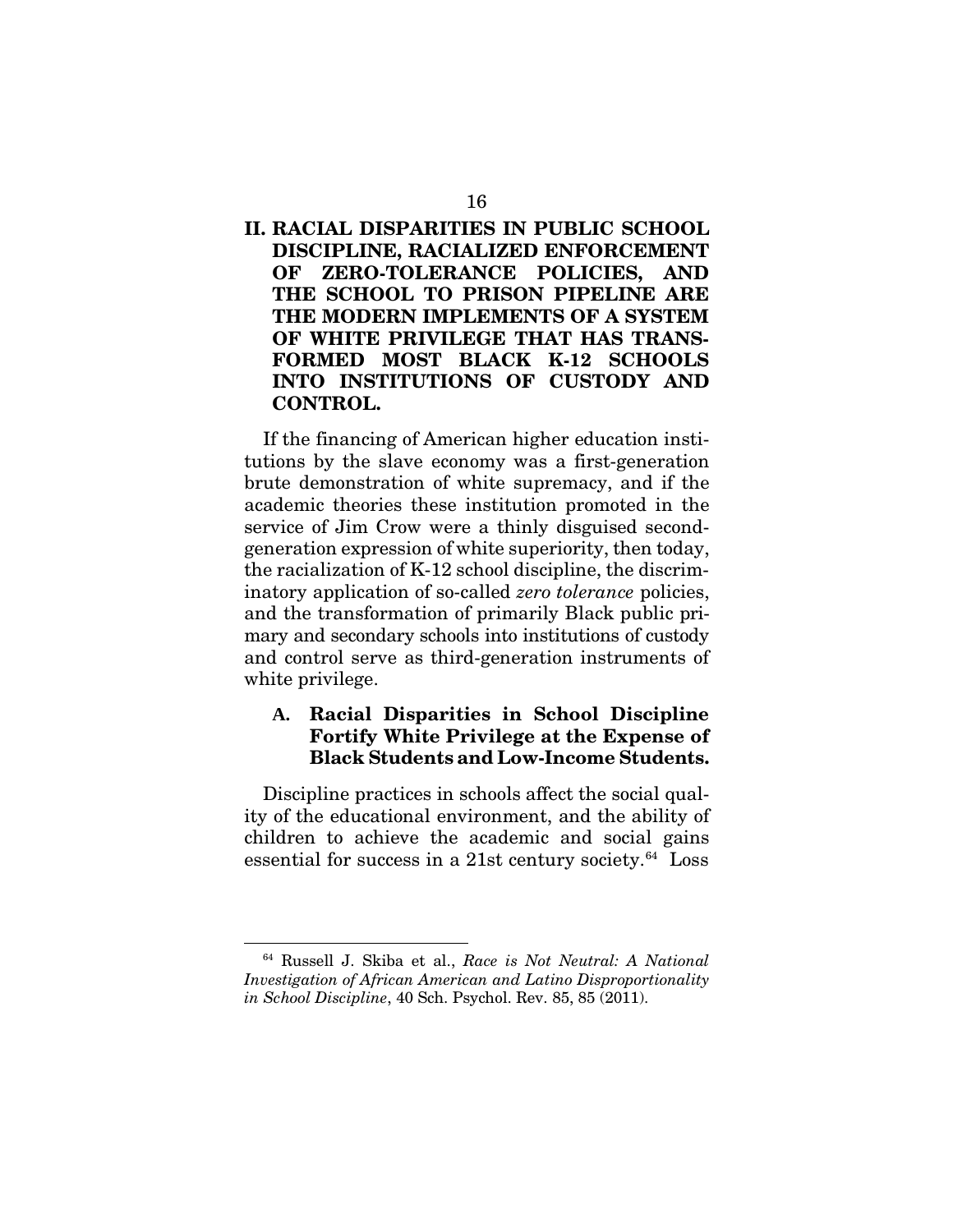of classroom instruction time damages student perfor-mance.<sup>[65](#page-31-0)</sup> One recent study found that missing three days of school in a month before taking the National Assessment of Educational Progress translated into fourth graders scoring a full grade level lower in reading on this test.<sup>66</sup> New research shows that higher suspension rates are closely correlated with higher dropout and delinquent rates, having tremendous economic costs for the suspended students as well as for society as a whole.<sup>[67](#page-31-2)</sup>

In K-12 schools throughout the U.S., discipline is disproportionately applied to young Black boys and girls. Research has shown that, typically, the highest suspension rates are for Black males, followed by Black females and/or Latino males. $68$  In regards to suspension rates for students with disabilities at the secondary level, Black males are at the highest risk for suspension at 33.8%, while Black females with disabilities are suspended at 22.5%, which is higher than white males with disabilities at both the elementary and secondary level.<sup>[69](#page-31-4)</sup> Unfortunately, the national rates for suspensions by race at the secondary level show

a darker picture. Black males face the greatest risk for suspension at 28.4%, which is 19 points higher than that of white males at 9.4%.<sup>[70](#page-31-5)</sup> Meanwhile, Black females suffer the second highest suspension rate at

-

<span id="page-31-5"></span><span id="page-31-4"></span><sup>70</sup> *Id*. at 25.

<span id="page-31-2"></span><span id="page-31-1"></span><span id="page-31-0"></span><sup>65</sup> Daniel Losen et al., Ctr. for Civ. Rts. Remedies, *Are We Closing The School Discipline Gap?* (2015).

<sup>66</sup> *Id*.

<sup>67</sup> *Id*.

<span id="page-31-3"></span><sup>68</sup> *Id*. at 6.

<sup>69</sup> *Id*.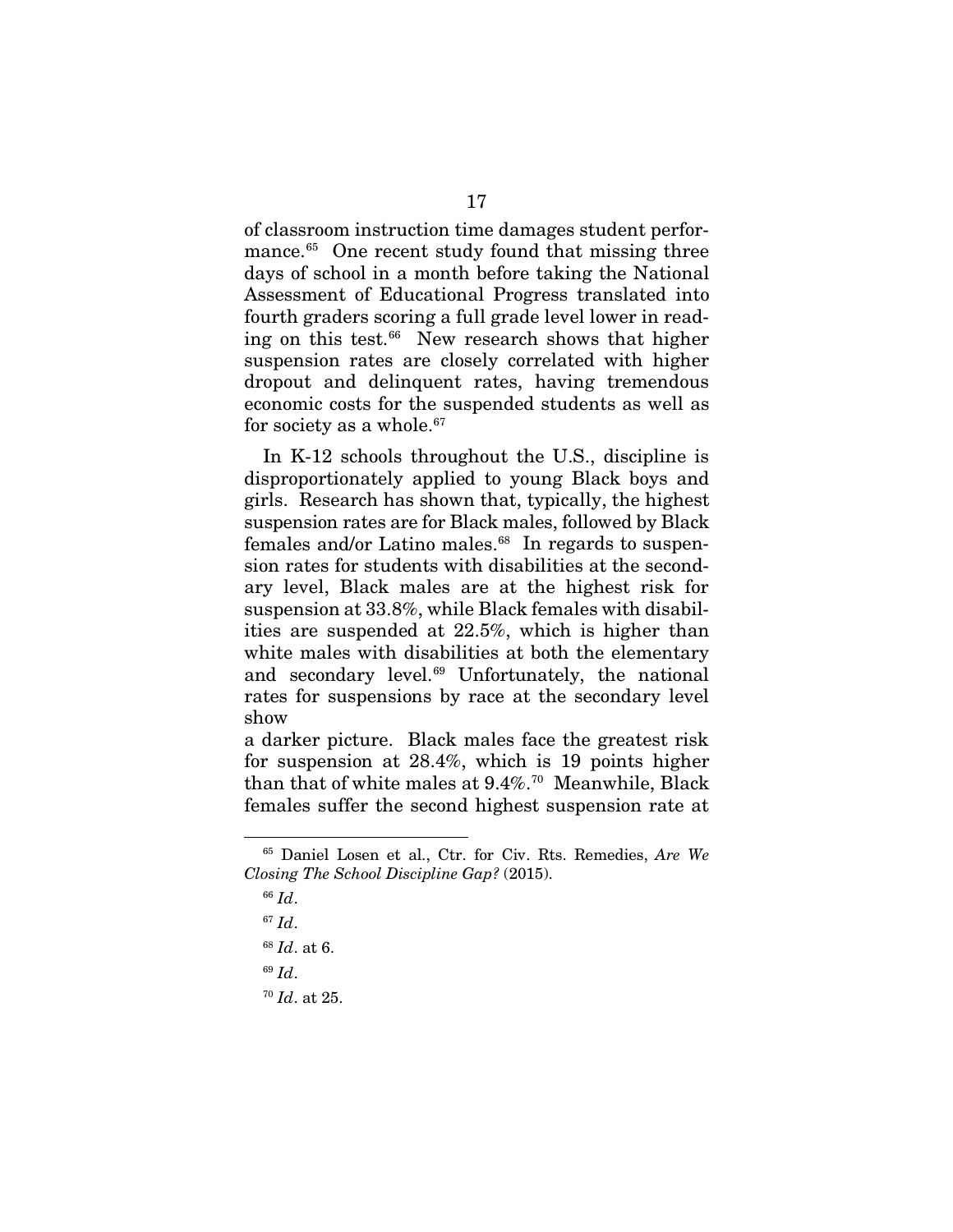17.9%, compared to white females' suspension rate of 3.8%—higher than all other females and higher than all male subgroups, except Black males.<sup>71</sup> Overall, Black students receive more harsh punitive measures (suspension, expulsion, corporal punishment) and less mild discipline than their non-minority peers for the very same conduct, even when controlling for socioeconomic status.[72](#page-32-1) 

These appalling racial disparities in school discipline at the elementary and secondary level start in the earliest years of schooling.[73](#page-32-2) In May 2014, the U.S. Department of Education's Office for Civil Rights studied data from every one of the nation's 97,000 public schools. Among the key and most startling findings is that Black students represent 18% of preschool enrollment but 42% of pre-school students suspended once, and 48% of the pre-school students suspended more than once. [74](#page-32-3) On the other hand, white children represent 43% of preschool enrollments, but 28% of preschool children suspended once and 26% of preschool children suspended more than once.<sup>75</sup> The report noted:

[P]articular concern around discipline for our nation's young men and boys of color, who are

<sup>71</sup> *Id*.

<span id="page-32-1"></span><span id="page-32-0"></span><sup>72</sup> Nancy A. Heitzeg, *Education or Incarceration: Zero Tolerance Policies and the School to Prison Pipeline*, F. on Pub. Pol'y, no. 2, 2009, at 1, 12, *available at* http://forumonpublicpolicy.com/summer 09/archivesummer09/heitzeg.pdf.

<span id="page-32-3"></span><span id="page-32-2"></span><sup>73</sup> Office for Civil Rights, U.S. Dep't of Educ., *Civil Rights Data Collection Data Snapshot: School Discipline* 7 (Mar. 21, 2014), *available at* http://ocrdata.ed.gov/Downloads/CRDC-School-Disci pline-Snapshot.pdf.

<sup>74</sup> *Id*.

<span id="page-32-4"></span><sup>75</sup> *Id*. at 1.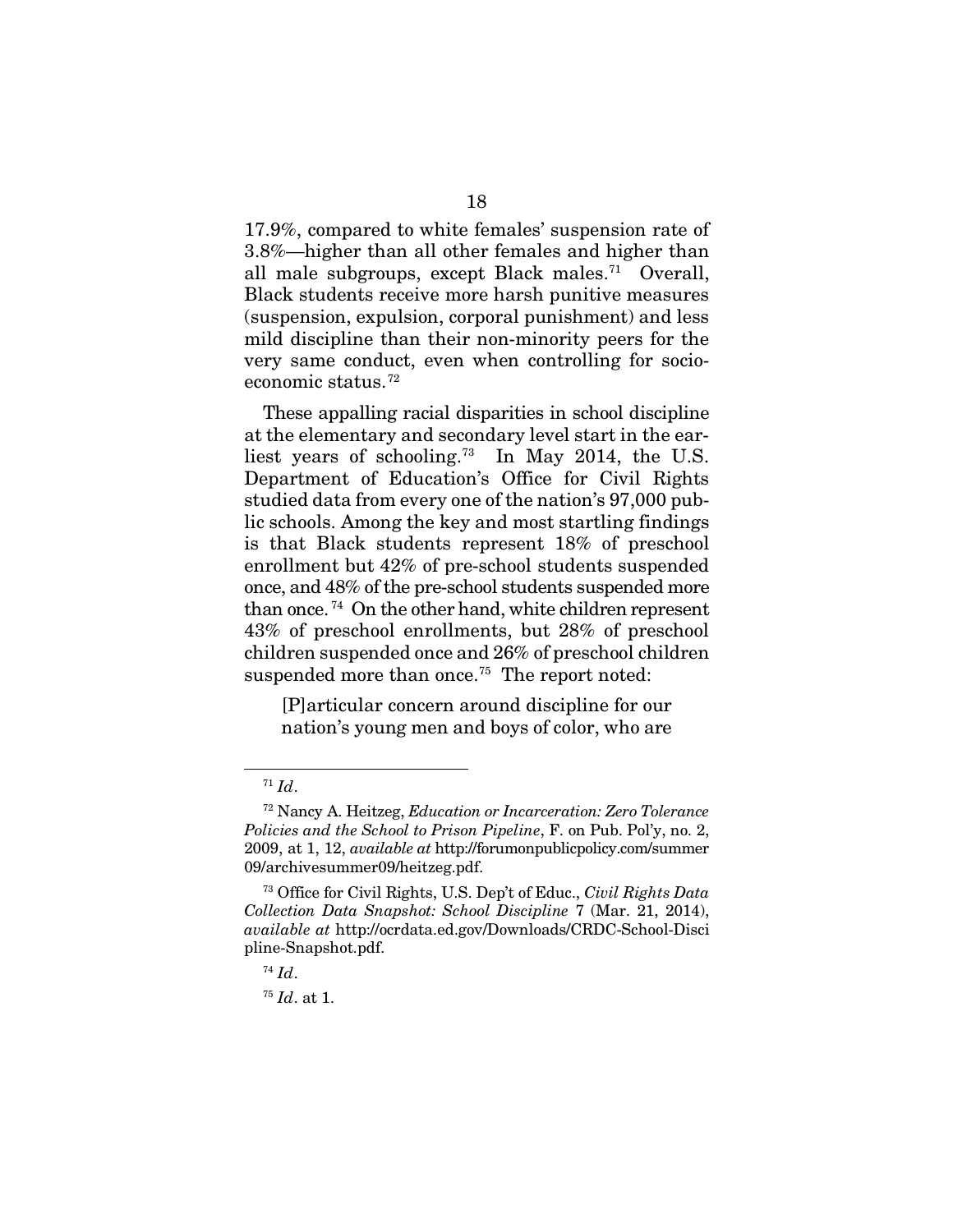disproportionately affected by suspensions and zero-tolerance policies in schools. Suspended students are less likely to graduate on time and more likely to be suspended again. They are also more likely to repeat a grade, drop out, and become involved in the juvenile justice system.[76](#page-33-0)

### **B.** Racialization of Zero Tolerance Policies Accentuates White Privilege in K-12 Education, and Feeds Black Students into the "School-to-Prison Pipeline."

The term *zero tolerance* describes a range of policies that seek to impose severe sanctions in schools typically suspension and expulsion—for minor offenses in hopes of preventing more serious ones.<sup> $77$ </sup> Under these policies, students may also suffer harsher penalties and are referred to juvenile authorities.<sup>[78](#page-33-2)</sup>

The implementation of *zero tolerance* policies has resulted in a disproportionate number of Black students being suspended, expelled, or attending alternative schools.[79](#page-33-3) The empirical research has demonstrated that Black youth, especially males, are punished disproportionately compared to their white counterparts.[80](#page-33-4)  The harm has been so great that it has resulted in

<sup>76</sup> *Id.* 

<span id="page-33-1"></span><span id="page-33-0"></span><sup>77</sup> Randy Borum et al., *What Can Be Done About School Shootings?*, 39 Educ. Researcher 27, 28 (2010).

<span id="page-33-4"></span><span id="page-33-3"></span><span id="page-33-2"></span><sup>78</sup> Mitchell, S. David, *Zero Tolerance Policies: Criminalizing Childhood and Disenfranchising the Next Generation of Citizens*, 92 Wash. U. L. Rev. 271, 272 (2014).

<sup>79</sup> *Id.*

<sup>80</sup> *Id*.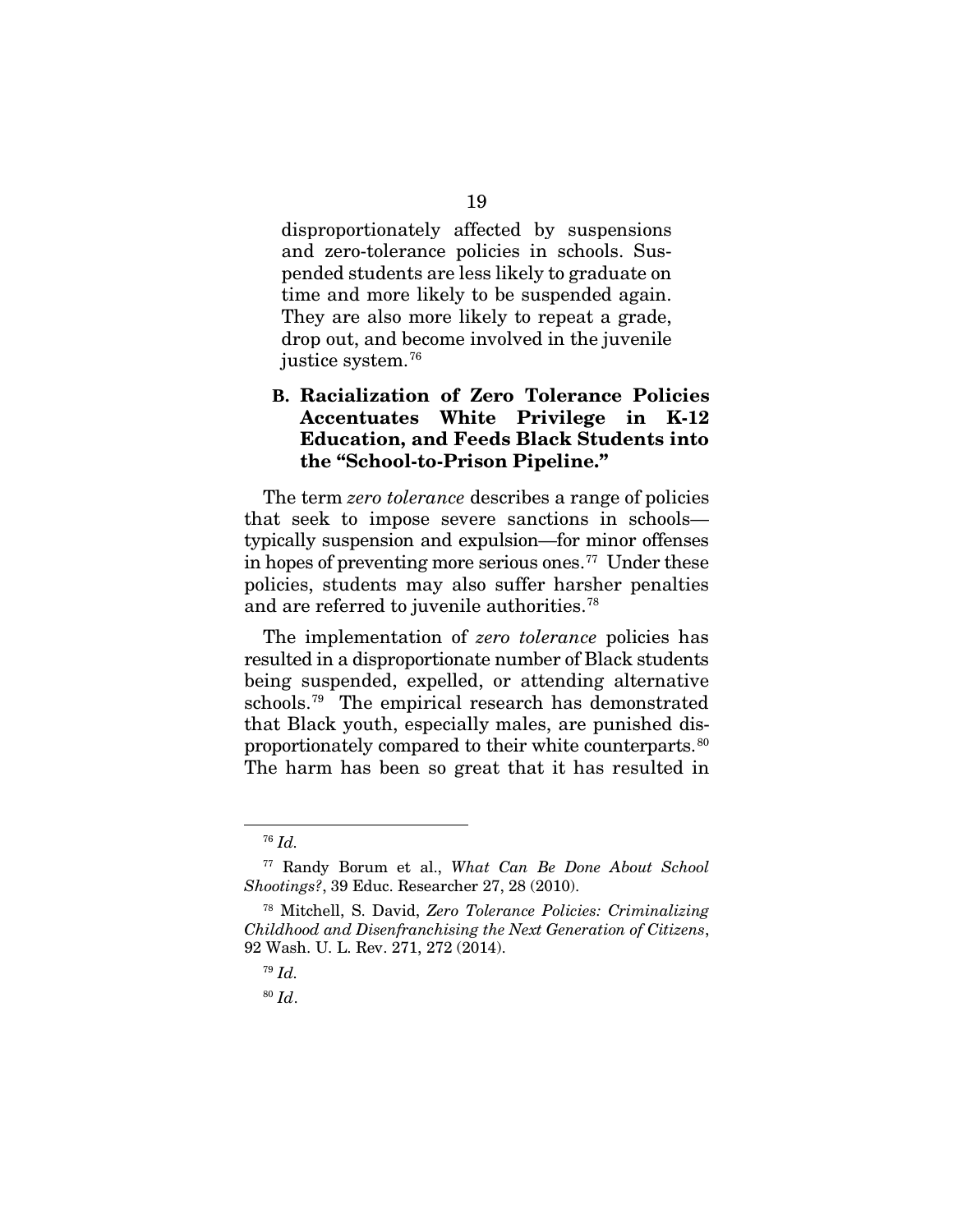what has been termed the "School to Prison Pipeline."[81](#page-34-0)  According to the Advancement Project, "arrests in school represent the most direct route into the school-to-prison pipeline, but out-of-school suspensions, expulsions, and referrals to alternate schools also push students out of school and closer to a future in the juvenile and criminal justice system."[82](#page-34-1) 

From 2009 to 2010, it was reported that "[a]lthough Black students made up only 18 percent of those enrolled in the schools sampled, they accounted for 35[%] of those suspended once, 46[%] of those suspended more than once and 39[%] of all expulsions."[83](#page-34-2) The disconnect between white teachers and Black students often exacerbates these policies.<sup>84</sup> White teachers feel more threatened by young Black boys, seeing them as *disruptive*, and in need of discipline.<sup>[85](#page-34-4)</sup> On the other hand, teachers and school officials have a tendency of defining disruptive white youth as in need of medical intervention rather than *zero tolerance* consequences.<sup>86</sup> For young Black girls, any deviation from the social norms that define female behavior according to a narrow, white middle-class definition of femininity, brands them as non-conformative, defiant, and disruptive thereby subjecting them to some form of criminalizing response. $87$ The consequences of dumping promising Black male

1

<span id="page-34-5"></span><sup>86</sup> *Id*.

<sup>81</sup> *Id*.

<span id="page-34-3"></span><span id="page-34-2"></span><span id="page-34-1"></span><span id="page-34-0"></span><sup>82</sup> Monique W. Morris, Afr. Am. Pol'y F., *Race*, *Gender and the School-To-Prison Pipeline: Expanding Our Discussion to Include Black Girls* 2 (2012).

<sup>83</sup> David, *supra* note 78*,* at 293–94.

<sup>84</sup> Heitzeg, *supra* note 72, at 12.

<span id="page-34-4"></span><sup>85</sup> *Id*.

<span id="page-34-6"></span><sup>87</sup> Morris, *supra* note 82, at 5.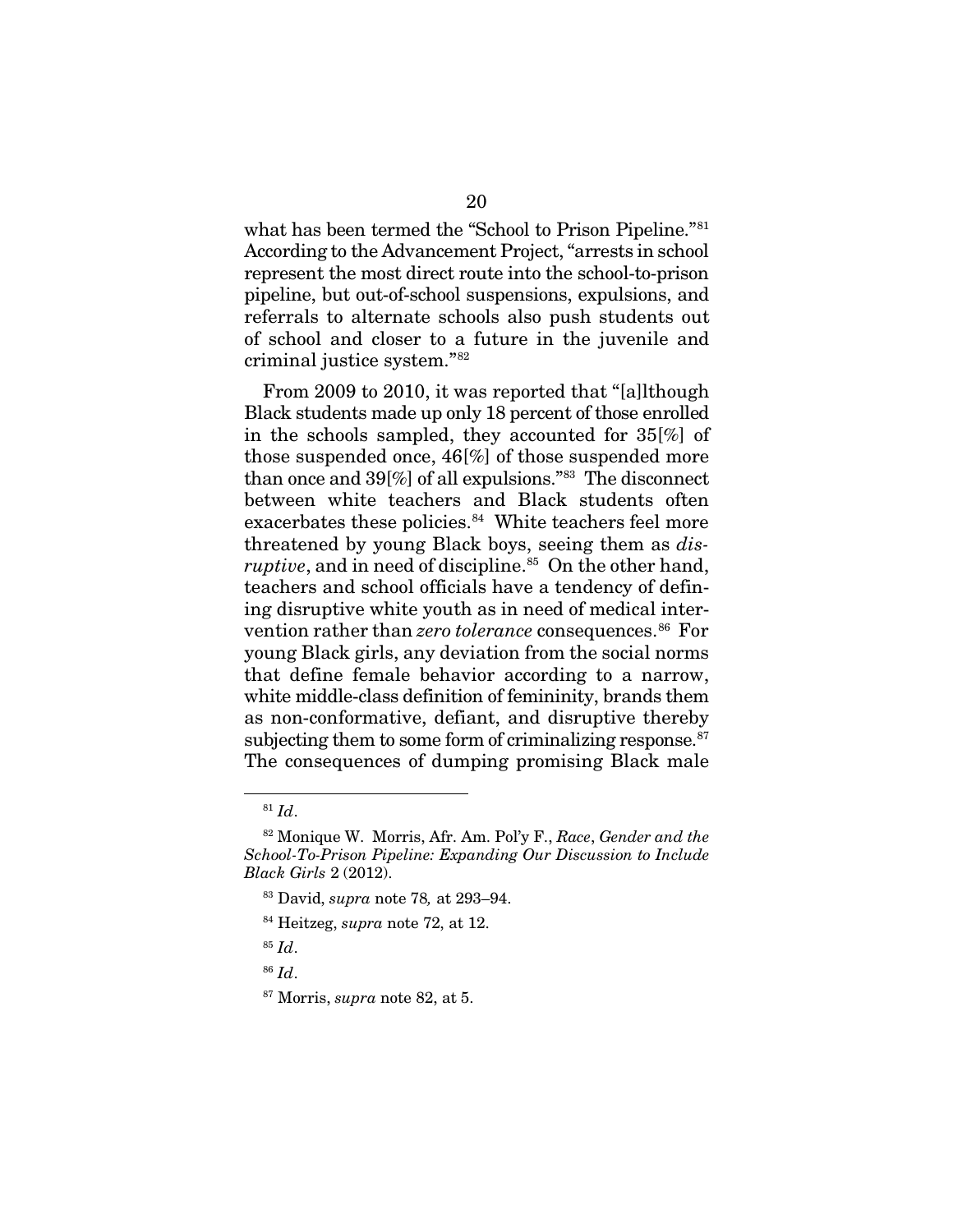and female students out of schools and into the streets are disastrous. Overall, this equates to Black students suffering from less time in an academic classroom due to *zero tolerance* policies, which subsequently leads to feelings of alienation from school, elevated dropout rates, and alarming incarceration rates.<sup>[88](#page-35-0)</sup>

C. Racial Disparities in School Discipline, the Racialization of Zero Tolerance Policies, and the School to Prison Pipeline Explicitly Reify the Narrative of Black Criminality and Implicitly Reinforce the Narrative of White Privilege.

*Zero tolerance* policies and the disproportionate discipline of Black children in the K-12 environment are key examples of the policies defining today's "Schoolto-Prison Pipeline" making it more likely for Black students to face criminal involvement with the juvenile courts than to attain quality education.<sup>89</sup> Black students are more likely to reap the consequences of the "School-to-Prison Pipeline" because whites perceive Black students as "threatening" and "deviant;"[90](#page-35-2) words

<span id="page-35-0"></span><sup>88</sup> Alicia Darensbourg et al., *Overrepresentation of African American Males in Exclusionary Discipline: The Role of School-Based Mental Health Professionals in Dismantling the School to Prison Pipeline*, 1 J. Afr. Am. Males Educ. 196, 199 (2010).

<span id="page-35-1"></span><sup>89</sup> Christopher A. Mallett, *The School-To-Prison Pipeline: A Comprehensive Assessment* 1 (2015).

<span id="page-35-2"></span><sup>90</sup> India Geronimo, *Systemic Failure: The School-to-Prison Pipeline and Discrimination Against Poor Minority Students*, 13 J. L. Soc'y 281, 297–98 (2011).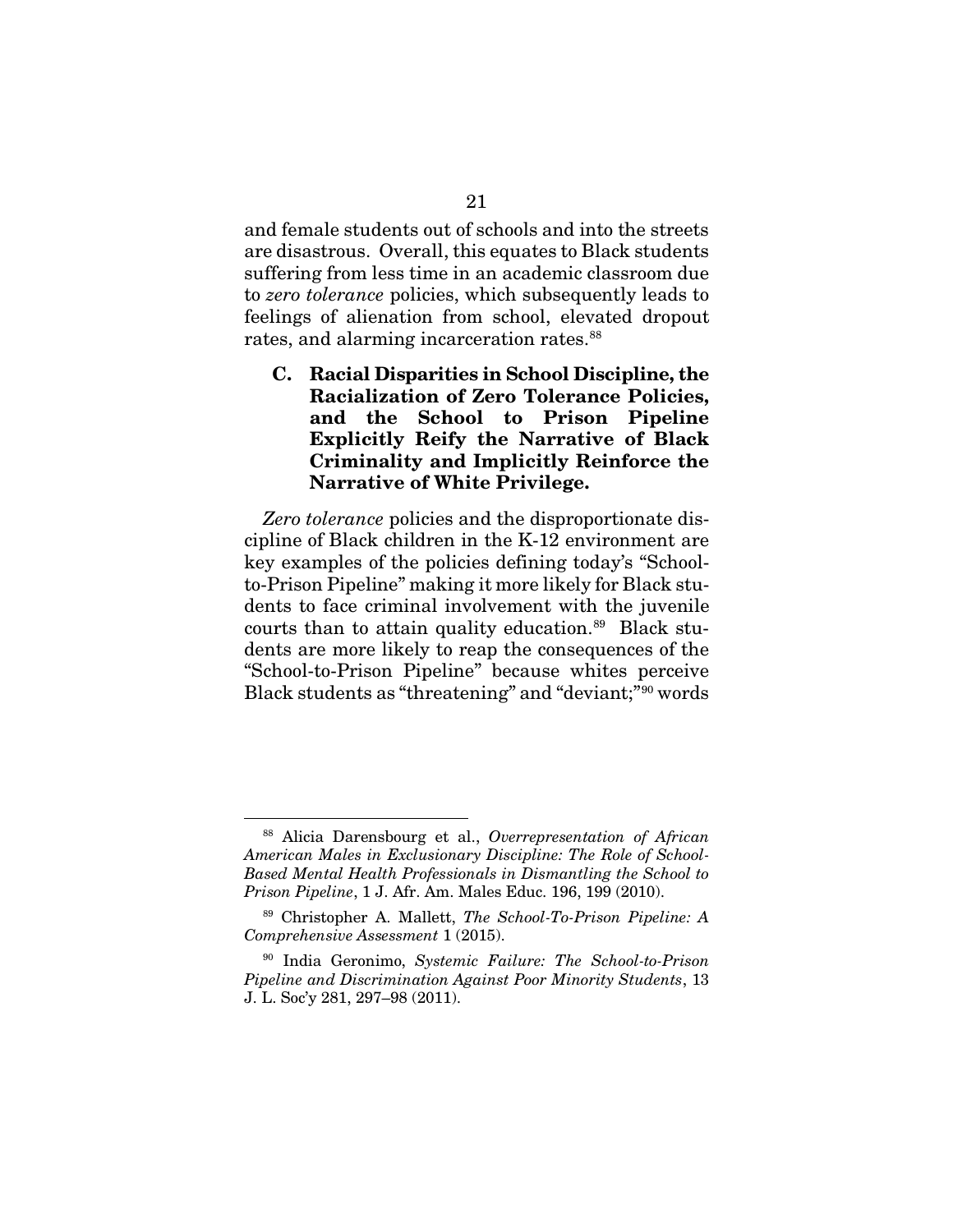all too familiar in the lexicon and mythology of Black criminality.[91](#page-36-0)

The narrative of Black criminality perpetuates the use of race as a proxy for criminal propensity. Stereotypes of Black people as violent originated in slavery, are perpetuated today by the media, and are reinforced by the huge numbers of Black people under criminal justice supervision.<sup>92</sup> "Slavery defined Black men as sexual predators and created the image of the violent man, who is the rapist, and who is therefore the target of the law, as a Black man."[93](#page-36-2) After the end of slavery, the notion that the freed slaves would become lawless bands of savages served as popular justification for lynchings and anti-Black riots.[94](#page-36-3) Today, police killings of Blacks in the form of "justifiable" homicides appear to be a part of America's social milieu.<sup>[95](#page-36-4)</sup> Although, no one knows just how many people are killed by the

<span id="page-36-0"></span><sup>91</sup> Dorothy E. Roberts, *Foreword: Race, Vagueness, and the Social Meaning of Order-Maintenance Policing*, 89 J. Crim. L. & Criminology 775, 805 (1999).

<sup>92</sup> *Id*.

<span id="page-36-2"></span><span id="page-36-1"></span><sup>93</sup> Lisa A. Crooms, *Speaking Partial Truths and Preserving Power: Deconstructing White Supremacy, Patriarchy, and the Rape Corroboration Rule in the Interest of Black Liberation*, 40 How. L.J. 459, 475 (1997).

<span id="page-36-4"></span><span id="page-36-3"></span><sup>94</sup> N. Jeremi Duru, *The Central Park Five, the Scottsboro Boys, and the Myth of the Bestial Black Man*, 25 Cardozo L. Rev. 1315, 1326 (2004).

<sup>&</sup>lt;sup>95</sup> Victims also include the mentally ill and non-racial minorities.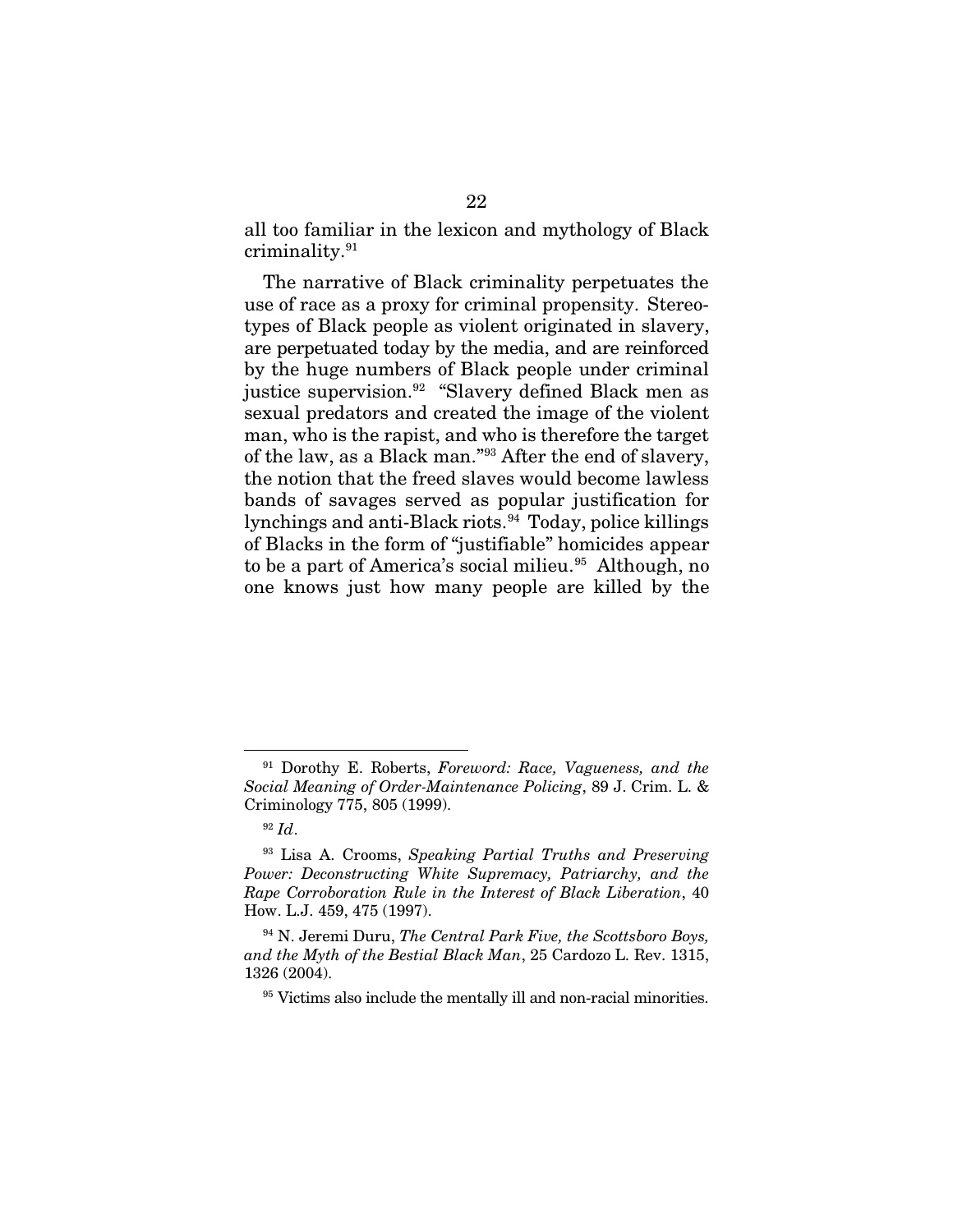police nationwide[96,](#page-37-0) the disproportionate representa-tion of Blacks among the dead victims is chilling.<sup>[97](#page-37-1)</sup> A Black person is slain by law enforcement and security services with guns once every twenty-eight hours.<sup>[98](#page-37-2)</sup> Young Black males are twenty-one times more likely to be shot dead by police than their white counterparts.[99](#page-37-3) Moreover, in 2014, there was extensive media coverage of police killings of unarmed Black people, including Eric Garner, Michael Brown, John Crawford, Tamir Rice, and Levar Jones.[100](#page-37-4)

-

<span id="page-37-2"></span><sup>98</sup> *See id.*; *see also* Rick Ayers & William Ayers, *Breathe: Notes on White Supremacy and the Fierce Urgency of Now*, *in* The Assault on Communities of Color xi, xii (Kenneth Fasching-Varner & Nicolas Daniel Hartlep eds., 2015).

<span id="page-37-3"></span><sup>99</sup> Paul D. Grant & Carl A. Grant, *To Be Men and Women: The Black Struggle for Justice Continues*, *in* The Assault on Communities of Color, *supra* note 98, at 173 (2015).

<span id="page-37-0"></span><sup>96</sup> *See* Richard Peréz-Peña, *Fatal Police Shootings: Accounts Since Ferguson,* N.Y. Times, Apr. 8, 2015, *available at* http:// www.nytimes.com/interactive/2015/04/08/us/fatal-police-shootingaccounts.html; Naomi Zack, *White Privilege and Black Rights: The Injustice of U.S. Police Racial Profiling and Homicide* 64 (2015).

<span id="page-37-1"></span><sup>97</sup> Zack, *supra* note 96, at 64 ("[F]rom 2005-2012, a white police officer killed a Black person about twice a week; 18[%] of Blacks killed were under 21, compared to 8.7[%] of whites killed. [And,] 136 African Americans were killed by police in 2012, . . . one every 28 hours.").

<span id="page-37-4"></span><sup>100</sup> Kenneth Lawson, *Police Shootings of Black Men and Implicit Racial Bias: Cant's We All Just Get Along*, 37 U. How. L. Rev. 339, 339−40 (2015); Daren Lenard Hutchinson, *Continually Reminded of Their Inferior Position: Social Dominance, Implicit Bias, Criminality, and Race*, 46 Was. U. J.L. & Pol'y 23, 23−24 (2014) ("Reports of racially charged police killings of Black men have generated so much media attention that the Associated Press has named these stories the 'top news' of 2014.").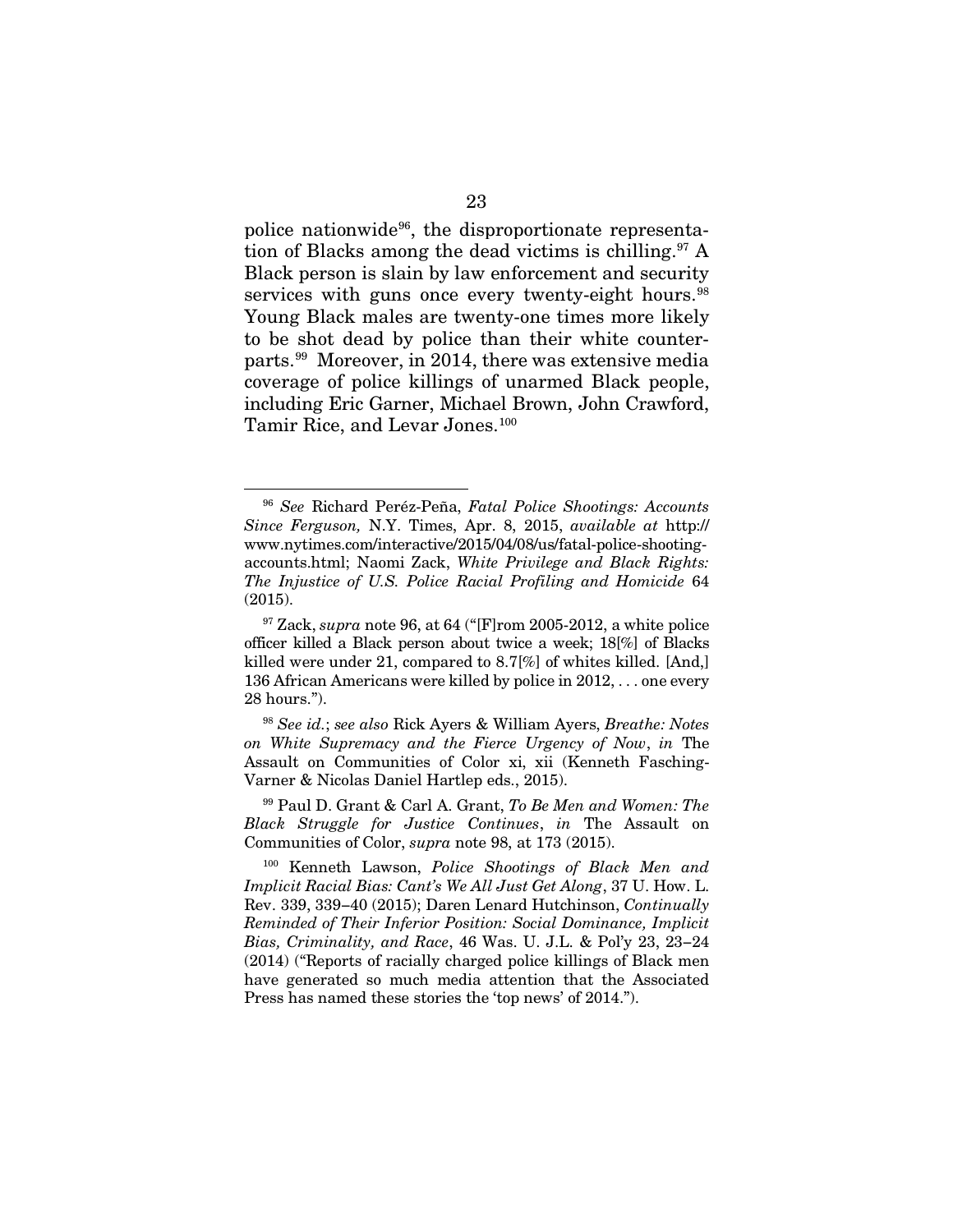Though the media sensationalized each of these tragic murders, the driving force behind the sensationalism was arguably two-fold. First, whites were not punished for the homicides they committed.[101](#page-38-0) Second, whites tended to believe the killings were justified, while Blacks did not.[102](#page-38-1) Horrifically, whites' perceived justification of these recent killings mirror the perceived justification of the racialized lynchings and murders of Blacks by whites throughout the nation's history. Each instance became a manifestation of white privilege that exemplified patterns and institutional expressions of social domination and Black criminality.[103](#page-38-2) Each unpunished killing was treated as a symbol of overall social injus-tice;<sup>[104](#page-38-3)</sup> one that enforced white privilege<sup>[105](#page-38-4)</sup> and solidified its presence in the lived experiences of Blacks via the judicial and extra-judicial decision of whites to murder and dehumanize unarmed Black citizens.[106](#page-38-5)

-

<span id="page-38-5"></span><sup>106</sup> Ayers & Ayers, *supra* note 98, at xii; Melinda Jackson & Dari Green, *Contradicting Realities in the Mythical Post-Racial:*

<span id="page-38-0"></span><sup>101</sup> *See* Hutchinson, *supra* note 100, at 110; Zack, *supra* note 96, at 18 ("The sense that rights have been violated intensifies when police who kill in such instances fail to be criminally indicted or are acquitted in criminal trial for manslaughter or murder.").

<sup>102</sup> Zack, *supra* note 96, at 25 (citing public opinion polls).

<sup>103</sup> Ayers & Ayers, *supra* note 98, at xii.

<span id="page-38-3"></span><span id="page-38-2"></span><span id="page-38-1"></span><sup>&</sup>lt;sup>104</sup> *Id.* at xiii ("[A]fter Mike Brown's murder justice-seeking people said, 'Hands up, don't shoot!' and, after Eric Garner was choked to death, [justice-seeking people] chanted 'I can't breathe!' And the cohering, crystallizing sentiment has become a simple phrase with massive implications pointing toward profound and radical changes: Black Lives Matter!"); Zack, *supra* note 96, at 99.

<span id="page-38-4"></span><sup>&</sup>lt;sup>105</sup> Again, by white privilege we mean the understanding that "being born with white skin in America affords certain unearned privileges in life that people of another skin color . . . are not afforded . *See* Crosley-Corcoran, *supra* note 60.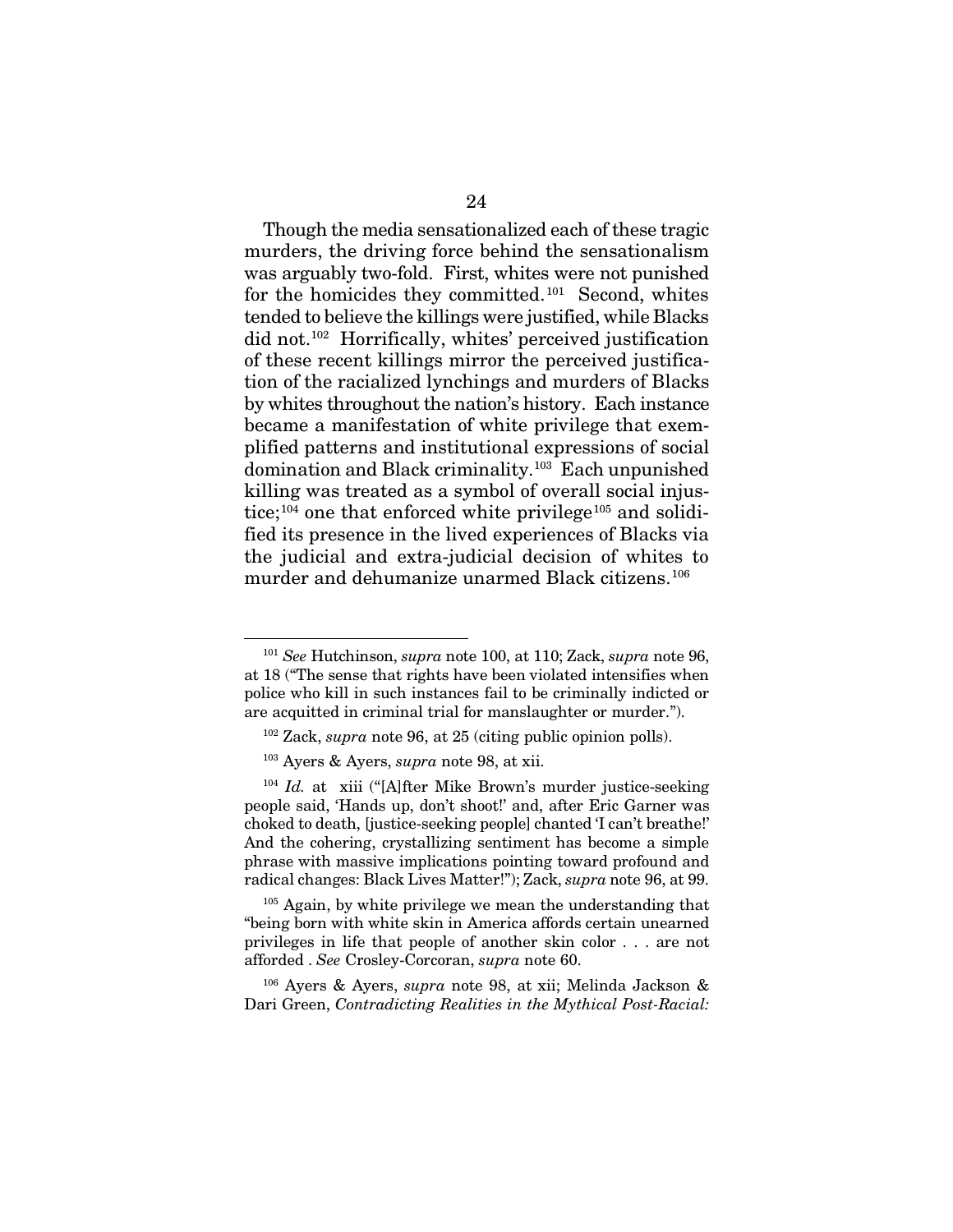### III. IN THE COURT'S RACE-CONSCIOUS AFFIRMATIVE ACTION JURISPRUDENCE, WHITENESS IS THE PRIVILEGE THAT DARES NOT SPEAK ITS NAME.

The point of recounting the role that the slave economy played in the founding of our elite colleges and universities, the extent to which the best and brightest minds from these institutions provided intellectual cover for American racial segregation, and the fact that racialized discipline policies in public education now serve as invisible third-generation instruments of white privilege is to highlight the moral artificiality not to say intellectual dishonesty—of constitutional analysis of race-conscious affirmative action programs without a frank discussion of white privilege. Yet, perhaps the most insurmountable obstacle to that sort of intellectually honest discussion is, with all due respect, this Court's own reluctance—not to say, unwillingness to acknowledge plainly, and without equivocation, the reality that the nation's continuing struggle with providing fair and equal access for Blacks in higher education is not simply due to the lack of college preparedness on the part of Blacks, or due to what is often quaintly referred to as the Black-White achievement gap, but also due to a strand of white privilege that is woven into the very DNA of our higher education system and that cannot be erased by pronouncing that "the way to stop discrimination on the basis of race is to stop discrimination of the basis of race." *Parents Involved in Cmty. Schs. v. Seattle Sch. Dist. No. 1*, 551 U.S. 701, 748 (2007).

*America Blinded to Matters of Color?, in* The Assault on Communities of Color, *supra* note 98, at 88.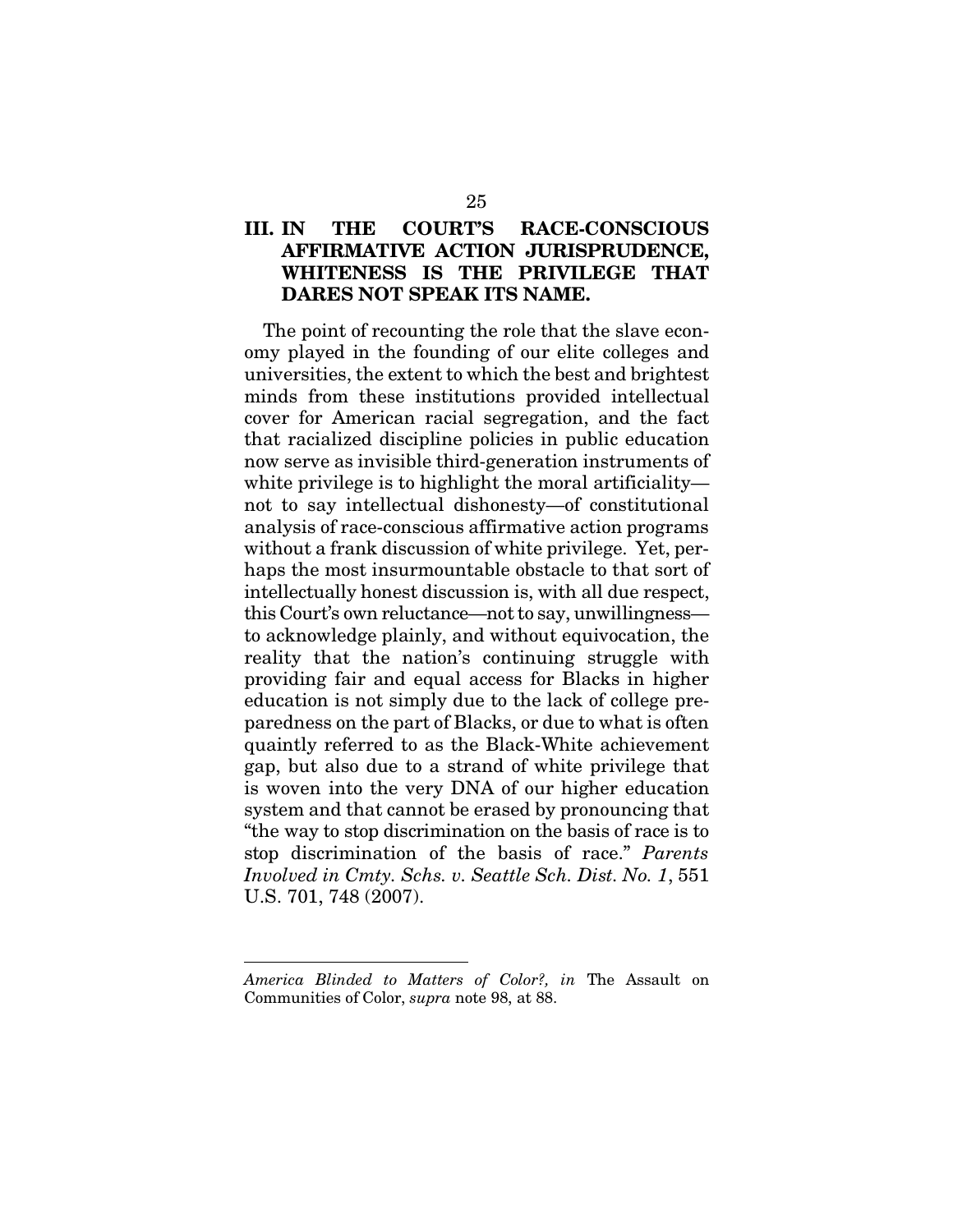So, it is more than a little remarkable that, in over two centuries, this Court has decided thirteen cases where the central issue presumably concerned equal opportunities for Blacks in higher education, and in not a single one of these cases has a majority of the Court discussed the intersection between higher education and white supremacy, white superiority, and white privilege. Seven of the Court's decisions—*Berea College v. Kentucky*, [107](#page-40-0) *Missouri ex rel Gaines v. Canada*, [108](#page-40-1) *Sipuel v. Bd. of Regents of Univ. of Okla.*, [109](#page-40-2) *Sweatt v. Painter,*[110](#page-40-3) *McLaurin v. Oklahoma State Regents,[111](#page-40-4) Fisher v. Hurst,[112](#page-40-5)* and *United States v. Fordice*, [113—](#page-40-6)grappled with the legitimacy and legacy of racial segregation. The remaining six—*Defunis v. Odegaard*, [114](#page-40-7) *Regents of Univ. of California v. Bakke*, [115](#page-40-8) *Grutter v. Bollinger*, [116](#page-40-9) *Gratz v. Bollinger*, [117](#page-40-10) *Fisher v. Univ. of Texas at Austin*, *[118](#page-40-11)* and *Schuette v. Coal. to Def. Affirmative Action*[119](#page-40-12)*—*have directly and indirectly confronted race-conscious affirmative action admission

<span id="page-40-0"></span>1

<sup>112</sup> *Fisher v. Hurst*, 333 U.S. 147 (1948).

<sup>107</sup> *Berea Coll. v. Kentucky*, 211 U.S. 45 (1908).

<sup>108</sup> *Missouri ex rel Gaines v. Canada*, 305 U.S. 337 (1938)

<span id="page-40-5"></span><span id="page-40-4"></span><span id="page-40-3"></span><span id="page-40-2"></span><span id="page-40-1"></span><sup>109</sup> *Sipuel v. Bd. of Regents of Univ. of Okla.*, 332 U.S. 631 (1948).

<sup>110</sup> *Sweatt v. Painter*, 339 U.S. 629 (1950).

<sup>111</sup> *McLaurin v. Oklahoma State Regents*, 339 U.S. 637 (1950).

<sup>113</sup> *United States v. Fordice*, 505 U.S. 717 (1992).

<span id="page-40-7"></span><span id="page-40-6"></span><sup>114</sup> *DeFunis v. Odegaard*, 416 U.S. 312, 314 (1974).

<sup>115</sup> *Regents of Univ. of Cal. v. Bakke*, 438 U.S. 265 (1978)*.*

<sup>116</sup> *Grutter v. Bollinger*, 539 U.S. 306 (2003).

<sup>117</sup> *Gratz v. Bollinger*, 539 U.S. 244 (2003).

<sup>118</sup> *Fisher v. Univ. of Tex. at Austin*, 133 S. Ct. 2411 (2013).

<span id="page-40-12"></span><span id="page-40-11"></span><span id="page-40-10"></span><span id="page-40-9"></span><span id="page-40-8"></span><sup>119</sup> *Schuette v. Coal. to Def. Affirmative Action*, 134 S. Ct. 1623 (2014).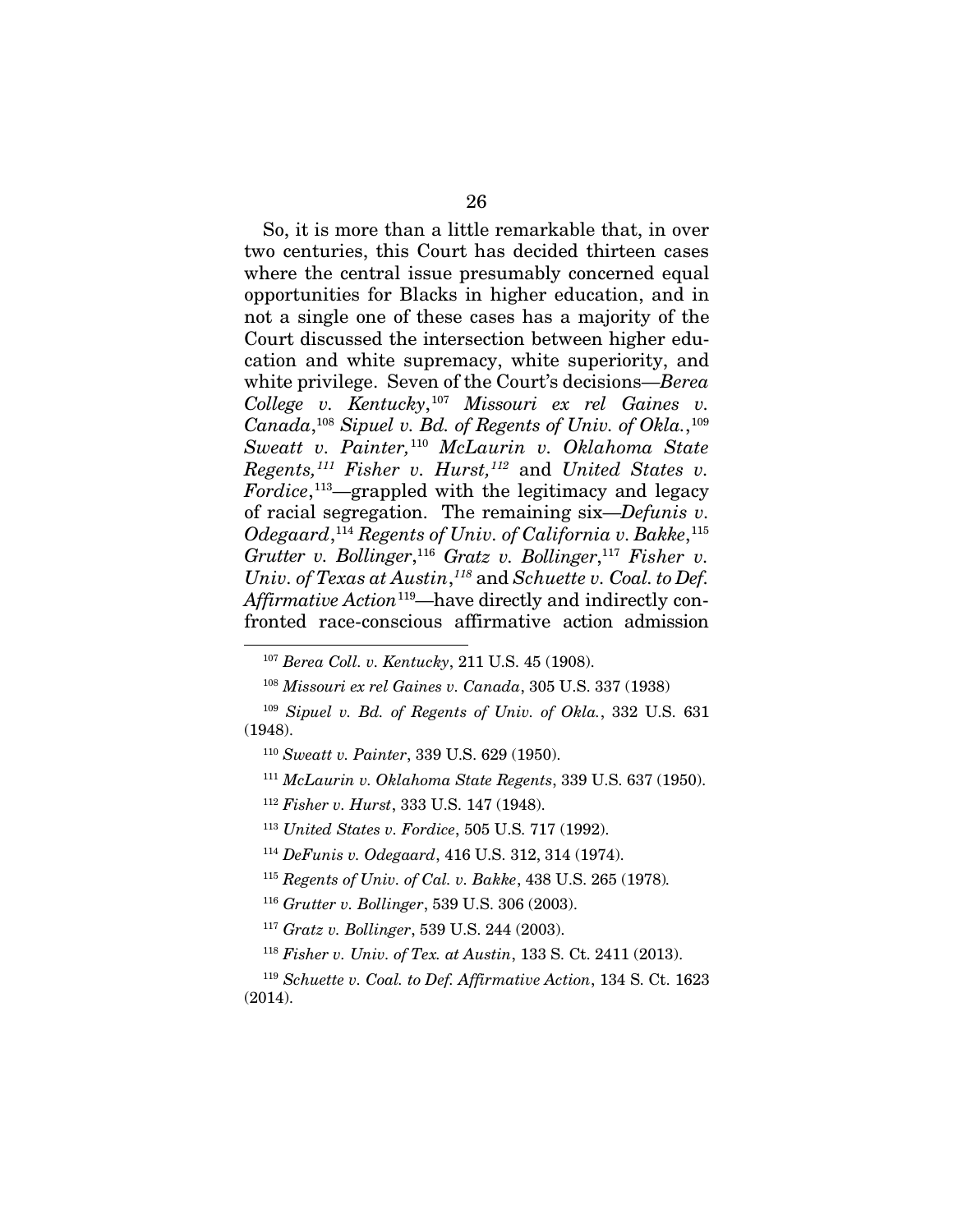policies at public institutions of higher education. Some, like *Berea College,* matter only as a sort of historical relic. Others, like *Gaines*, *Sipuel*, *Sweatt, Hurst*, and *McLaurin,* stand as stark reminders of the Court's fitful attempts over nearly half a century to disguise the doctrine of separate but equal as something other than a moral abomination. But, as for the remaining decisions on race-conscious affirmative action, the Court has insisted time and time again that the single most important lesson to be derived from the American experience with slavery and Jim Crow is that race itself, as opposed to white supremacy, is such a corrosive concept that any and all of its uses should be subject to strict scrutiny.

### A. The Court's Silence Regarding the Effects of White Privilege on Higher Education is Part of a Deeper Reluctance to Acknowledge the Legacy or Presence of Racism.

To borrow language from Justice Thomas, on issues of white supremacy and white privilege, the Court's "silence in this case is deafening." *Grutter v. Bollinger*, 539 U.S. 306, 371 (2003) (Thomas, C. dissenting). Despite hundreds of years of discriminatory laws, "racism" was not mentioned in a Supreme Court decision until a 1944 concurring opinion delivered by Justice Frank Murphy in *Steele v. Louisville & Nashville Railroad Company.*[120](#page-41-0)323 U.S. 192, 208 (1944) (Murphy, F. concurring) ("Racism is far too virulent today to permit the slightest refusal, in the light of a Constitution that abhors it, to expose and condemn it wherever it appears in the course of a statutory interpretation.").

<span id="page-41-0"></span><sup>120</sup> William M. Wiecek, *Structural Racism and the Law in America Today: An Introduction,* 100 Ky. L.J. 1, 2 (2012).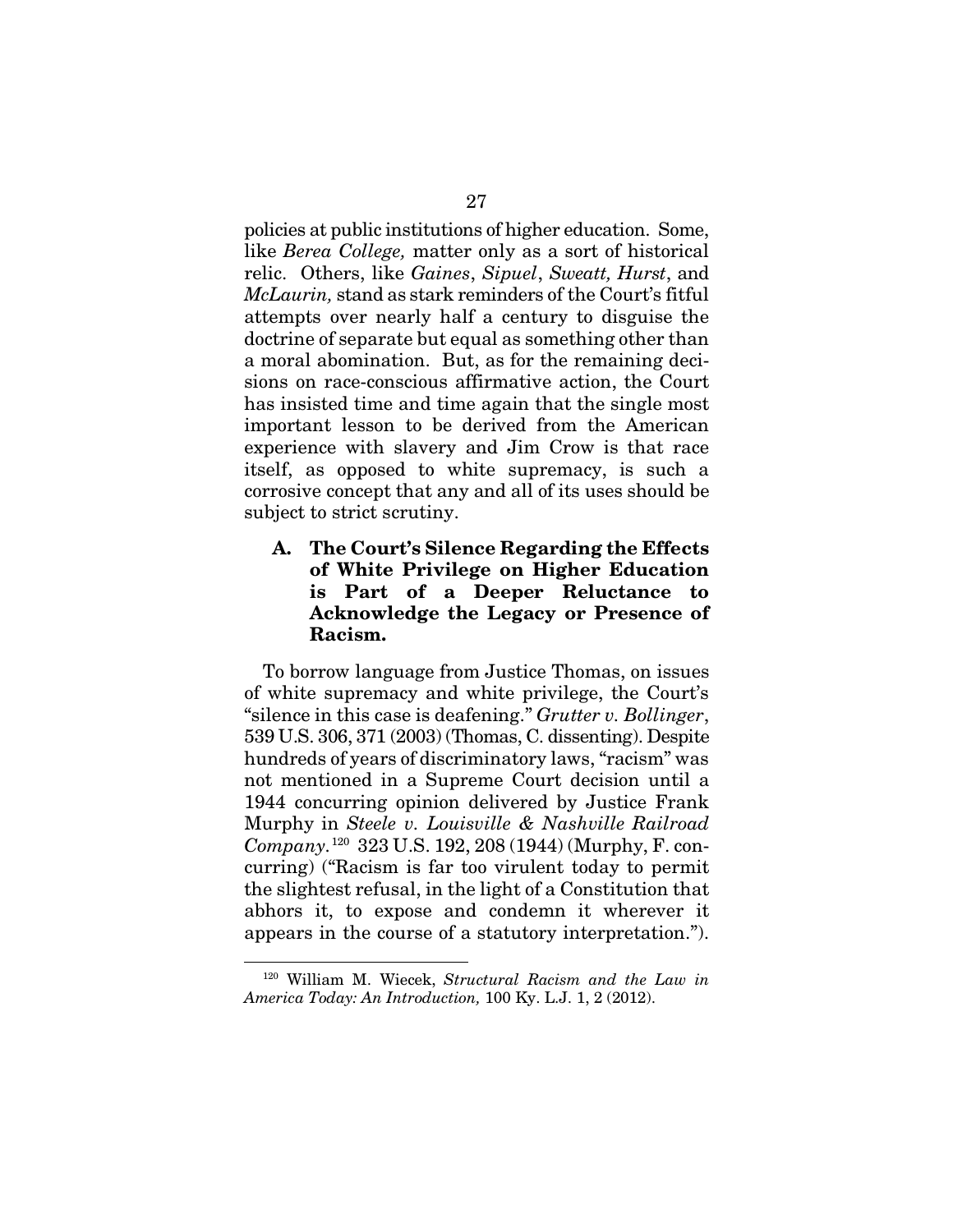Justice Murphy used the term "racism" again in his dissent in *Korematsu v. United States* and his concurrence in *Ex parte Endo*, released on the very same day.[121](#page-42-0) *Korematsu v. United States*, 323 U.S. 214, 233 (1944) (Murphy, F. dissenting) ("Such exclusion goes over 'the very brink of constitutional power' and falls into the ugly abyss of racism."); *Ex parte Endo*, 323 U.S. 283, 307 (1944) (Murphy, F. concurring) ([D]etention in Relocation Centers of persons of Japanese ancestry regardless of loyalty is not only unauthorized by Congress or the Executive but is another example of the unconstitutional resort to racism inherent in the entire evacuation program.").

For years "racism" only appeared in dissenting and concurring opinions.[122](#page-42-1) The word "racism" was not used in a majority opinion until 1992 in *Georgia v. McCollum*. 505 U.S. 42, 58 (1992) ("We have, accordingly, held that there should be a mechanism for removing those on the venire whom the defendant has specific reason to believe would be incapable of confronting and suppressing their racism.").

In 1967, *Loving v. Virginia* marked the first and only time that the Supreme Court of the United States struck down legislation because it was enacted to support white supremacy.  $388$  U.S.  $1(1967).^{124}$  $1(1967).^{124}$  $1(1967).^{124}$  Similarly, the Court has only used the term "white privilege" once in a footnote. *Parents Involved in Cmty. Sch. v. Seattle* 

<sup>121</sup> *Id.*

*<sup>122</sup> Id.* 

*<sup>123</sup> Id.*

<span id="page-42-3"></span><span id="page-42-2"></span><span id="page-42-1"></span><span id="page-42-0"></span><sup>&</sup>lt;sup>124</sup> The majority has often discussed white supremacy "to describe white supremacy groups. *See, e.g.*, *Hunter v. Underwood*, 471 U.S. 222, 229 (1985); *Walker v. City of Birmingham*, 388 U.S. 307, 319–20 (1967).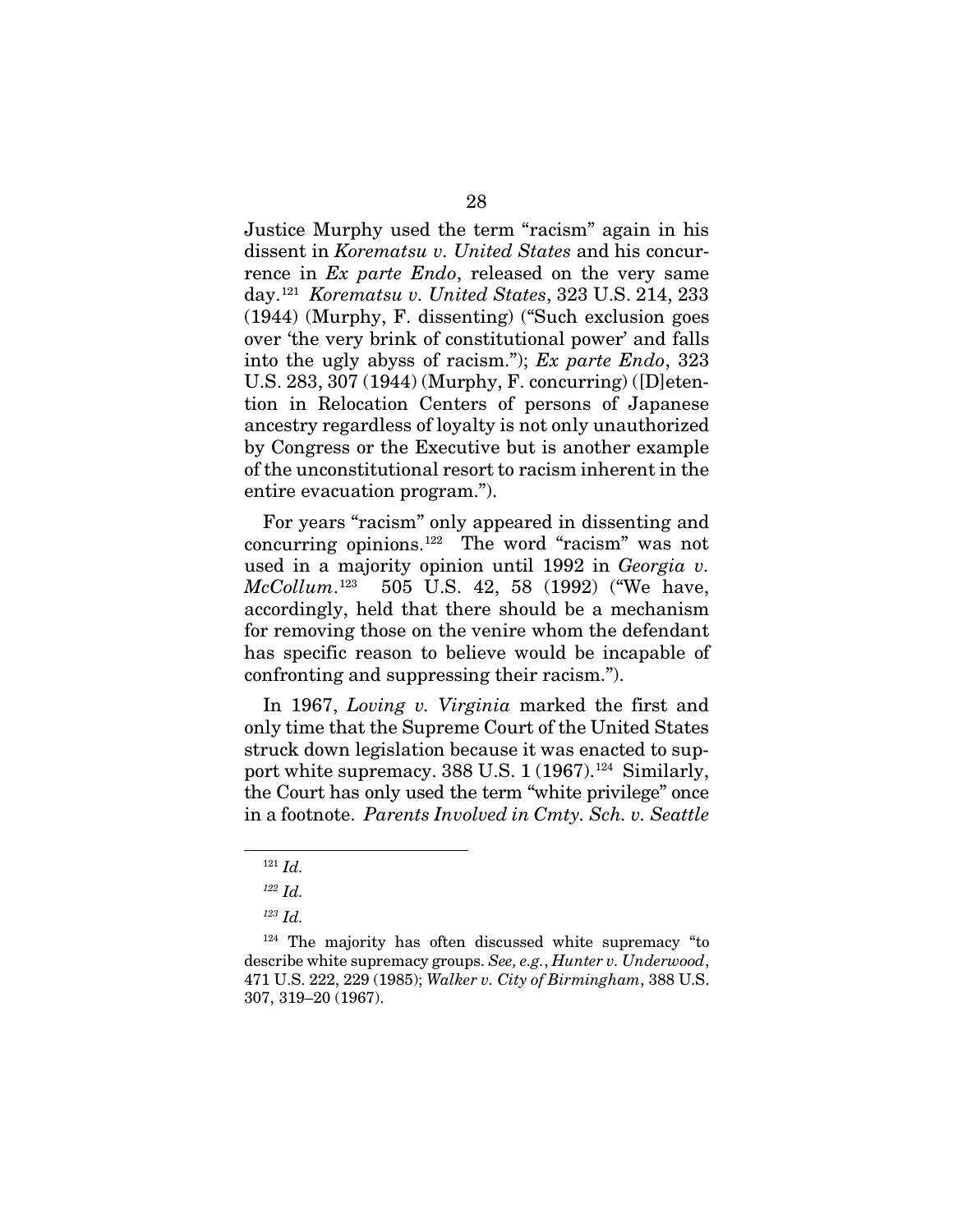*Sch. Dist. No. 1*, 551 U.S. 701, 782 n.30 (2007) (describing white privilege as "an invisible package of unearned assets which I can count on cashing in each day, but about which I was meant to remain oblivious.").

B. In Contrast to Its Reluctance to Acknowledge the Concept of White Privilege, the Court has been Far More Open to Discuss, Whether in Approbation or Condemnation, the Notion of Black Inferiority.

Both the notion of Black and white as biologically distinct categories, as well as the identification of the Black race as being of a lower order were in great part the creation of the legal system.[125](#page-43-0) The earliest cases involving questions of race were heard in state courts that, in many instances, had to determine the petitioner's race, which in itself determined the person's status. *See Brom and Bett v. Ashley*, (Mass. 1781); *Hudgins v. Wright*, 11 Va. 134 (1806); *Vaughan v. Phebe*, 8 Tenn. (Mart. & Yer.) 5, 5 (1827). In *Hudgins v. Wright*, the Virginia Supreme Court heard arguments of a petitioner challenging her enslavement based on her mother's status as a Native American. The court held for the petitioner on the basis that Native American slavery ended in Virginia in 1691. *See Wright*, 11 Va. at 139. In defining each party's burden, the court

<span id="page-43-0"></span><sup>125</sup> Ariela J. Gross, *What Blood Won't Tell: A History of Race on Trial in America* 17 (2008).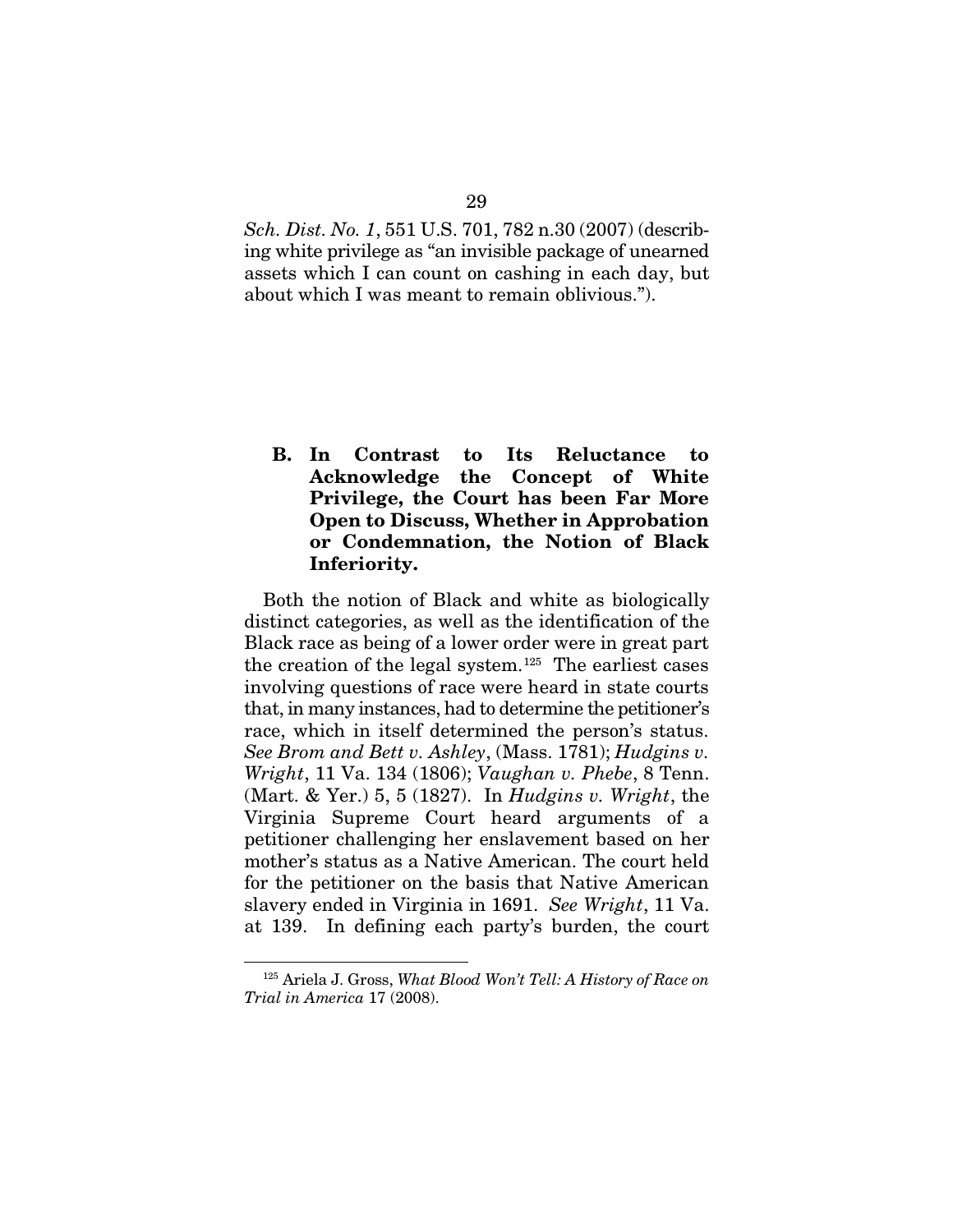stated "[w]here white persons, or native American Indians, or their descendants in the maternal line, are claimed as slaves, the *onus probandi* [or burden] lies on the claimant; but it is otherwise with respect to native Africans and their descendants, who have been and are now held as slaves." *Id*. In *Vaughan v. Phebe*, the Tennessee Supreme Court of Errors and Appeals, heard the case of a petitioner who claimed that she was wrongly held in slavery because her greatgrandmother was a Native American woman. 8 Tenn. (Mart. & Yer.) at 5. The court held for the petitioner and based its decision on the record that her maternal aunt had previously brought a successful [freedom] case which relied on the same information.<sup>[126](#page-44-0)</sup>

Over time, this Court heard some of these same "freedom suits."[127](#page-44-1) In "*Negro" John Davis v. Wood*, 14 U.S. 6, 4 (1816), this Court dealt with very similar facts as those of *Hudgins* and *Vaughan*. However, unlike *Hudgins* and *Vaughan*, in an opinion delivered by Chief Justice John Marshall, the Court held that: "[e]vidence by hearsay and general reputation is admissible only as to pedigree, but not to establish the freedom of the petitioner's ancestor, and thence to deduce his or her own." *Id*. at 8. In the coming years, the Court would buttress its support of "the idea of 'negros' as a degraded race [helping] justify the anomaly of chattel slavery in a republic that was otherwise devoted to liberty."[128](#page-44-2) Thus, in 1856, with its opinion in *Dred Scott v. Sanford,* 60 U.S. 393 (1856), the Court expressly shifted an entire race of people into the non-

<span id="page-44-2"></span><span id="page-44-1"></span><span id="page-44-0"></span><sup>126</sup> Jason A. Gillmer, *Suing for Freedom: Interracial Sex, Slave Law, and Racial Identity in the Post-Revolutionary and Antebellum South*, 82 N.C. L. Rev. 535, 537 (2004).

<sup>127</sup> *Id.* at 541.

<sup>128</sup> *Id*.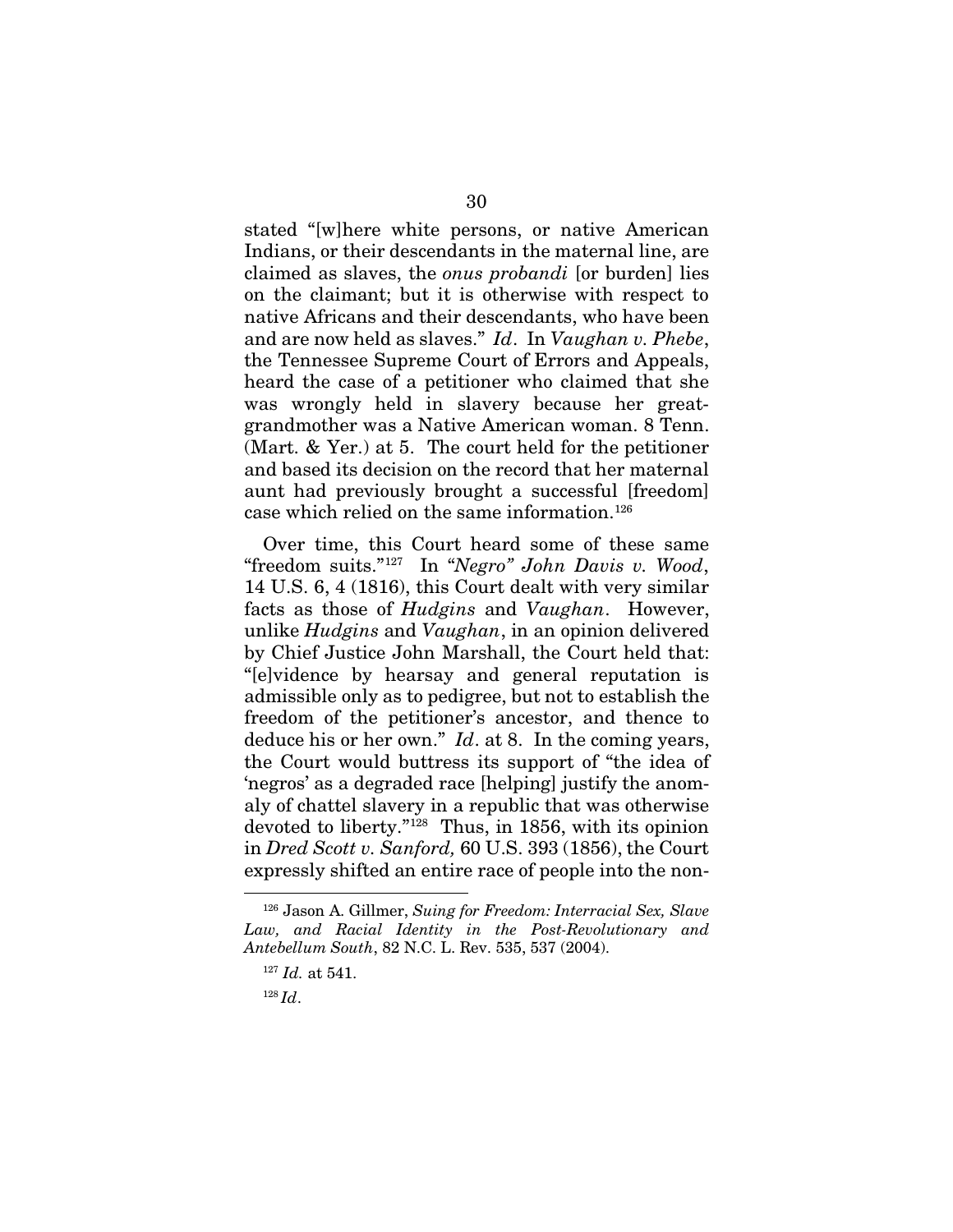human category.[129](#page-45-0) In ruling upon *Dred Scott*'s claim for freedom, Chief Justice Roger Taney phrased the question before the Court as "Can a negro, whose ancestors were imported into this country, and sold as slaves, become [a citizen under] the Constitution of the United States, [be] entitled to all the rights, and privileges . . . guarantied by that instrument to the citizen?" *Dred Scott*, 60 U.S. at 403. The Court answered that:

[A]s beings of an inferior order, and altogether unfit to associate with the white race, either in social or political relations; and so far inferior, [the Black race] had no rights which the white man was bound to respect; and that the negro might justly and lawfully be reduced to slavery for his benefit.

#### *Id*. at 407.

1

So ingrained was this notion of Black inferiority that even while condemning the majority's separate but equal doctrine in *Plessy v. Ferguson*, 163 U.S. 537, 538 (1896), Justice Harlan pointed out that "[t]he white race deems itself to be the dominant race in this country. And so it is, in prestige, in achievements, in education, in wealth, and in power. So, I doubt not, it will continue to be for all time, if it remains true to its great heritage, and holds fast to the principles of constitutional liberty." *Id*.

#### C. The Court's Colorblindness, Merit, and Innocence Rhetoric Both Renders Invisible and Perpetuates White Privilege.

<span id="page-45-0"></span><sup>129</sup> *See generally* Paul Finkelman, *Scott v. Sandford: The Court's Most Dreadful Case and How It Changed History*, 82 Chi.- Kent L. Rev. 3 (2007).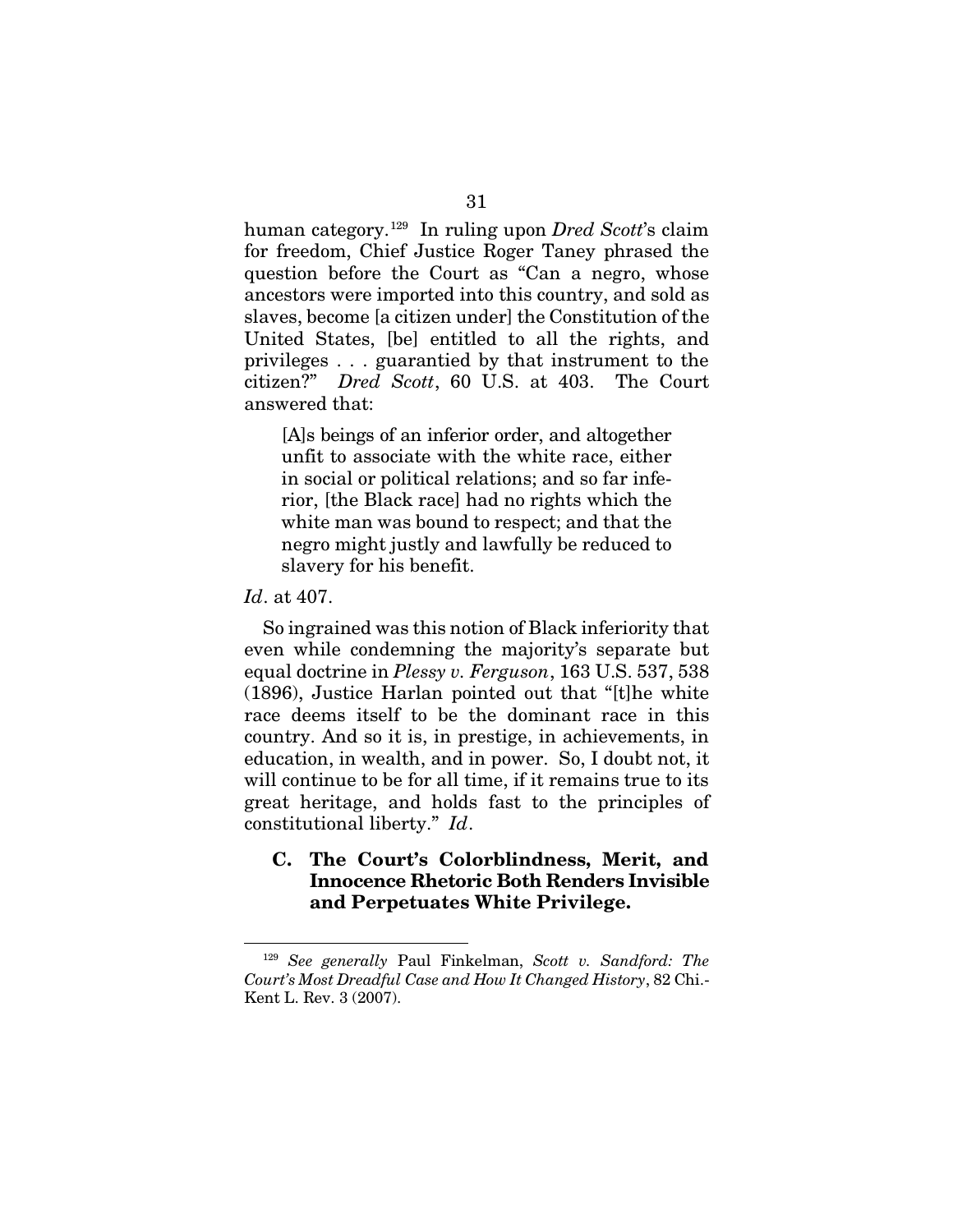In the place of an honest assessment of the legacy of white privilege in higher education, the Court has, time and time again, reiterated the notion that the United States Constitution requires—and American society should aspire to—colorblindness. This notion of colorblindness emerged even before the end of the Civil War as a means of opposing any attempt to provide for the education and welfare of newly emancipated slaves and, as such, was always more of an *idée fixe* than a defensible moral philosophy. Between 1863 and 1868, Congress took up a series of social welfare legislation, generally termed the Freedmen's Bureau Act and mostly designed to ease assimilation of newly freed slaves into American society.[130](#page-46-0) In the course of congressional debates over these pieces of legislation, and long before Justice Harlan would declare in *Plessy v. Ferguson* that "our Constitution is color-blind, and neither knows nor tolerates classes among citizens,"[131](#page-46-1) there developed a basic narrative of colorblindness that race-conscious remedies are *per se* unconstitutional; that they only serve to confer benefits upon a special class of citizens; that they are better apportioned on the basis of social class rather than race; that they inevitably breed dependency in Blacks and resentment in whites; that they create the impression that Blacks are unable to succeed through their own hard work; and that, once adopted, these remedies risk extending into perpetuity. Not much has changed in the intervening 150 years. The narrative of colorblindness has remained remarkably consistent, as has the seemingly sincere belief on the part of some that it is, or ought to be, the answer to every race question, the

<span id="page-46-1"></span><span id="page-46-0"></span><sup>130</sup> *See* Section I.

<sup>131</sup> *Plessy v. Ferguson*, 163 U.S. 537, 559 (1896).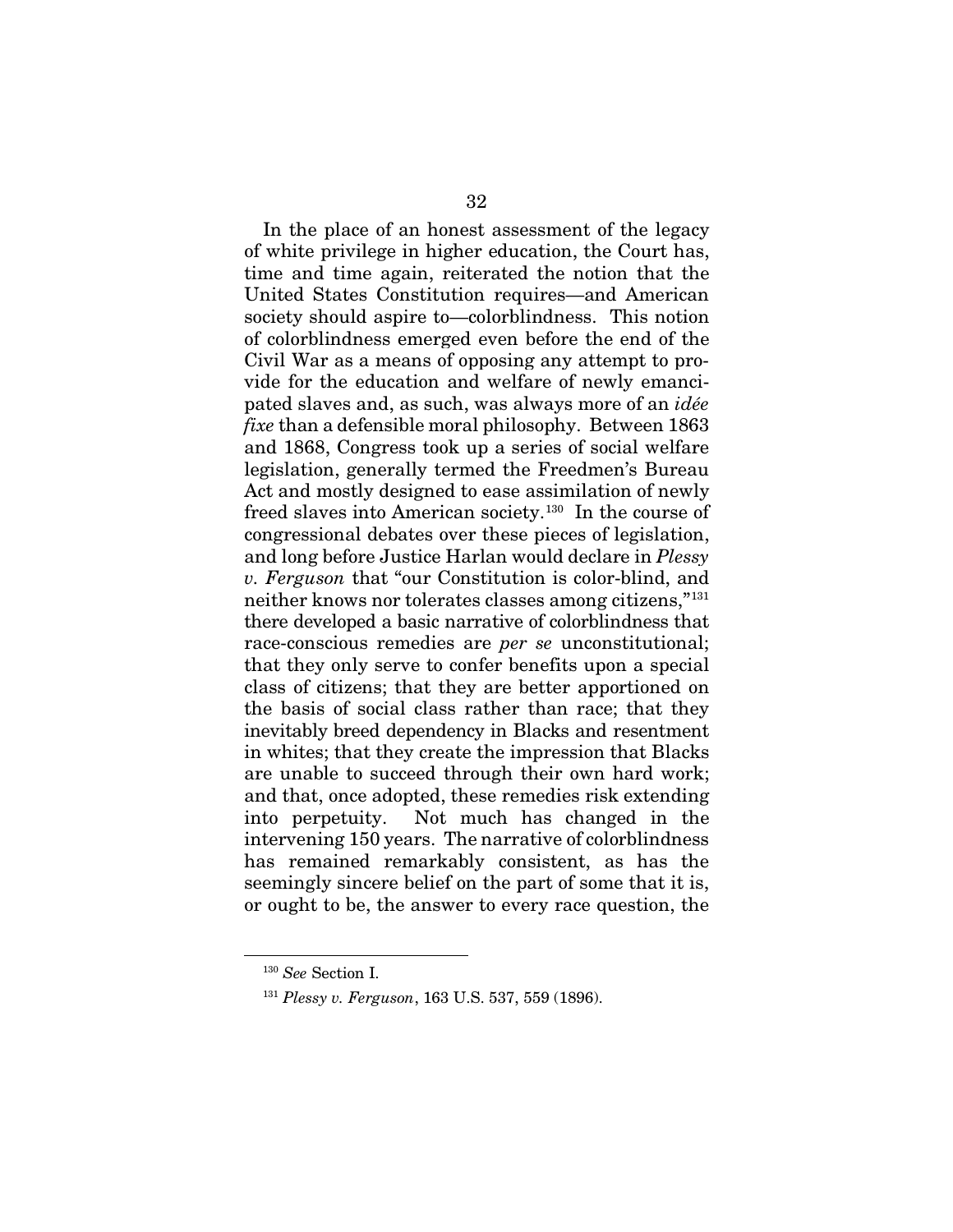solution to every race problem, and the cure to every race conflict.

The harm in failing to acknowledge the effects of years of policies that have promoted white supremacy, white superiority, and white privilege is aggravated by the Court's assessment of race-conscious remedies through the prism of so-called merit-based admissions and white innocence.[132](#page-47-0) Merit-based admission considerations are far from objective. Scholars who defend merit-based admissions assume merit is "neutral, impersonal, and somehow developed outside the economy of social power."[133](#page-47-1) In Justice Thomas's *Grutter* dissent, he revealed the myth of meritocracy when he explained that "[t]he rallying cry that in the absence of racial discrimination in admissions there would be a true meritocracy ignores the fact that the entire process is poisoned by numerous exceptions to 'merit.'" *Grutter v. Bollinger*, 539 U.S. 306, 367—68 (2003).

Legacy status, for example, is considered in the admissions policies of many institutions of higher education. Research has shown that the benefit of having legacy status as an applicant is the equivalent of a 47-160 point increase on the SAT[.134](#page-47-2) Because of the history of discrimination at institutions of higher

-

<span id="page-47-2"></span><sup>134</sup> Peter G. Schmidt, *Color and Money: How Rich White Kids are Winning the War over College Affirmative Action* 31 (2007).

<span id="page-47-0"></span><sup>132</sup> Osamudia R. James, *White Like Me: The Negative Impact of the Diversity Rationale on White Identity Formation*, 89 N.Y.U. L. Rev. 425, 427 (2014).

<span id="page-47-1"></span><sup>133</sup> Gary Peller, *Toward Critical Cultural Pluralism: Progressive Alternatives to Mainstream Civil Rights Ideology, in* Critical Race Theory: The Key Writings that Formed the Movement 124, 132 (1995).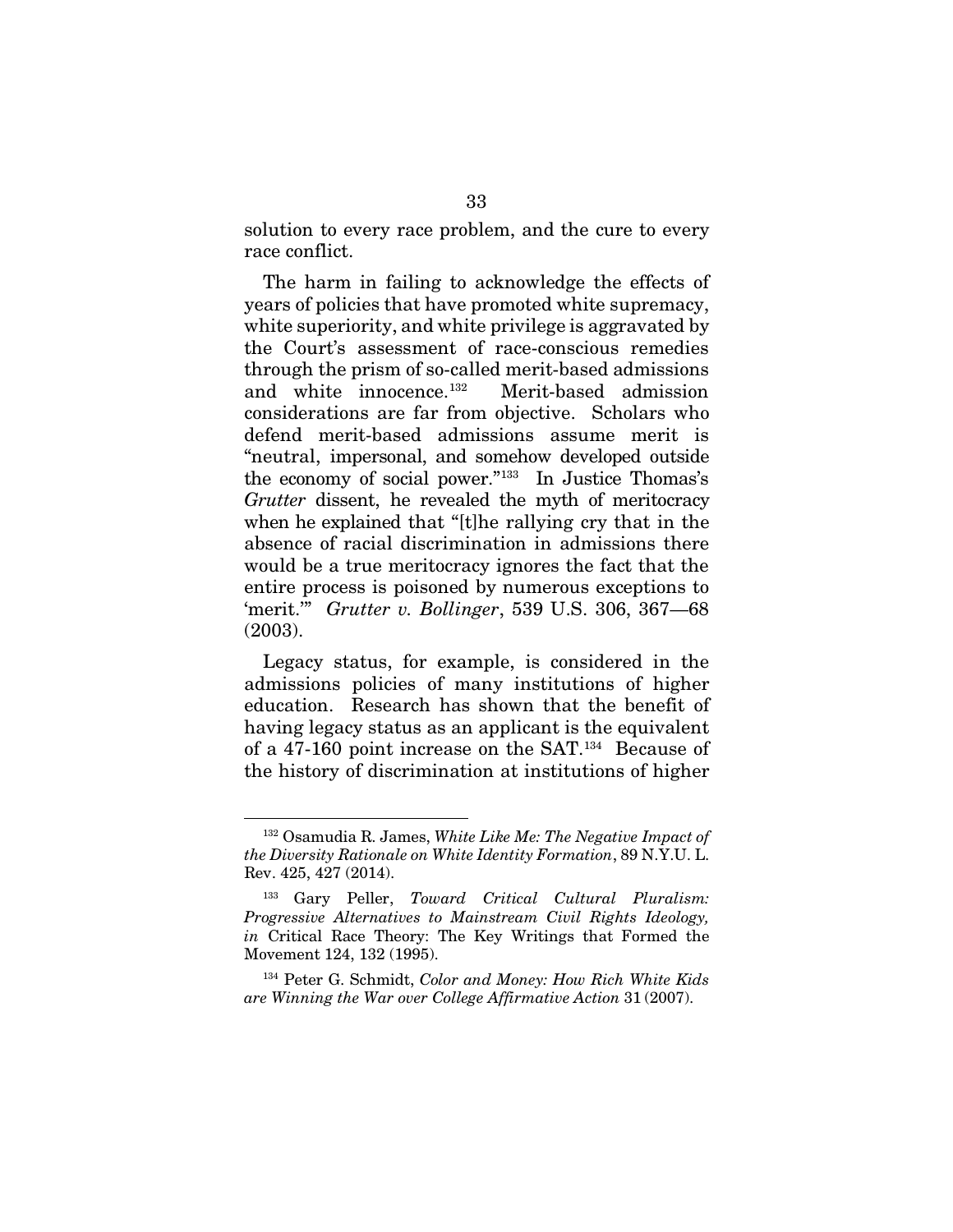education, it is rare for Black students to have adequate representation in the legacy applicant pool.<sup>135</sup> Thus, in effect, legacy status becomes an "educational grandfather clause" benefitting white applicants at a higher rate by allowing racially discriminatory policies that were long ago deemed unconstitutional to con-tinue to influence future enrollment.<sup>[136](#page-48-1)</sup>

Moreover, the Court's seeming acquiescence to the notion of white plaintiffs as innocent victims of raceconscious remedies has resulted in a narrative that finds victimhood in the privileged and villainy in the oppressed. For example, in *Regents of Univ. of Cal. v. Bakke*, this Court stated that it was inequitable to force "*innocent* persons . . . to bear the burdens of redressing grievances not of their making." 438 U.S. 265, 298 (1978) (emphasis added). The Court further explained that race conscious policies should be "subject to continuing oversight to assure that it will work the least harm possible to other *innocent* persons competing for the benefit." *Id.* at 308 (emphasis added). By using the language of innocence, the Court has created an unusual dynamic where white persons are assumed to belong in institutions of higher education while Black persons are assumed undeserving of the same opportunity. At least three other examples illustrate this point. In *Wygant v. Jackson Bd. of Educ.*, this Court held that a clause protecting minority teachers from layoffs in a collective bargaining agreement between the Board of Education and the teachers union was unconstitutional. 476 U.S. 267, 283 (1986). The Court emphasized that, while racial discrimination

<sup>135</sup> *Id.*

<span id="page-48-1"></span><span id="page-48-0"></span><sup>136</sup> Akhil Reed Amar & Neal Kumar Katyal, *Bakke's Fate*, 43 UCLA L. Rev. 1745, 1749 (1996).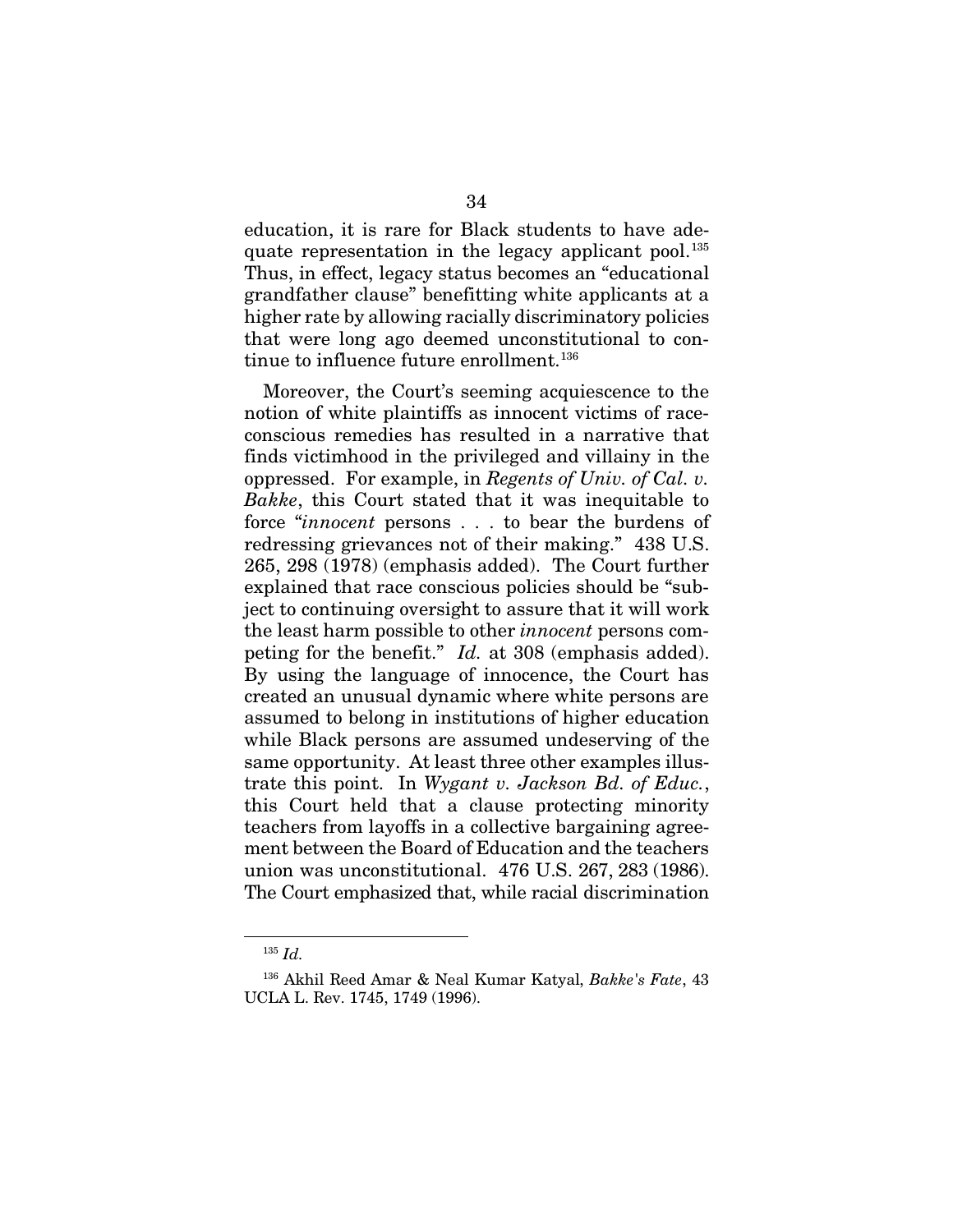exists in this country, "as the basis for imposing discriminatory legal remedies that work against *innocent*  people, societal discrimination is insufficient and over expansive." *Id.* at 281 (emphasis added). In *Grutter*, the majority quoted Justice Powell in explaining that narrowly tailored race conscious policies "are subject to continuing oversight to assure that it will work the least harm possible to. . . *innocent* persons competing for the benefit." 539 U.S. at 341. Even Justice Blackmun's defense of affirmative action policies necessarily included a word about the *innocence* of those whom the policies affect in explaining that "[h]istory is irrefutable, even though one might sympathize with those who—though possibly *innocent* in themselves benefit from the wrongs of past decades." *City of Richmond v. J.A. Croson Co*., 488 U.S. 469, 561 (1989) (Blackmun, H., dissenting) (emphasis added). In *Parents Involved in Community Schools v. Seattle School Dist. No. 1*, a case in which the district's school assignment program was deemed unconstitutional, Justice Thomas explained that "[a]lthough presently observed racial imbalance might result from past *de jure* segregation, racial imbalance can also result from any number of *innocent* private decisions, including voluntary housing choices." *Parents Involved in Cmty. Sch. v. Seattle Sch. Dist. No. 1*, 551 U.S. 701, 750 (2007) (emphasis added).

#### **CONCLUSION**

There is a longstanding tradition in the Court's "race" jurisprudence of the Court speaking what it believes are hard truths to civil rights plaintiffs. Less than twenty years after the end of the Civil War, Justice Bradley, writing for the majority in *The Civil Rights Cases,* 109 U.S. 3, 25 (1883)*,* lectured Black plaintiffs who had been denied access to public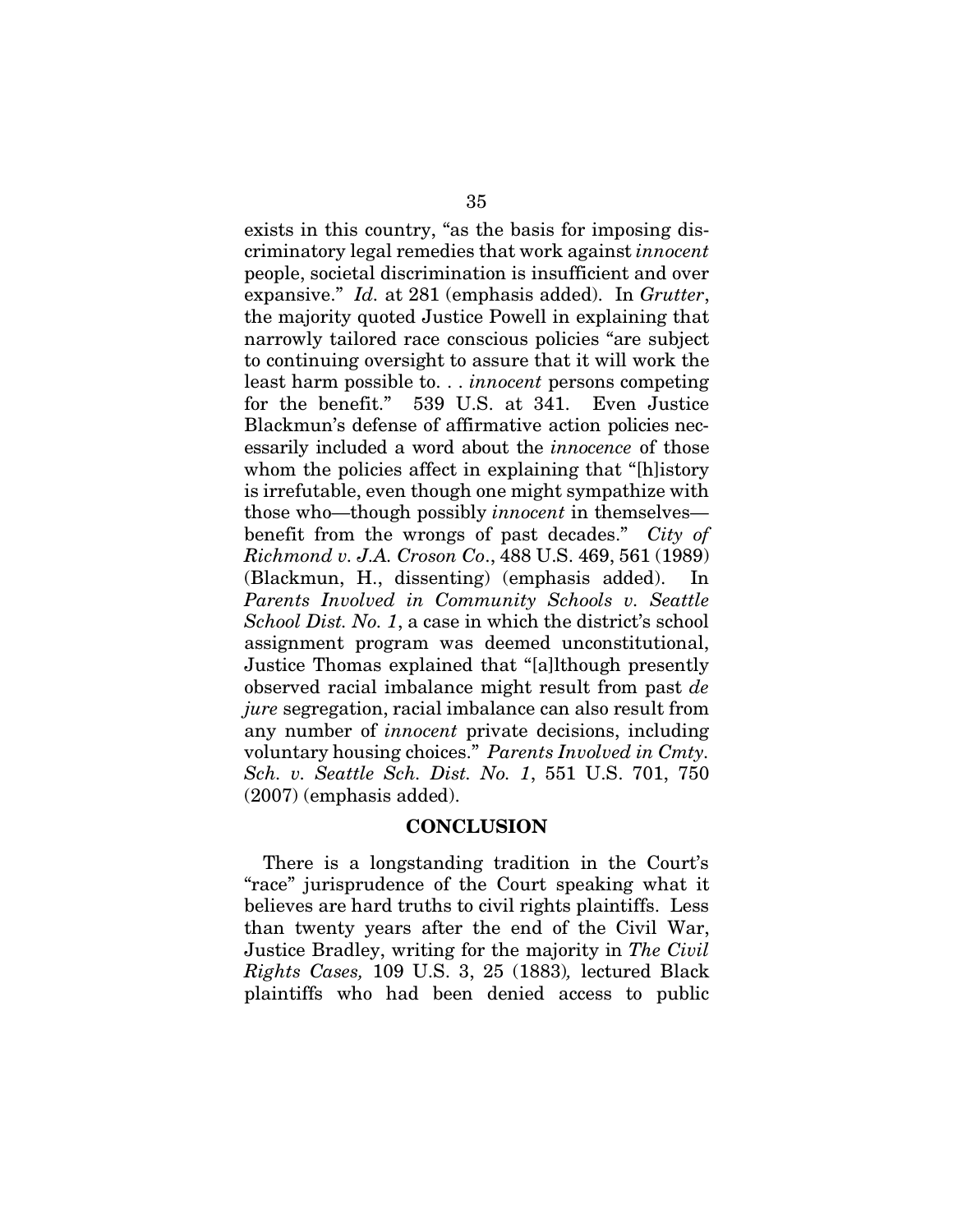accommodations not to rely upon the federal government to vindicate their civil rights because "[w]hen a man has emerged from slavery  $\dots$ , there must be some stage in the progress of his elevation when he takes the rank of a mere citizen, and ceases to be the special favorite of the laws . . ." Similarly, in the days of Jim Crow, when an armed mob of white men nearly lynched a group of Black applicants at a whites-only sawmill, in *Hodges v. United States*, 203 U.S. 1, 9–10 (1906), the Court found it illegitimate for Congress to make the attempted lynching a federal crime because at the close of the Civil War the nation granted Blacks citizenship "doubtless believing that thereby in the long run their best interests would be subserved, they taking their chances with other citizens in the states where they should make their homes." More recently, in upholding race-conscious remedies for the sake of student body diversity, Justice O'Connor, writing for the majority in *Grutter v. Bollinger*, 539 U.S. 306, 343 (2006), believed it necessary to warn that "we expect that 25 years from now, the use of racial preferences will no longer be necessary to further the interest approved today."

In the same spirit, *Amicus curiae* respectfully submit that no determination of the constitutionality of race conscious affirmative remedies can take place without facing the hard truth that white privilege remains an indelible strand of higher education. "We are capable of bearing a great burden, once we discover that the burden is reality and arrive where reality is."[137](#page-50-0) If race be the great American burden we must bear, the hard

<span id="page-50-0"></span><sup>137</sup> James Baldwin, *The Fire Next Time*, *in* The Price of the Ticket: Collected Non-Fiction 1948-1985 333, 372 (1985).